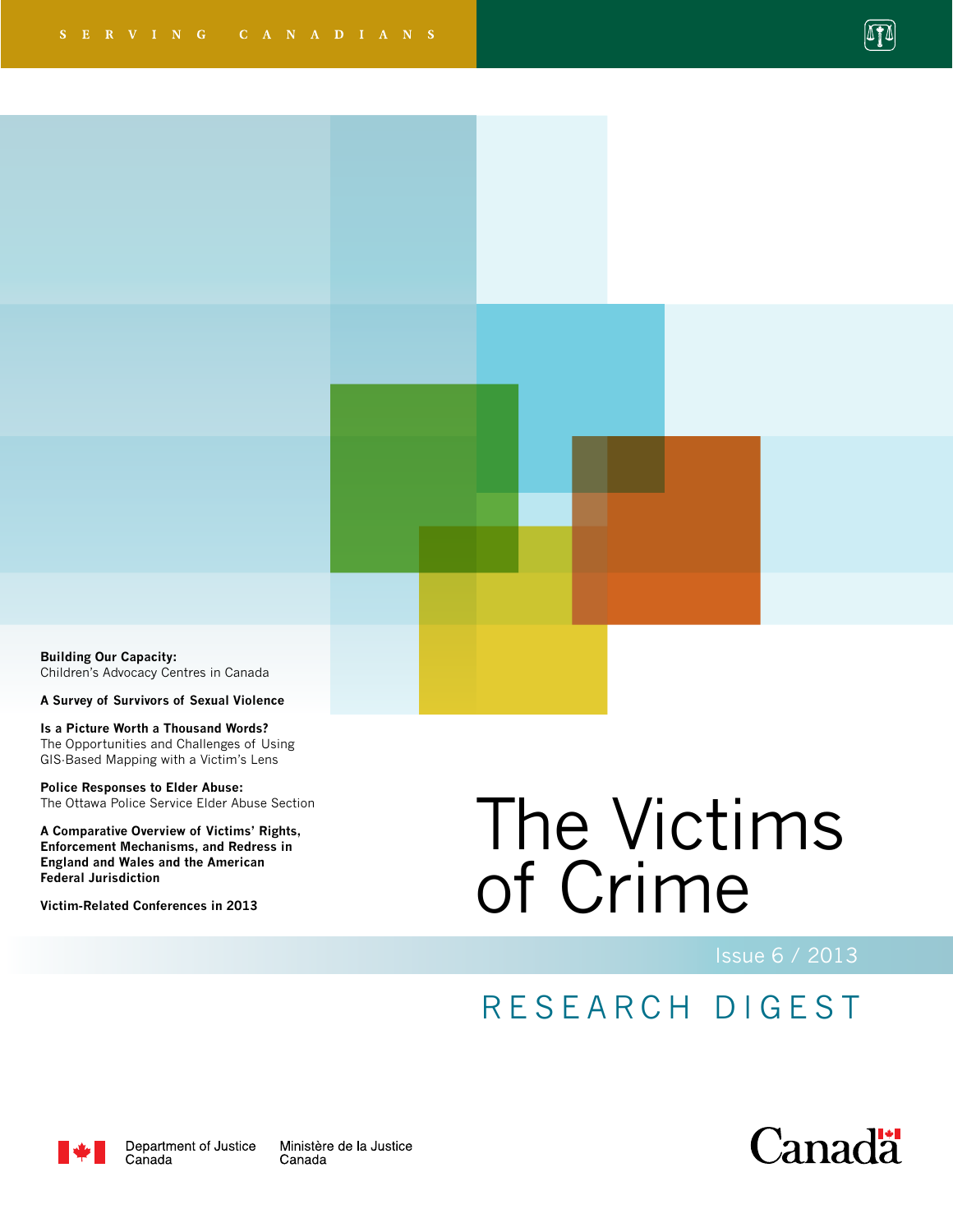

# **CONTRIBUTORS**

**EDITOR** Susan McDonald

# **EDITORIAL TEAM**

Stephen Mihorean Alyson MacLean Kelly Morton-Bourgon Charlotte Fraser Marguerite Jenner

## **FEEDBACK**

We invite your comments and suggestions for future issues of Victim of Crime Research Digest. We may be contacted at rsd-drs@justice.gc.ca

# DEPARTMENT OF JUSTICE CANADA

http://www.justice.gc.ca/eng/index.html

# POLICY CENTRE FOR VICTIM ISSUES

http://www.justice.gc.ca/eng/pi/pcvi-cpcv/

## **RESEARCH AND STATISTICS DIVISION**

www.canada.justice.gc.ca/eng/pi/rs

The views expressed in this publication are those of the authors and do not necessarily represent the views of the Department of Justice Canada or the Government of Canada

©Her Majesty the Queen in Right of Canada, represented by the Minister of Justice and Attorney General of Canada, 2013

ISSN 1929-9990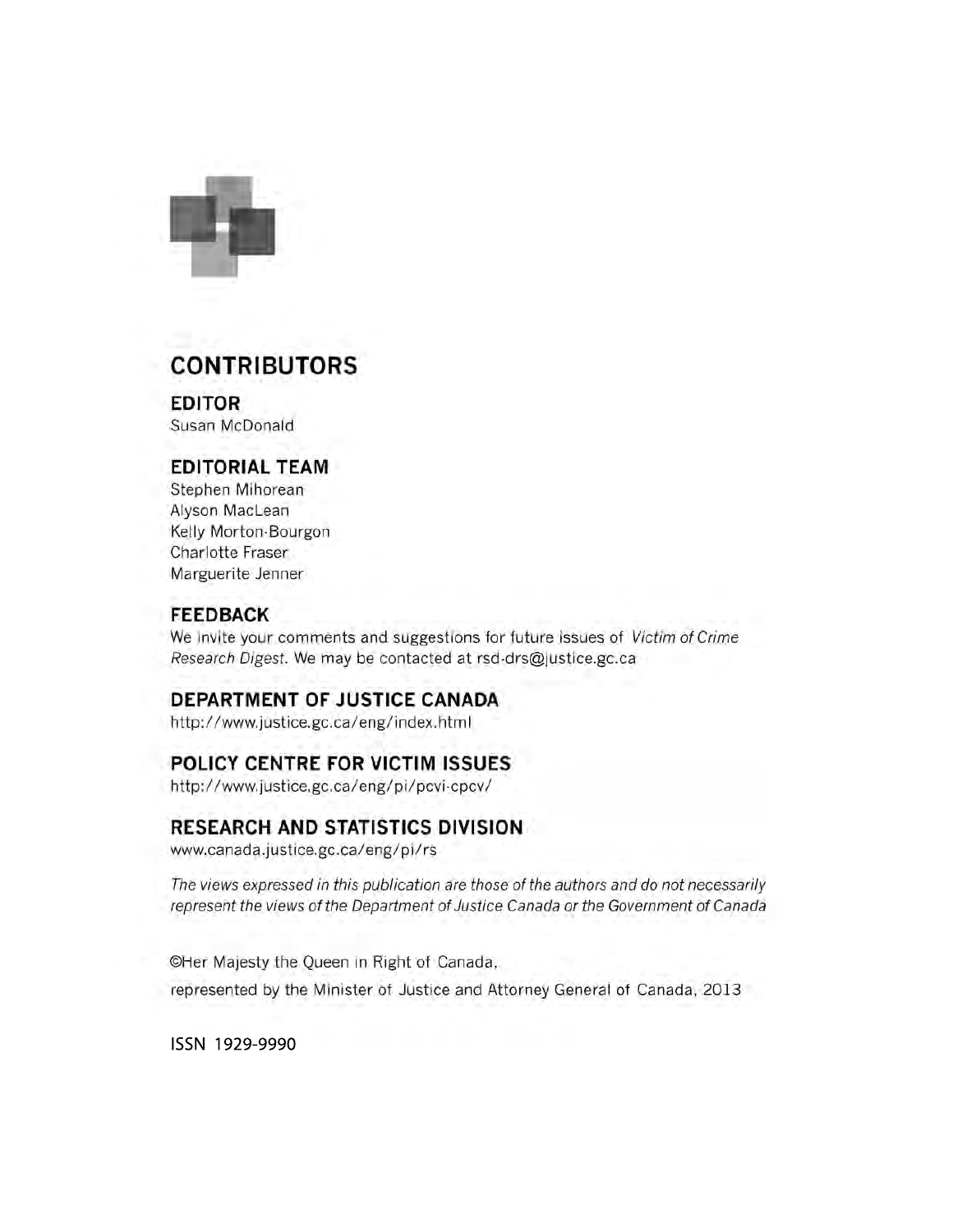

# **We All Have a Role**

Welcome to sixth issue of the *Victims of Crime Research Digest* which is being released during the eighth annual National Victims of Crime Awareness Week (NVCAW) (April 21-27, 2013). The theme of the 2013 NVCAW is "We All Have a Role." This theme recognizes that criminal justice professionals and volunteers play a crucial role in reaching out to victims, that all levels of government play a role in reaching out to victims, and that all Canadians can play a role in reaching out to victims through their support and understanding.

The articles in this issue all touch on the many different services that are available, or are being developed, to assist victims of crime in this country. In the first article, Susan McDonald examines how research is supporting the development of children's advocacy centres across the country. Melissa Northcott, in the second article, summarizes three studies with survivors of sexual violence that included men in two provinces, women in three provinces, and men and women in the Northwest Territories. The survivors spoke about their experiences with the criminal justice system. In the third article, Katie Scrim and Clarinda Spijkerman employ GIS software to map services for victims in the Northwest Territories with incidents of policereported violent crime in 2010/11. In the fourth article, Lisa Ha describes the results from a study of the nature of

elder abuse cases handled by the Ottawa Police Service. And finally, Marie Manikis describes the enforceability regimes of victims' rights at the US federal level and in England and Wales.

As always, if you have comments or questions, please do not hesitate to contact us.

#### **Susan McDonald**

Principal Researcher Research and Statistics Division

#### **Pamela Arnott**

Director and Senior Counsel Policy Centre for Victim Issues

# **Contents**

- **2 Building Our Capacity: Children's Advocacy Centres in Canada**
- **12 A Survey of Survivors of Sexual Violence**
- **20 Is a Picture Worth a Thousand Words? The Opportunities and Challenges of Using GIS-Based Mapping with a Victim's Lens**
- **29 Police Responses to Elder Abuse: The Ottawa Police Service Elder Abuse Section**
- **36 A Comparative Overview of Victims' Rights, Enforcement Mechanisms, and Redress in England and Wales and the American Federal Jurisdiction**
- **44 Victim-Related Conferences in 2013**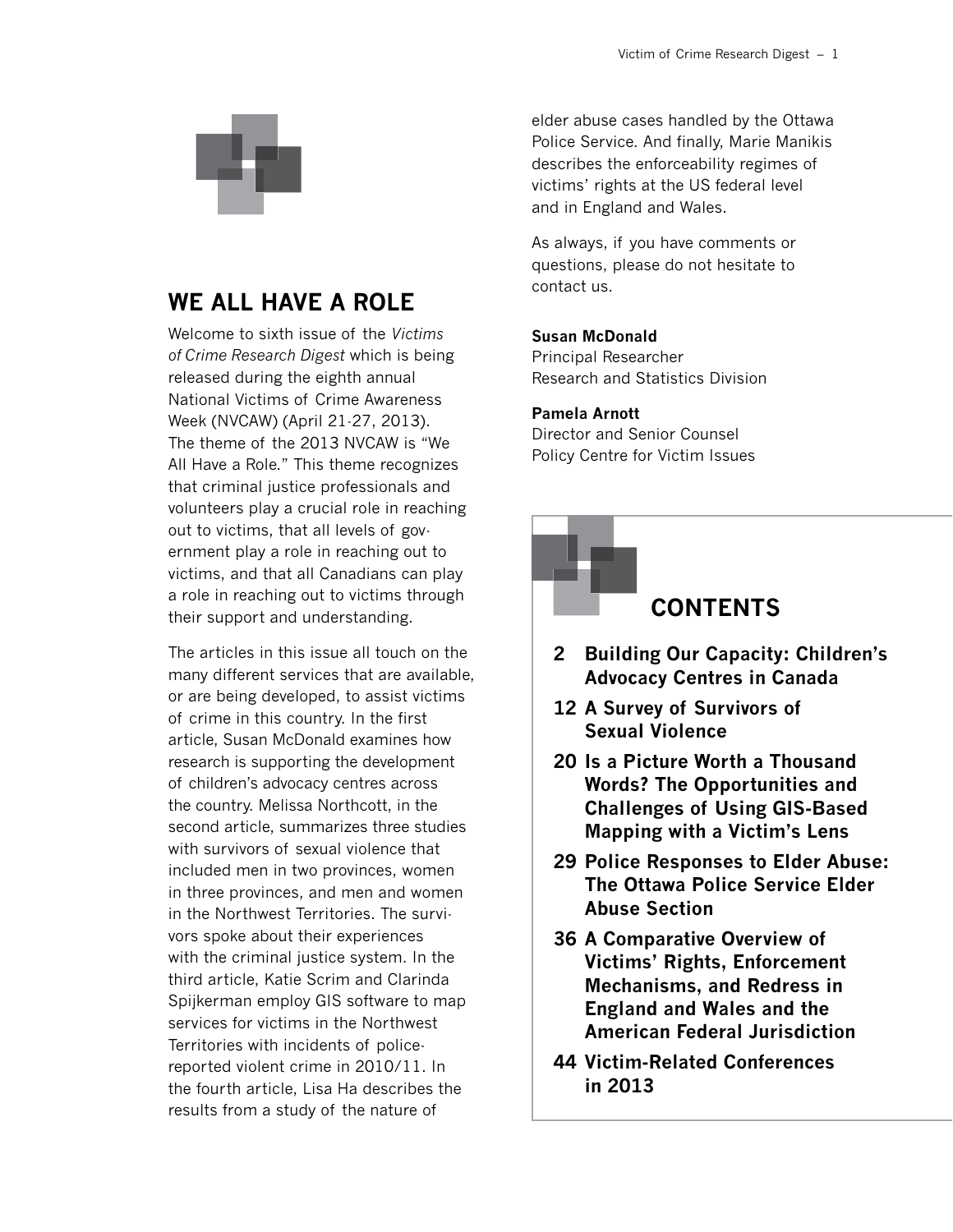# Building Our Capacity: Children's Advocacy Centres in Canada



Child and youth victims and witnesses face particular challenges as they navigate the criminal justice system, such as questions too complex for their age (see Sas 2002). Many provinces and territories have established special programs for child and youth victims within their provincial/territorial victim services directorates. Some nongovernmental agencies also provide specialized assistance.

Children's advocacy centres (CACs) provide an array of services to reduce the trauma of child victims/witnesses and their families in navigating the criminal justice system. CACs also undertake research and provide training and public legal education. Budget 2010 announced new resources for victims of crime and funding to increase support for victims through the creation and enhancement of CACs across Canada (\$5.25 million over five years). Budget 2012 announced additional resources (\$5M over five years) to further support the development and enhancement of CACs. These resources are available through the Victims Fund under the Federal Victims Strategy.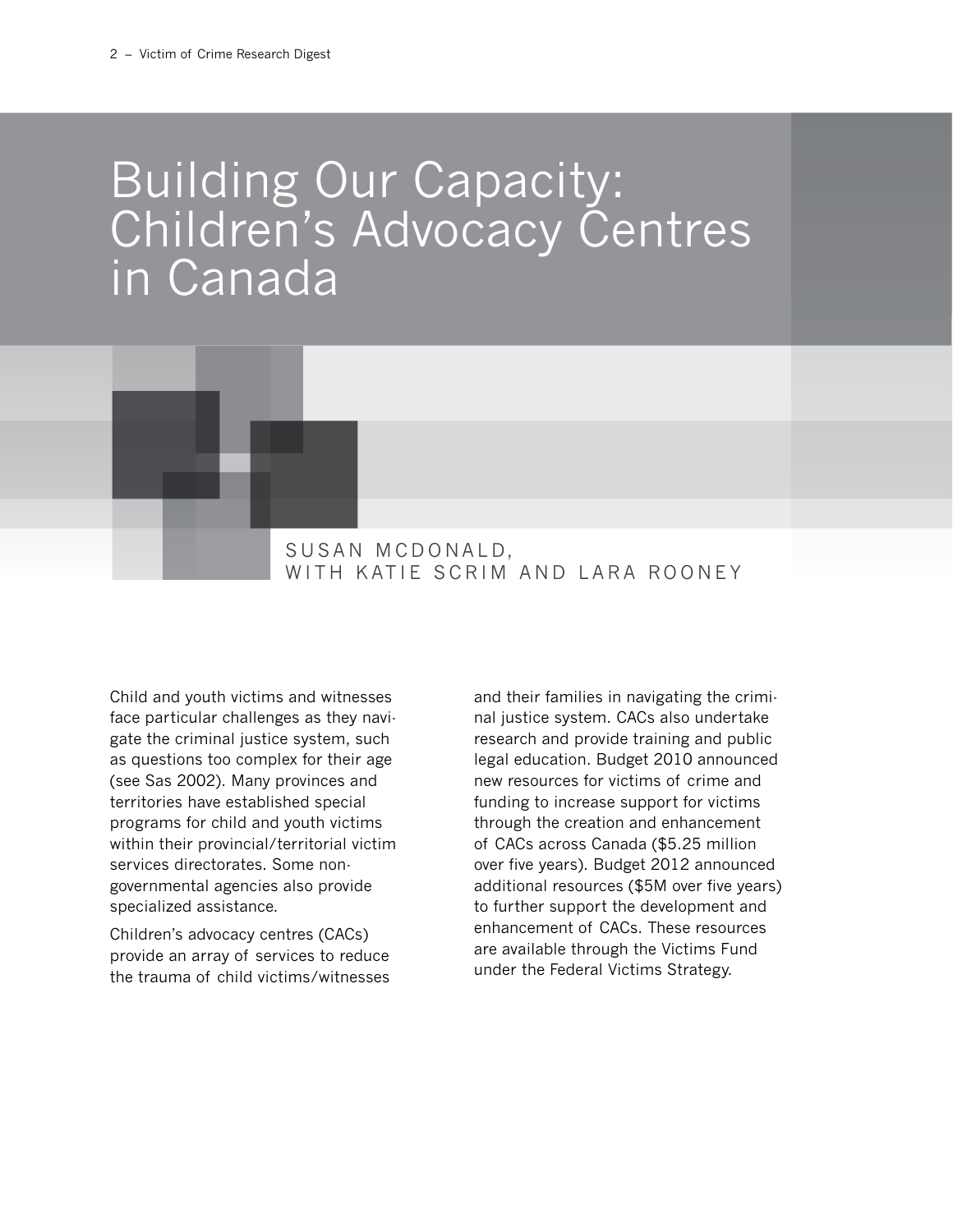With the announcement of specific funds for CACs, the Department of Justice Canada is helping to provide some of the means for organizations to pursue their goals, including building the capacity of service providers who work with child and youth victims. The purpose of this article is to describe how research services from the Department's Research and Statistics Division (RSD) have contributed to this capacity building.



# **Background**

CACs are widely used in the United States. They were first developed in the 1980s to provide a coordinated approach to addressing the needs of children implicated in the judicial system either as victims of crime or as witnesses. CACs seek to minimize system-induced trauma by providing a single, child-friendly setting for child/youth victims or witnesses and their families to seek services, and by reducing the number of interviews and questions directed at children during the investigation or court preparation process.

In the United States, CACs are accredited through the National Children's Alliance, but there are no accreditation standards for CACs in Canada. CACs here use varying approaches, often closely resembling

the US model, to meet their clients' needs. And while not all CACs offer the same services, the National Children's Alliance includes the following as key components of the CAC model:

- (1) a multidisciplinary team (MDT), which includes law enforcement, child protection services, prosecution, mental health services, victim advocacy services, and CAC staff;
- (2) cultural competency and diversity;
- (3) forensic interviewing;
- (4) victim support and advocacy;<sup>1</sup>
- (5) medical evaluation;
- (6) mental health services;
- (7) case review;
- (8) case tracking;
- (9) organizational capacity; and
- (10) a child-focused setting.2

Other important elements of a CAC's work are training and education for professionals, community outreach (such as training, fundraising, public education events) to raise awareness about child and youth victimization, and research. However, it must be noted that serving the clients is the priority, and undertaking training and research would depend on having enough resources.

In Canada, there have been specialized services for children and youth victims and witnesses for the past two decades, and there are several well-established organizations that provide a range of services. For example, the Zebra Child Protection Centre (known as the Zebra Centre) in Edmonton is seen as a leader in this area and is well respected for its multidisciplinary approach, and BOOST in Toronto offers mental health services

 $1$  The victim advocate is the key member of the multidisciplinary team at a CAC who provides updates on case status, court education, support and accompaniment, assistance with access to treatment, and referrals, among other services. There are numerous titles for the victim advocate, such as child advocate, family advocate, and victim services responder, and the services may be provided in a number of ways.

<sup>2</sup> The key components or standards of CACs are described on the National Children's Alliance Web site at [http://www.nationalchildrensalliance.org/index.php?s=76.](http://www.nationalchildrensalliance.org/index.php?s=76)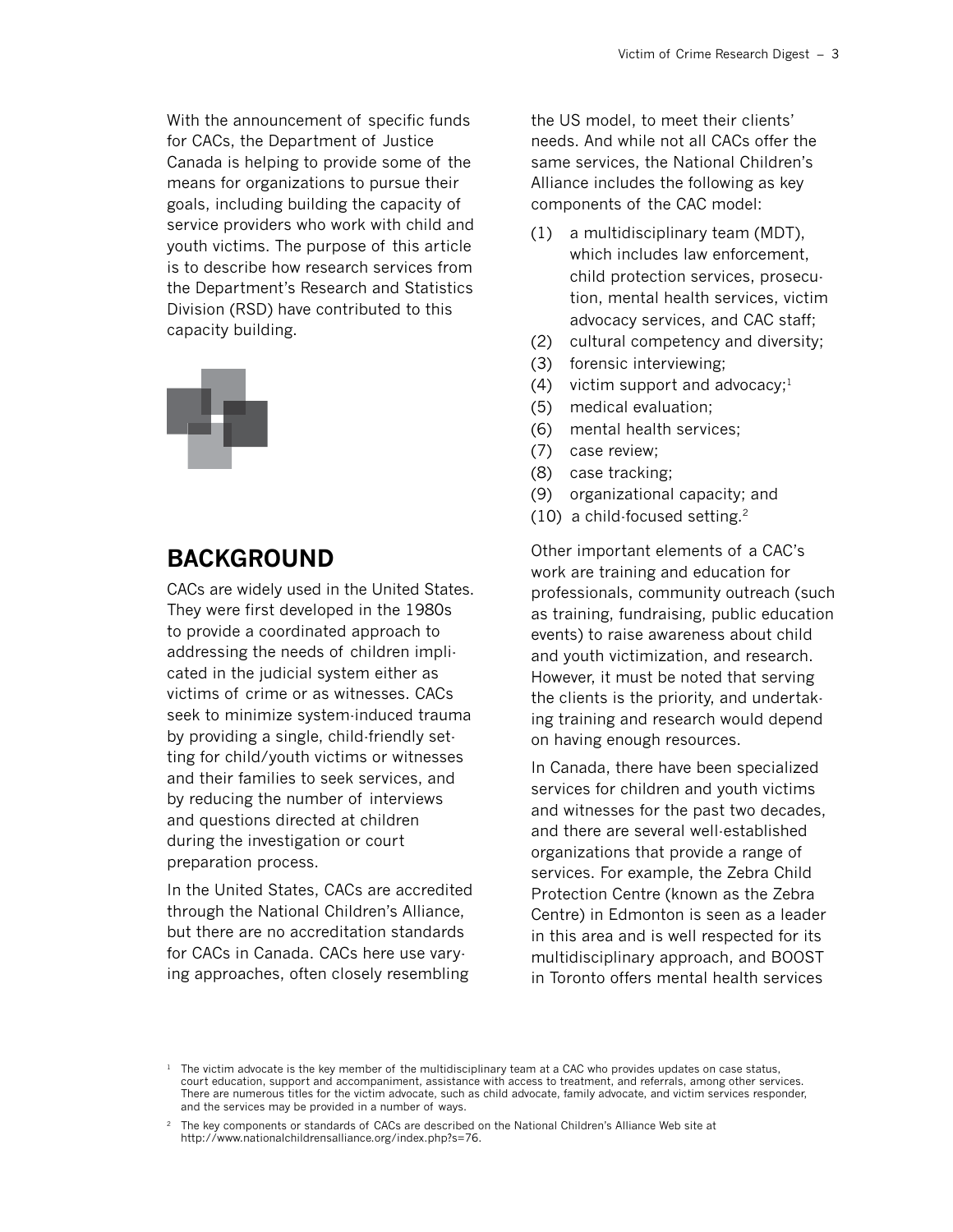and court preparation on site, as well as prevention, research, and outreach, but does not yet have coordinated forensic interviewing.

The Regina Children's Justice Centre (RCJC), established in 1993, and the Saskatoon Centre for Children's Justice (SCCJ), established in 1996, provide coordinated interviewing and court preparation, as well as outreach, all in child-friendly facilities with referrals to mental health services. In Regina, medical exams are done at a local hospital, whereas in Saskatoon, they are done on site. In addition, the RCJC now has a victim services responder (victim advocate) whose role is to provide information, support, and referrals from the first interview at the RCJC throughout the criminal justice and/or child protection process to the closure of a case. The SCCJ now has a mental health clinician who provides consultation and treatment services as well as referrals to community services for parents and youth over 13.

Another example is the Centre Marie-Vincent in Montreal, which undertakes research and training and provides a coordinated approach to services for children under the age of 12 who have been victims of sexual abuse and for their families. Mental health services are provided on site in a child-friendly facility. In addition to these specific organizations, all jurisdictions provide victim services for children and youth. For example, in Ontario, there are eight community-run Child Victim/Witness Programs which offer emotional support to child victims and witnesses, prepare them for court, and refer them to counselling and other services. In Nova Scotia, the Child Victim/ Witness Program is a core, specialized, non-evidentiary court preparation program of Victim Services. In the territories, all victim service providers and Crown prosecutors have received training on working with children and youth and the testimonial aids available.

While there is some capacity to serve child and youth victims and their families, many communities have limited resources, and their services lack the benefits of the CAC model. As a result of the Victims Fund, interest in the CAC model is growing in Canada and is gaining momentum and support among many non-governmental organizations, in many sectors and at all levels of government. To date, more than 20 communities in Canada have begun exploring the development of a CAC, have launched demonstration projects, or have enhanced the services of existing CACs. The accompanying map shows the status of the different projects and programs.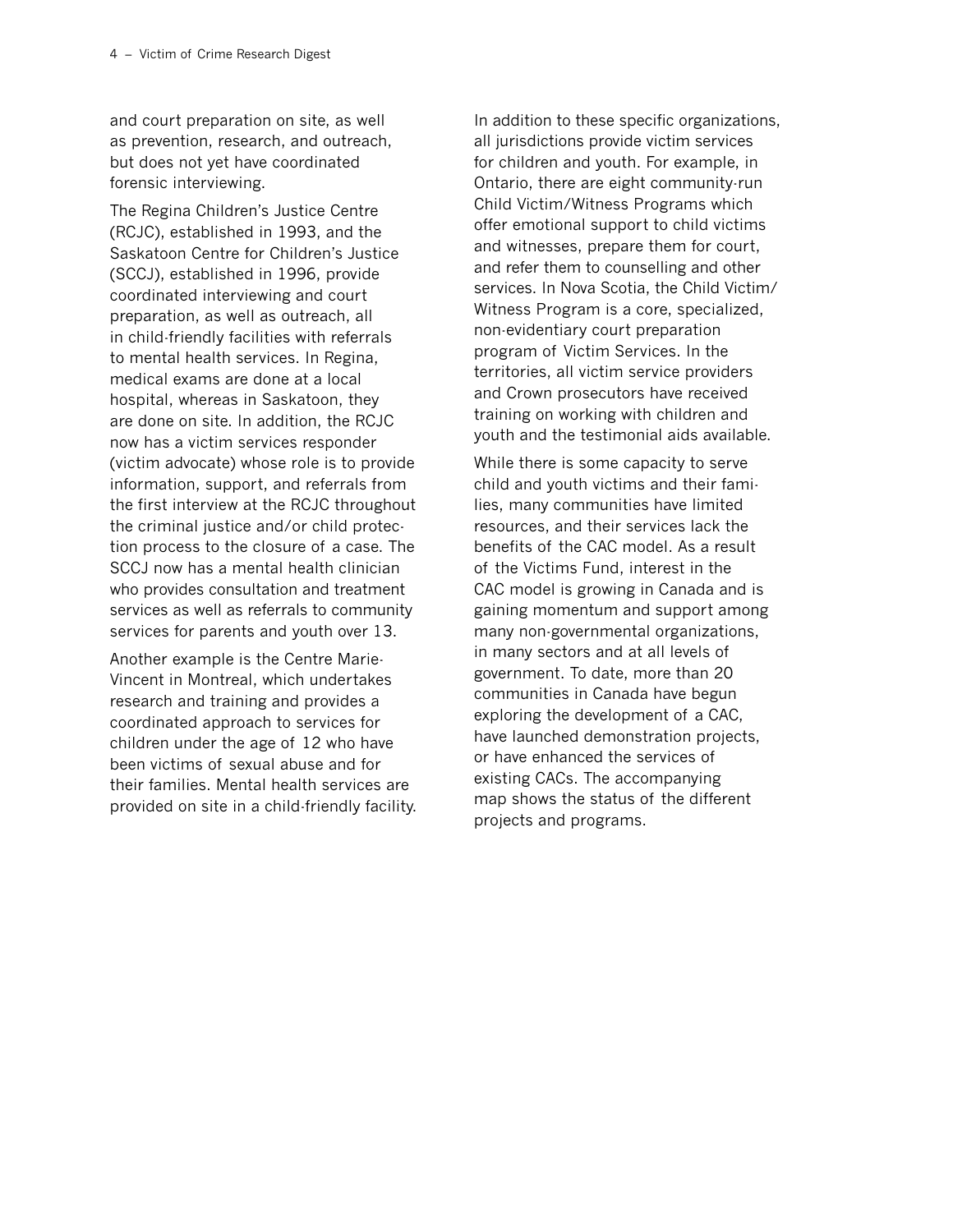

SOURCE: Information requests from Executive Directors of the organizations and internet searches. SOURCE: Information requests from Executive Directors of the organizations and internet searches.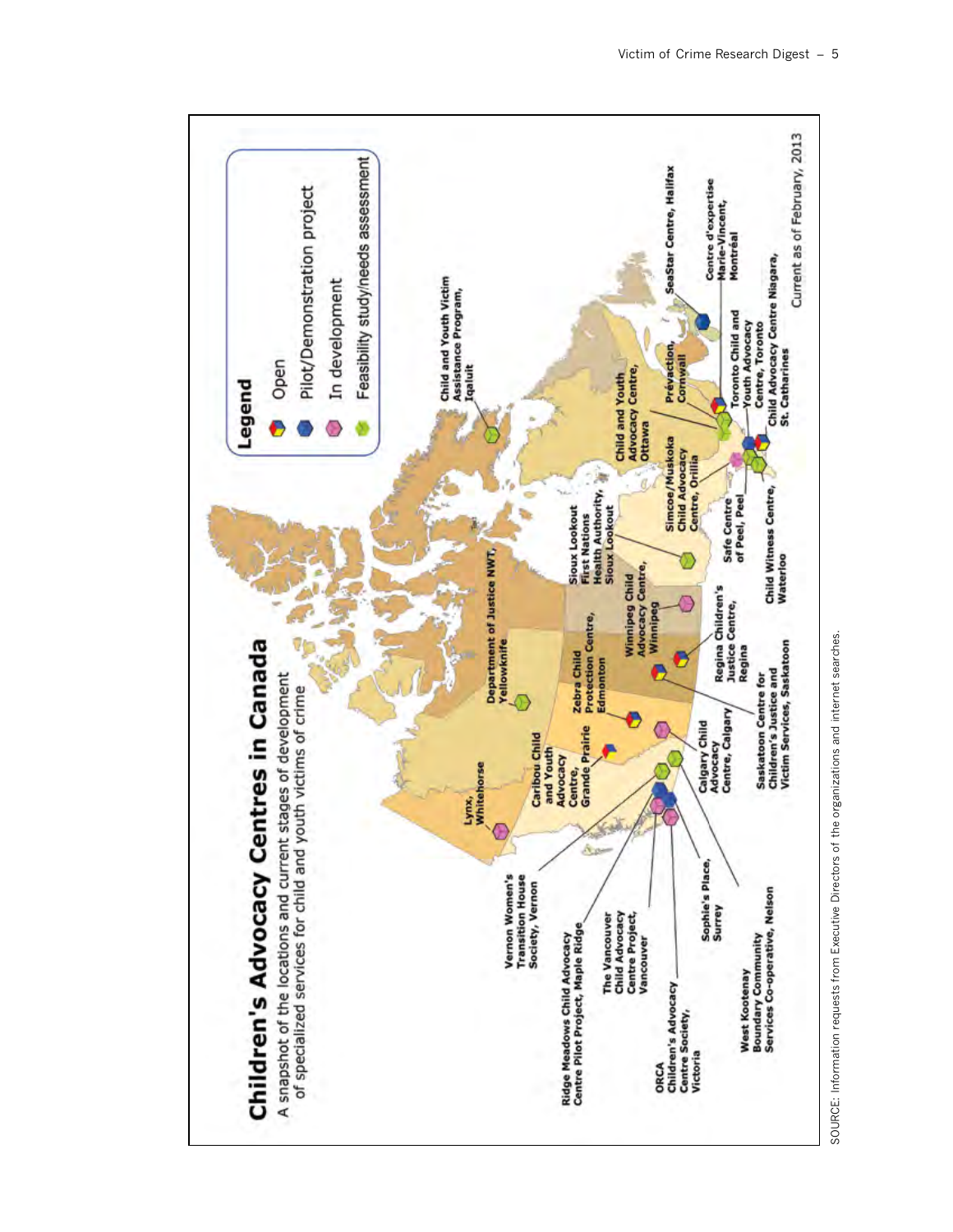

# **Research on CACs**

There have been numerous studies in the United States on CACs, including a series of quasi-experimental studies comparing communities with a CAC to those without. The results of these studies support the CAC model (see King et al. 2010). They indicate that parents whose children receive services from a CAC are more satisfied with the investigation process and interview procedures than parents whose children receive services from a non-CAC (Jones et al. 2007); that children who attend CACs are generally satisfied with the investigation experience and are more likely to state that they were not scared during the forensic interview compared to children in communities without a CAC (Jones et al. 2007); and that CACs use more coordinated and collaborative investigations, including more multidisciplinary team interviews, videotaped interviews, and joint investigations with child protection agencies and the police (Cross 2008; Cross et al. 2007).

No such research has been conducted in Canada. However, several organizations have commissioned evaluations. For example, shortly after three programs to serve young victims of crime were established in Regina, Saskatoon, and North Battleford, the Saskatchewan government commissioned an evaluation (PRA 1998). User feedback from the "Saskatoon Centre was extremely positive, with children saying they felt comfortable with the environment and the investigation.

There was no user feedback or detailed data on costs and outcomes for Regina. In North Battleford, the enthusiastic leadership of certain individuals got the program going, but once these individuals moved on, the program evaporated. This highlights the need for long-term institutional resources and support. As is often the case with program evaluations, some questions could not be answered because the program had not been established long enough. The RCJC is also currently evaluating their victim services responder position, and the SCCJ is evaluating their mental health clinician position.

The Zebra Centre completed an evaluation in the mid-2000s (Leger Marketing Alberta 2005) which included a public opinion survey to gauge the following: public awareness, support for the Centre, and how important child protection issues are to the public; client (nonoffending parent or guardian) satisfaction with the services provided by the Centre; and outcomes as measured by case tracking. Baseline data were not available, but the researchers did create a database out of paper files from the opening of the Centre to the end of the evaluation period (2002 through 2006). Each year was examined for changes such as an increase in the number of case files; for example, there were 106 active files in January 2004 and 236 in December 2006. A review of letters written by children and their parents to the Zebra Centre after the process was completed clearly illustrated the valuable role the Centre is playing in the lives of these families as they move through the criminal justice system.

BOOST began an evaluation of its victim advocate pilot project in 2011 which included basic statistics as well as client-feedback questionnaires.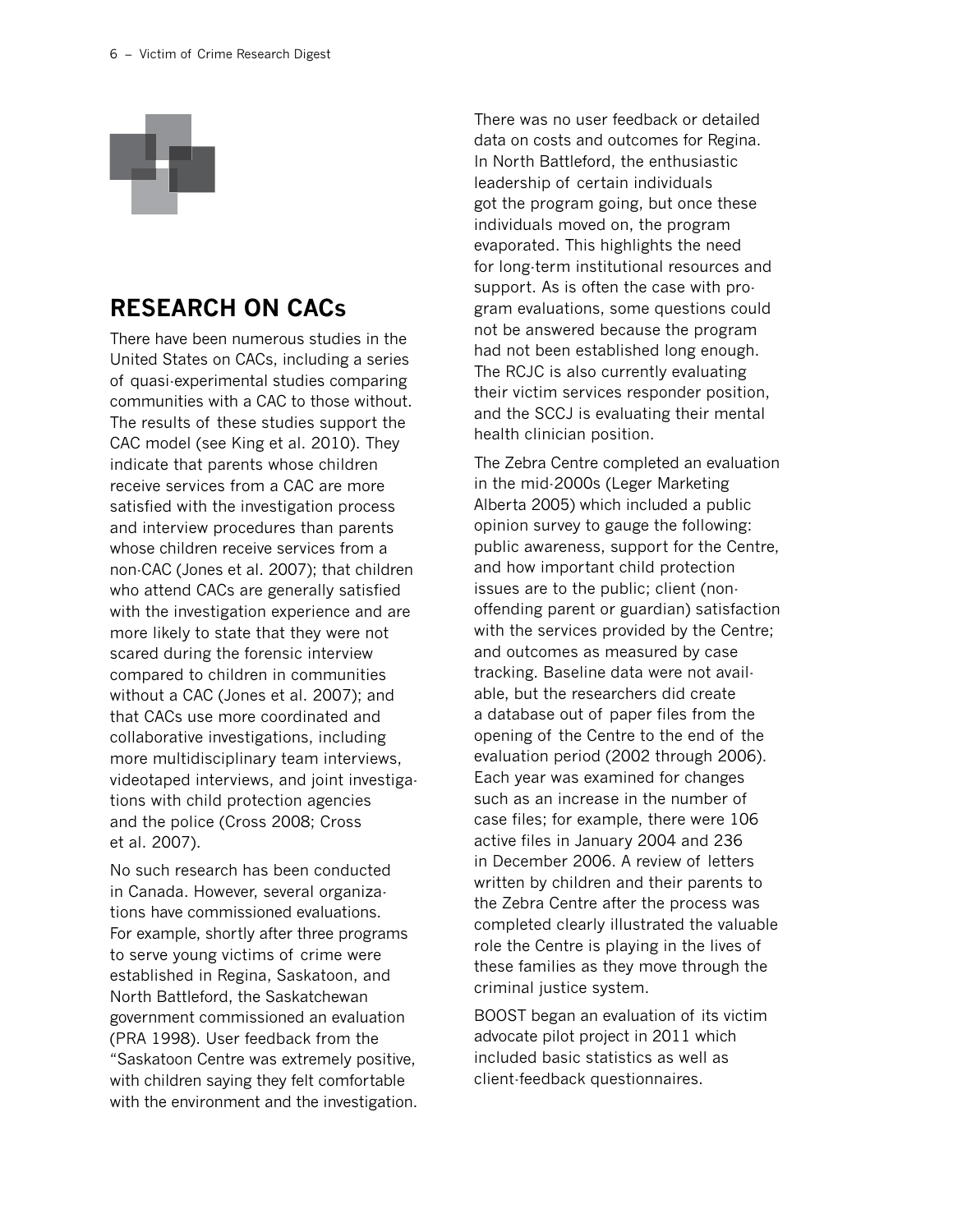Overwhelmingly, the feedback from both children/youth and caregivers was very positive, and the numbers showed that there remained a strong demand for the services of the victim advocate. Other organizations are also planning evaluations to understand the impact of their work.

None of these evaluations employed an experimental design, or even a quasiexperimental design, and as such, they cannot attribute causation. No work in Canada has been done that empirically proves that CACs are responsible for increasing charges or conviction rates or leading to more appropriate sentences. Most of the criminal justice outcomes that are often cited from the US research (e.g., increases in charges laid, better quality of evidence, more guilty pleas, and higher conviction rates with more appropriate sentences) have not actually been demonstrated through empirical research (see Cross et al. 2008, 6). The research does show that investigations conducted by CACs are cost-effective. One study in the United States found that investigations conducted by a CAC resulted in a 36% cost savings compared to investigations conducted by a non-CAC (Shadoin et al. 2006). In addition, a study conducted in the United States found that the charging decision time is shorter when a CAC is involved (Walsh et al. 2008).

While the research from the US is extremely helpful, having results from Canadian experiences would be ideal for policy and program development, for governments of all levels as well as for the organizations on the ground, for many reasons. Research can identify cost savings, efficiencies, and good practices, and federal, provincial, and territorial governments can look to research

findings to help make decisions regarding program and policy development, including funding. If all organizations were to collect the same data, it would be possible to provide a national picture of how CACs are operating.



# **Building Our Capacity Through Research**

In the fall of 2010, the Research and Statistics Division (RSD) of the Department of Justice Canada began to develop, in close collaboration with the Department's Policy Centre for Victim Issues (PCVI), a body of knowledge around child and youth victims and CACs in Canada. The following section describes the different initiatives and research projects that were included in these efforts.

## **Sharing Knowledge to Build Capacity**

A knowledge exchange<sup>3</sup> on CACs was held in Ottawa at the end of February 2011. Funded through the Victims Fund, the Knowledge Exchange on Children's Advocacy Centres brought together approximately 55 policy and program officials and researchers as well as criminal justice and CAC professionals for the purpose of developing a common understanding of the existing services for child and youth victims in Canada, the key components of CACs, and what research says about them. Pamela Hurley, a child

A knowledge exchange is collaborative problem solving between researchers and decision makers that happens through linkage and exchange. It can take many different forms. The Knowledge Exchange on Children's Advocacy Centres took place in Ottawa over two and a half days.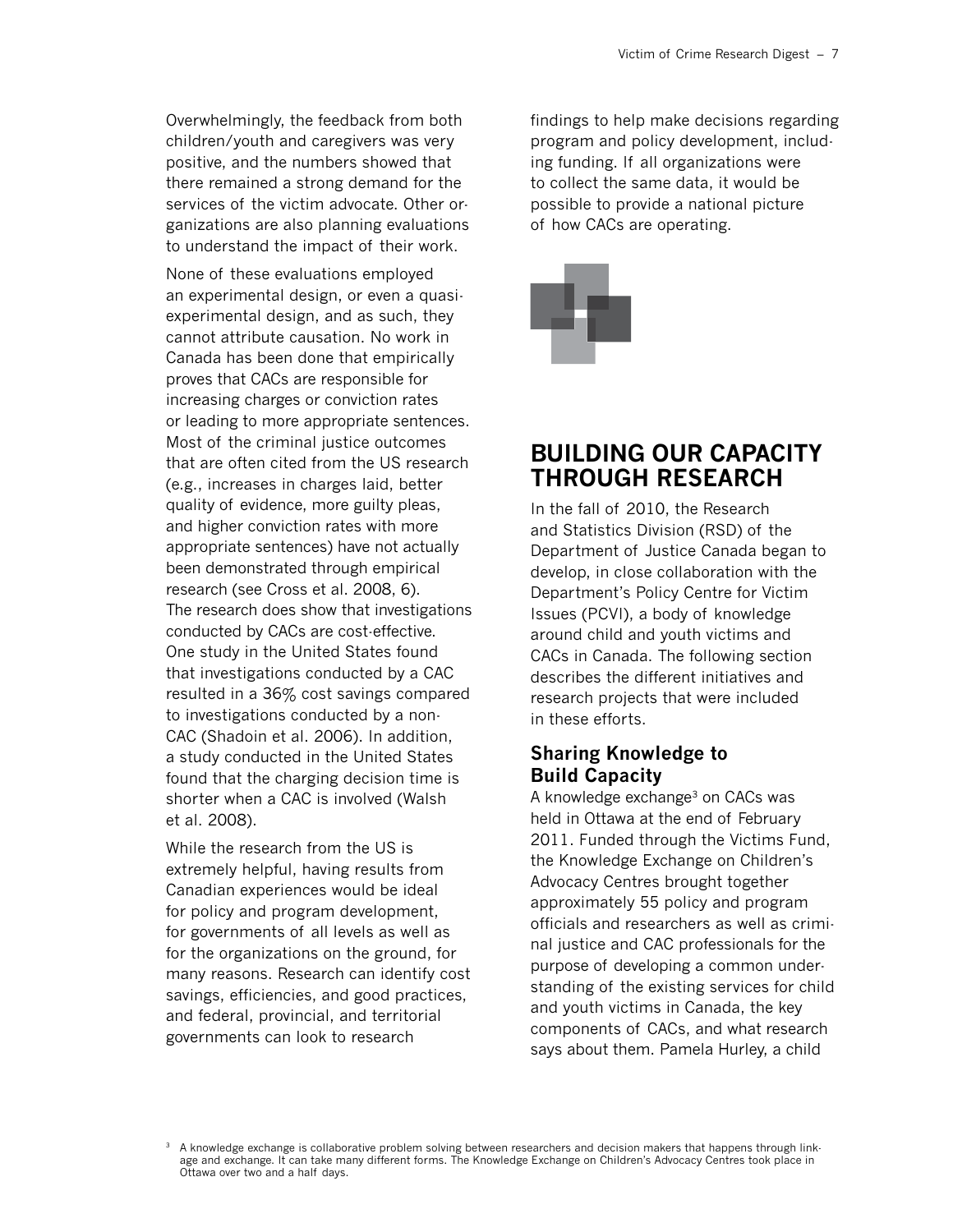and youth expert, organized this event and worked closely with the RSD and the PCVI as well as other participants. A Web site developed for the Knowledge Exchange provides summaries of the different presentations, delegate information, as well as the final report.4

This event was the first of its kind in Canada, and a number of next steps were identified to continue to build capacity on serving child and youth victims in Canada. For example, participants at the Knowledge Exchange highlighted the lack of Canadian research on CACs and their impact, short- and long-term. Participants also pointed to the need to develop a network, or community of practice, of CACs across the country, to hold additional meetings like the Knowledge Exchange, and to build a CAC community in the coming years.

The development of a CAC community will require continued efforts to build capacity through the sharing of knowledge. To address this ongoing need, the RSD, in partnership with the PCVI, hosted a meeting in January 2012 with 14 executive directors (or designates) of existing and emerging CACs. The objectives of the meeting were as follows:

- (1) to learn about practices and gaps in knowledge for each of the CACs, focusing on the role of the victim advocate, how organizations collect and manage operational data, and research issues of interest;
- (2) to transfer learning from the experienced CACs to the less-experienced CACs on these and other topics; and
- (3) to foster a community of practice for building knowledge and capacity.

The first day of the meeting was devoted to building knowledge for both the Department and the organizations on several different topics, using directed questions and group discussion. The second day was led by the PCVI and also focused on building knowledge, using presentations and discussions on governance models and compassion fatigue as well as on the role of the victim advocate.

This event was very successful, in part because the small number of participants permitted in-depth discussions and a real sharing of lessons learned and good practices, not just for emerging CACs but also for Justice officials. One of the participants noted on the evaluation: "It's great to see the federal government take a leadership role!"

# **Responding to Direct Enquiries**

Regardless of the stage an organization is at, they are encouraged to touch base with the RSD if they have research questions. Questions also come from Crown prosecutors, government officials, and other stakeholders, and they range from looking for a specific resource to seeking statistics on the number of police-reported incidents of violent crime against children in a particular area. The RSD and the PCVI together have helped to connect organizations that need information with those that have it, while also acting as a repository of knowledge. Researchers take the time to respond as fully as possible, as the information provided has helped in preparing stronger applications for funding or conducting feasibility studies, needs assessments, and evaluation frameworks.

<sup>4</sup> See <www.cac-cae.ca> for more information.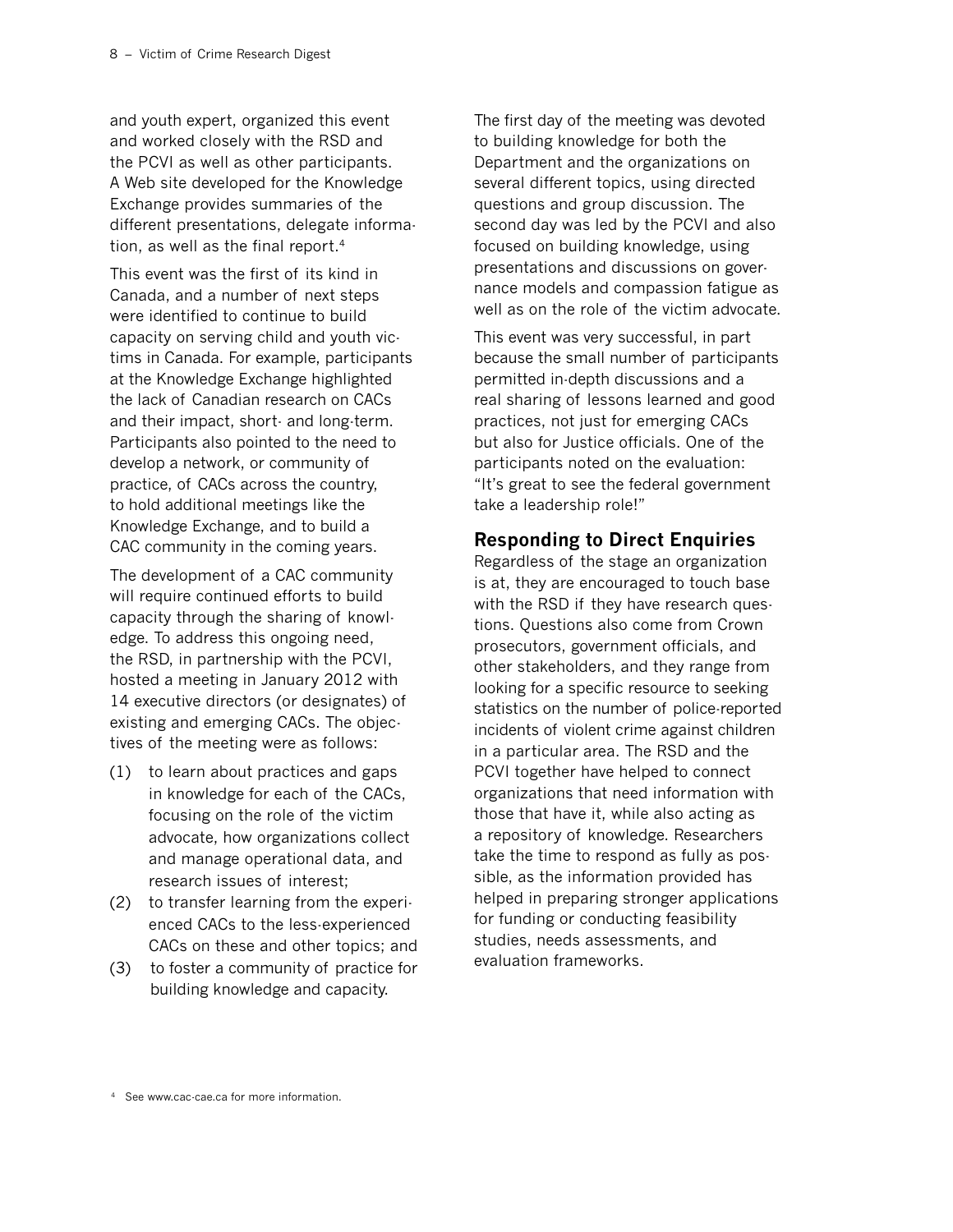# **Making Statistics Accessible and Understandable**

While Statistics Canada provides online access to many tables of criminal justice data, actually retrieving the data can be challenging if one is not familiar with the different surveys used and what variables are collected. For example, court data do not capture any victim or witness information. From the 2011 Knowledge Exchange, it was evident that participants want as much statistical data as possible. As a result, the Research and Statistics Division has designed a new product: a one-page document that highlights one particular statistical finding, such as the number of police-reported sexual assaults in 2011 being highest for 5-yearold girls (Uniform Crime Reporting (UCR) Survey 2011). While these data are national, the RSD researchers have also shown organizations how to access location-specific data for the UCR. Knowing such information can help an organization ensure that it understands the needs of all children and youth in their catchment area.

## **Making Research Accessible**

Much of the research from the US can be accessed via academic journals, but this is often at a cost. In addition, interpreting results from social science research is not always straightforward. For example, one common error is attributing causation where only correlation has been shown. Using one of the RSD's products, a researcher has thoroughly reviewed all the peer-reviewed, academic research on CACs from the US and produced a JustFacts issue that clearly articulates those findings that can be generalized. The intent is to provide stakeholders with accurate summaries of relevant, recent research from the US, Canada or other countries. Organizations can then use this information when seeking additional funding and partnerships.

# **Data Collection/Information Management**

The RSD has developed a data collection/ information management tool for CACs in Canada. It is an Excel spreadsheet with all the variables that would be desirable from a case-tracking, case-review, and policy and program perspective. This tool, along with the instruction manual, has been shared with all the CACs, regardless of the stage of their development. Some organizations already have systems in place or are required to use specific software mandated by provincial funders. A number of organizations, however, have indicated that they would be interested in using this tool, at least as they get started. The RSD has also offered to analyze the data and report on the results if an organization lacks the expertise on staff.

# **Research Projects**

Several small research projects have been undertaken to help build our body of knowledge. One is a compendium of CAC-like organizations around the world from countries as diverse as Cuba and Croatia to South Africa and Australia. Information was compiled primarily from the Internet with some follow-up with organizations. There are many good practices that are now documented.

Another project has been to determine how different organizations, including organizations in jurisdictions where there is no CAC and no plans for one, fulfil the role of the victim advocate and why they chose the particular approach. There are different models across the country that range from the use of one dedicated person who is part of the multidisciplinary team to using community volunteers who assist the client at a specific stage of the proceedings (e.g., court preparation, court accompaniment).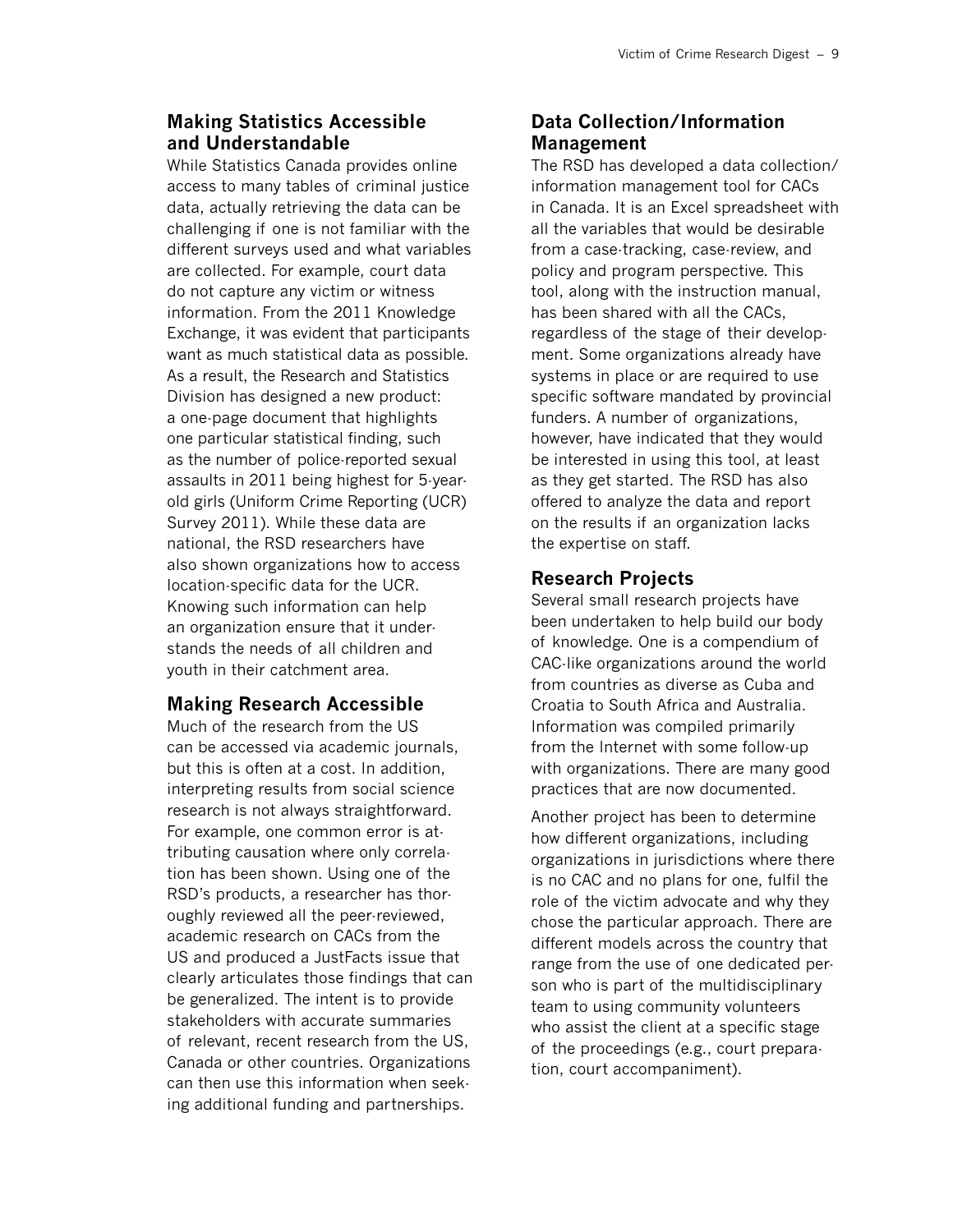In addition, the RSD has used Geographic Information System (GIS) technology to map the location and status of organizations across the country, as in the accompanying map. This has proved to be an excellent communication tool for the Department, and the map will continue to be updated as organizations change their status and new organizations emerge.

# **Multi-Site Study**

Finally, working with the Department of Justice's Evaluation Division and the PCVI, a multi-year, multi-site study has been launched that will explore how CACs are working. Five sites in different stages of development are included— Grande Prairie, Whitehorse, Regina, Cornwall, and Halifax—and the study will be conducted over approximately three years. The study includes interviews with children and youth and a caregiver after the forensic interview, as well as followup questionnaires for those individuals whose cases do go through the criminal justice system. Staff and other partners will also be interviewed. This study will provide a great deal of information for the organizations involved, and it will also be very useful for other developing organizations.



# **Conclusion**

The community of CACs in Canada remains small, and there is a great opportunity to learn from the experienced organizations and to share knowledge with organizations that are just emerging or are less developed. By increasing knowledge and understanding of good practices, of the nature and scope of child and youth victimization, and of different CAC models across the country, organizations in development are building their capacity to better help young victims of crime and their families. At the same time, a community of CACs is being fostered to ensure that this capacity can be nurtured and sustained. In the longer term, the RSD and the PCVI may not always play such a role, but in this nascent stage of development, research has clearly contributed to capacity building for government officials, criminal justice and child protection professionals, as well as CACs at different stages of development.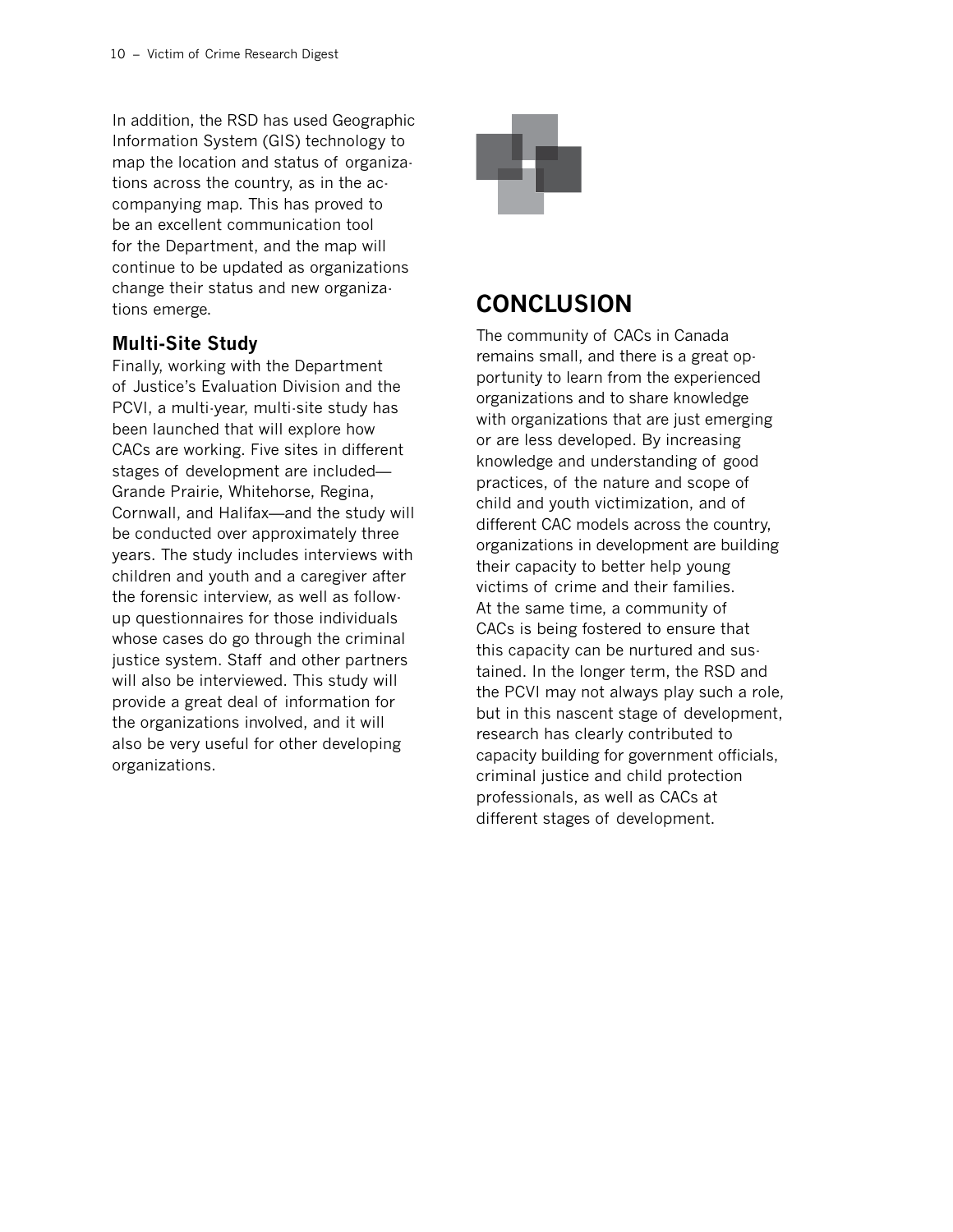# **References**

Cross, Theodore P., Lisa M. Jones, Wendy A. Walsh, Monique Simone, David J. Kolko, Joyce Szczepanski, Tonya Lippert, Karen Davison, Arthur Cryns, Polly Sosnowski, Amy Shadoin, and Suzanne Magnuson. 2008. Evaluating children's advocacy centers' response to child sexual abuse. *Juvenile Justice Bulletin*. United States Department of Justice.

Cross, Theodore P., Lisa M. Jones, Wendy A. Walsh, Monique Simone, and David J. Kolko. 2007. Child forensic interviewing in children's advocacy centers: Empirical data on a practice model. *Child Abuse and Neglect* 31:1031.

Jones, Lisa M., Theodore P. Cross, Wendy A. Walsh, and Monique Simone. 2007. Do children's advocacy centers improve families' experiences of child sexual abuse investigations? *Child Abuse and Neglect* 31:1069-1085.

King, David N., Cindy Markushewski, and Muriel K. Wells. 2010. *Annotated bibliography of the empirical and scholarly literature supporting the ten standards for accreditation by the National Children's Alliance*. National Children's Advocacy Centre. Accessed September 24, 2012, from [http://www.nationalcac.org/professionals/images/](http://www.nationalcac.org/professionals/images/stories/pdfs/annotated%2Bbibliography--final.pdf)  [stories/pdfs/annotated%2Bbibliography--final.pdf.](http://www.nationalcac.org/professionals/images/stories/pdfs/annotated%2Bbibliography--final.pdf)

Leger Marketing Alberta. 2005. *Zebra Child Protection Centre, Victims of Crime Fund grant program evaluation report*. Internal report shared by the Zebra Child Protection Centre.

PRA, Inc. 1998. *Evaluation of three child abuse response models*. Final report. Internal document shared by the Ministry of Justice and Attorney General Saskatchewan.

Sas, Louise. 2002. *The interaction between children's developmental capabilities and the courtroom environment: The impact on testimonial competency*. Ottawa: Department of Justice Canada. Accessed September 5, 2012, from [http://canada.justice.gc.ca/eng/](http://canada.justice.gc.ca/eng/pi/rs/rep-rap/2002/rr02_6/rr02_6.pdf)  [pi/rs/rep-rap/2002/rr02\\_6/rr02\\_6.pdf.](http://canada.justice.gc.ca/eng/pi/rs/rep-rap/2002/rr02_6/rr02_6.pdf)

Shadoin, Amy L., Suzanne N. Magnuson, Lynn B. Overman, John P. Formby, and Ling Shao. 2006. *Executive summary: Findings from the NCAC cost-benefit analysis of community responses to child maltreatment*. National Children's Advocacy Center.

Walsh, Wendy A., Tonya Lippert, Theodore P. Cross, Danielle M. Maurice, and Karen S. Davison. 2008. How long to prosecute child sexual abuse for a community using a children's advocacy center and two comparison communities? *Child Maltreatment* 13:3.

**Susan McDonald**, LLB, PhD, is Principal Researcher with the Research and Statistics Division, Department of Justice Canada, in Ottawa. She is responsible for victims of crime research in the Department and has extensive research experience on a range of victim issues.

**Katie Scrim** is a researcher with the Research and Statistics Division, Department of Justice Canada, in Ottawa. She works primarily on victims of crime research and has been developing the Division's GIS-based mapping capacity.

**Lara Rooney** is a policy analyst with the Policy Centre for Victim Issues, Department of Justice Canada, in Ottawa. She is responsible for the Children's Advocacy Centres initiative at the PCVI and also provides policy input on a range of Victims Fund projects as well as general oversight to the Victims Fund.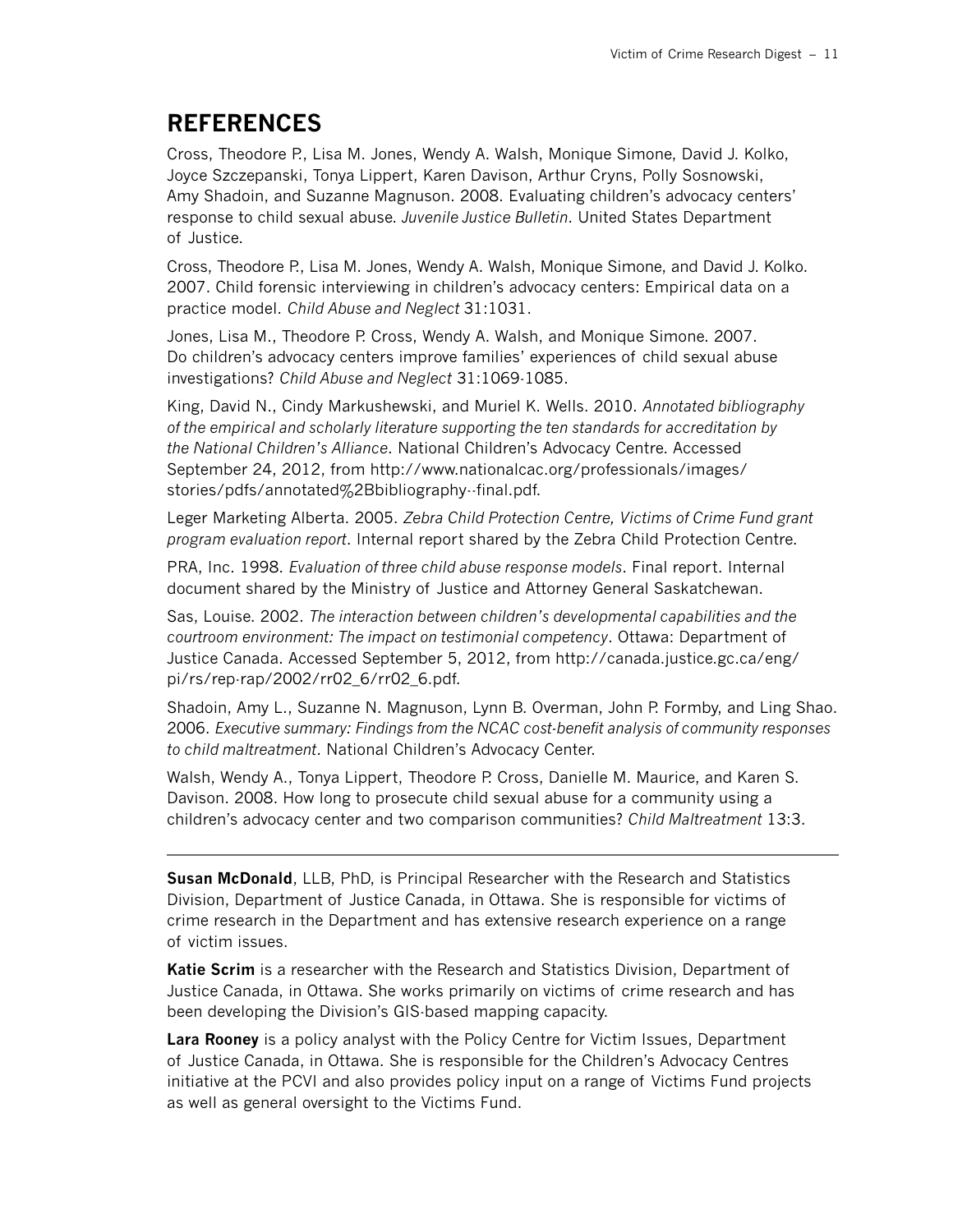# A Survey of Survivors of Sexual Violence



# MELISSA NORTHCOTT

In 2011, there were 21,821 incidents of sexual assault reported to the police in Canada (Brennan 2012). Incidents of sexual assault that are reported to the police, however, only reflect a small proportion of the actual incidents that occur. Findings from the 2009 General Social Survey on Victimization (GSS) revealed that an estimated 88% of incidents of sexual assault were not reported to the police (Perreault and Brennan 2010).

Available information on the prevalence of sexual assault reveals that there are certain demographic groups in Canada that experience sexual violence at higher rates than others. For example, data from self-reported and police-reported surveys reveal that females are the most common victims of sexual violence, and the rates

of sexual assault are higher in the Canadian territories compared to the provinces and higher among Aboriginals than non-Aboriginals. $1$  Although the rates of sexual violence are higher among these groups, Canadians of all demographic backgrounds experience sexual violence.

This article summarizes the findings of a study that examined the experiences of male and female survivors of child sexual abuse (CSA) and adult sexual assault (ASA) from various demographic backgrounds across Canada. It is hoped that a better understanding of the experiences of survivors of sexual violence will help shape policies and programs designed to provide them with assistance and support.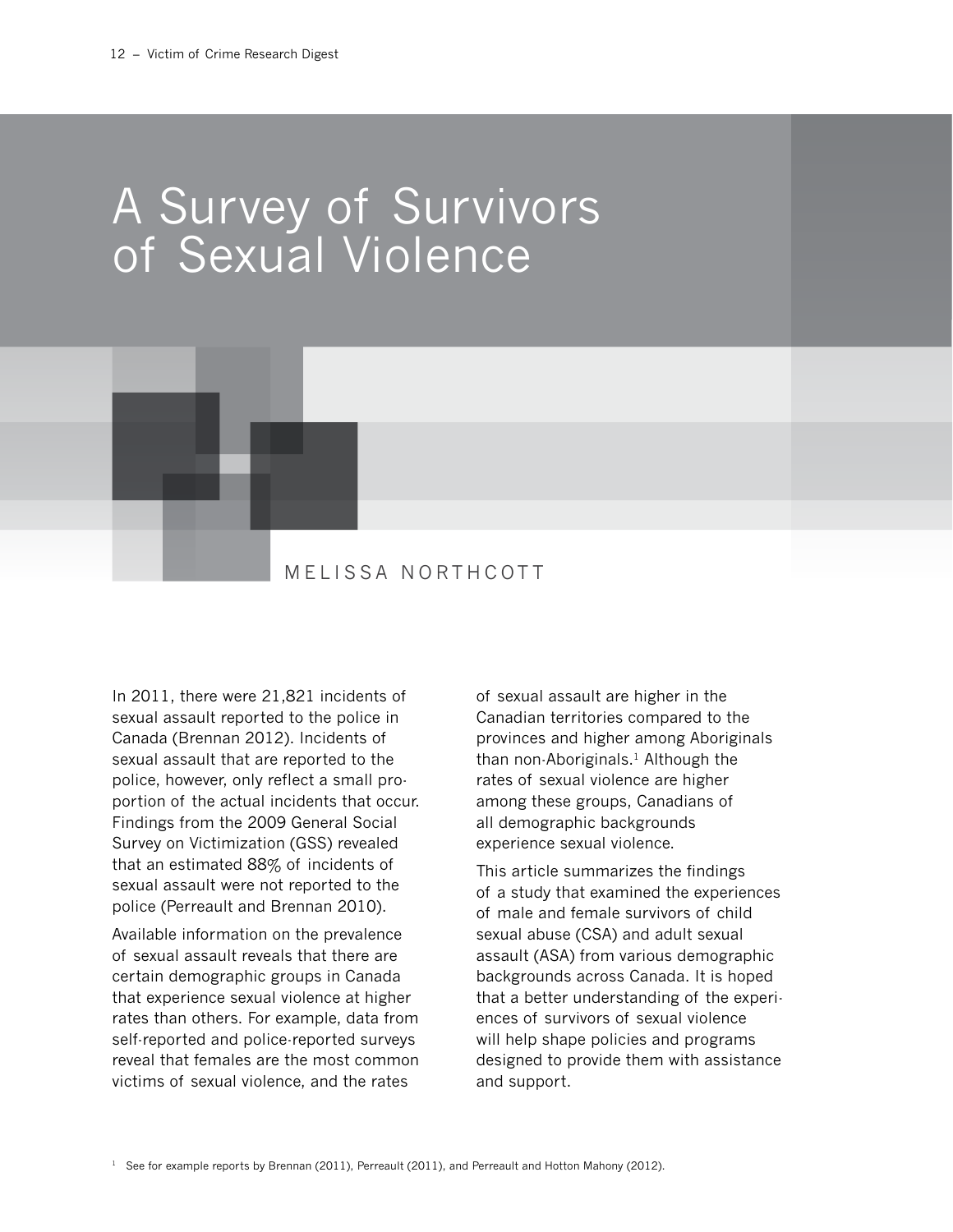# **Interviewing Survivors**

Data for this study were gathered through semi-structured interviews conducted in 2009 with 207 sexual assault survivors in Canada. Data were collected from six sexual assault centres across Canada. The participants represented three different demographic groups: a sample of males and females (34 participants) who were recruited from a sexual assault centre in the Northwest Territories that served both urban and rural areas (the Northern sample); a female-only sample (114 participants) who were recruited from sexual assault centres located in urban centres in Ontario, Alberta, and Nova Scotia (the female sample); and a male-only sample (59 participants) who were recruited from sexual assault centres located in urban centres in Ontario and British Columbia (the male sample).

The participants in this study were recruited through the participating sexual assault centres. Survivors from the Northwest Territories were interviewed in person by a counsellor from the participating centre. Participants in the female-only and male-only samples were interviewed via telephone by trained interviewers contracted by the Research and Statistics Division.

The survey consisted of questions on demographics, experiences of CSA and ASA, the psychological effects of abuse, coping skills, reporting to police, and

experiences with, and confidence in, the criminal justice system. The survey also asked participants to provide suggestions on what survivors of sexual violence need to know about the criminal justice system and on how the criminal justice system can better meet the needs of survivors of sexual violence.



# **What Survivors Had to Say**

# **Demographics**

The participants represented a range of demographic backgrounds. In the Northern sample, all but one participant was female. The participants were between 17 and 57 years of age, with a median age of 40. The majority of participants (88%) self-identified as Aboriginal, while the remaining participants self-identified as Caucasian. In the female sample, the age of the survivors ranged from 20 to 70 years old, with a median age of 42. Most of the participants self-identified as Caucasian (85%), with the remainder making up a range of ethnicities. In the male sample, the age of the survivors ranged from 26 to 66 years old, with a median age of 46. More than three quarters (76%) of the participants self-identified as Caucasian, while the remaining quarter was made up of a range of ethnicities, including Aboriginal, Black, and Hispanic.

<sup>&</sup>lt;sup>2</sup> In the Northern sample, many of the participants defined adult sexual assault (ASA) as having occurred when they were teenagers. For the purposes of the study, in this sample, the research team defined child sexual abuse (CSA) as occurring when the participant was 15 years of age and younger, while ASA is defined as an assault that occurred when the participant was 16 years of age and older. For the purposes of this study, the research team considered these participants adults. (2012).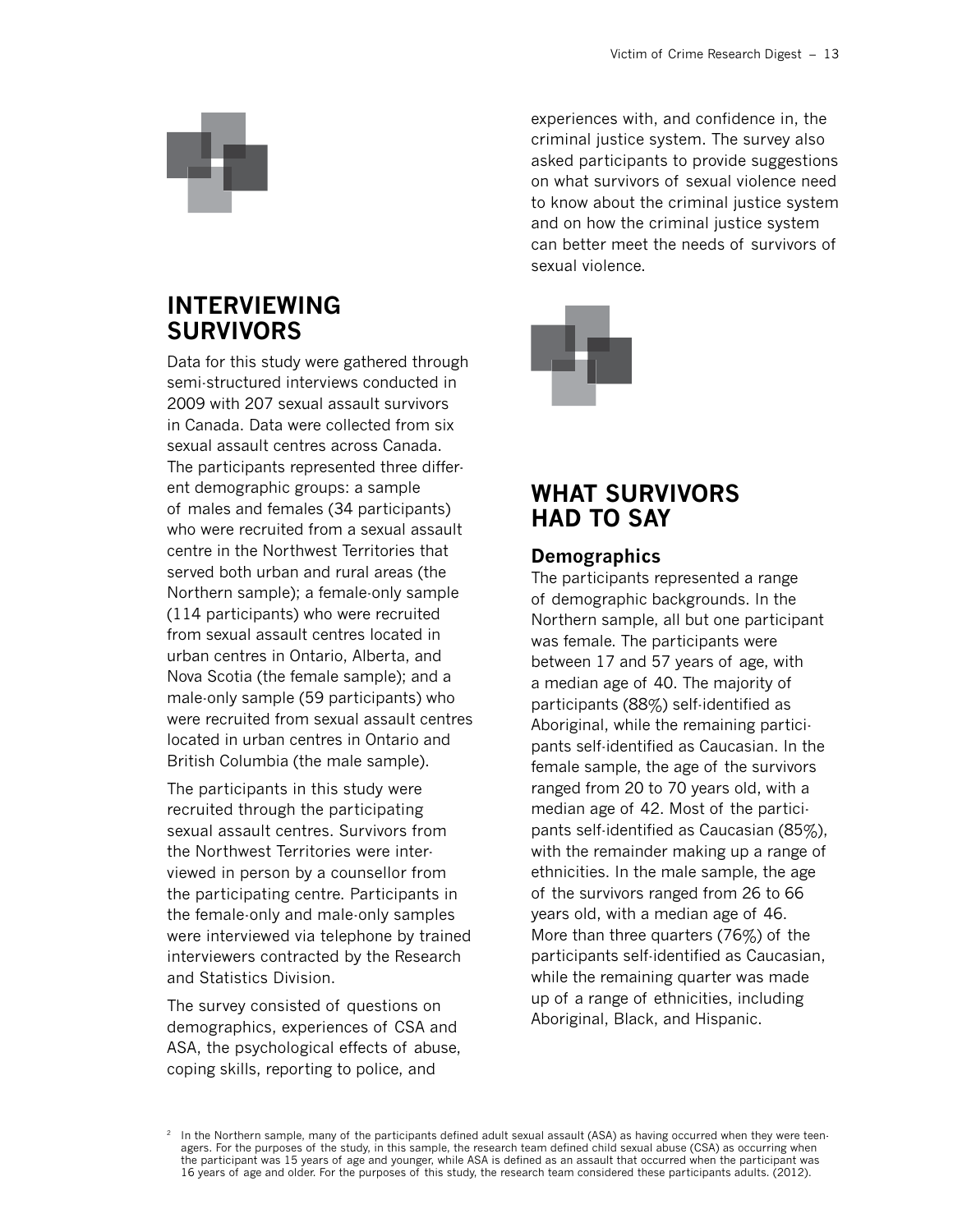# **Experiences of Sexual Violence**

Many of the survivors across the three samples reported experiencing both CSA<sup>2</sup> and ASA. In the Northern and female samples, more than half of the survivors reported experiencing both types of victimization (59% in the Northern sample and 52% in the female sample). A smaller percentage (14%) reported experiencing both CSA and ASA in the sample of male survivors.

A closer look at only the survivors of adult sexual assault reveals that the majority had been victims of child sexual abuse. In the Northern sample, 85% of those who had experienced ASA had experienced CSA, as did 80% of survivors of ASA in the male sample and 69% of survivors of ASA in the female sample.

# **Child Sexual Abuse**

The majority of the participants across all of the samples reported that they experienced CSA. In the male sample, 97% reported experiencing CSA, as did 88% in the Northern sample, and 76% in the female sample. Moreover, most of the survivors who experienced CSA experienced multiple incidents of abuse. Across all of the samples, the most common age range at which the participants experienced CSA was between 6 and 10 years old. The majority of survivors reported that the offender was someone they knew (e.g., a family member or someone they trusted).

# **Adult Sexual Assault**

Three quarters of those in the female sample reported experiencing ASA, as did 71% of those in the Northern sample. Fewer (17%) of those in the male sample reported that they experienced ASA. Several survivors described experiencing multiple incidents of ASA. In the Northern sample, the most common age range at which participants experienced ASA was between 16 and 17 years of age, while in the female and the male samples, the most common age range was between 18 to 24 years of age. As with those who experienced CSA, the offender was a person known to the survivor (e.g., intimate partner, relative, friend, acquaintance, person in authority like a mentor or a teacher) in the majority of cases.

# **Reporting CSA and ASA**

Over two-thirds of those in the male sample (68%) and in the Northern sample (67%) and 64% in the female sample did not report the CSA to the police or have another individual report the abuse. The findings were similar for survivors of ASA. In the male sample, 70% stated that they did not report the ASA, while 59% of those in the female sample and 56% of those in the Northern sample did not report the assault.

The most frequently reported reasons for not reporting CSA were because the participants thought that they would not be believed, they felt ashamed or embarrassed, they did not know they could report the abuse, and they had no family support. The reasons provided by survivors of ASA for not reporting the assault were similar to those of survivors of CSA. Other reasons cited by survivors of ASA included because they did not have any confidence in the criminal justice and they were afraid of the offender.

Among those who did report the CSA and/or ASA, survivors across all samples cited the same reasons for choosing to report. The most frequently cited reason for reporting was because they felt they needed to take action. Other reasons included the need to release repressed feelings and the recommendation to report by a professional, such as a psychologist, or by a friend.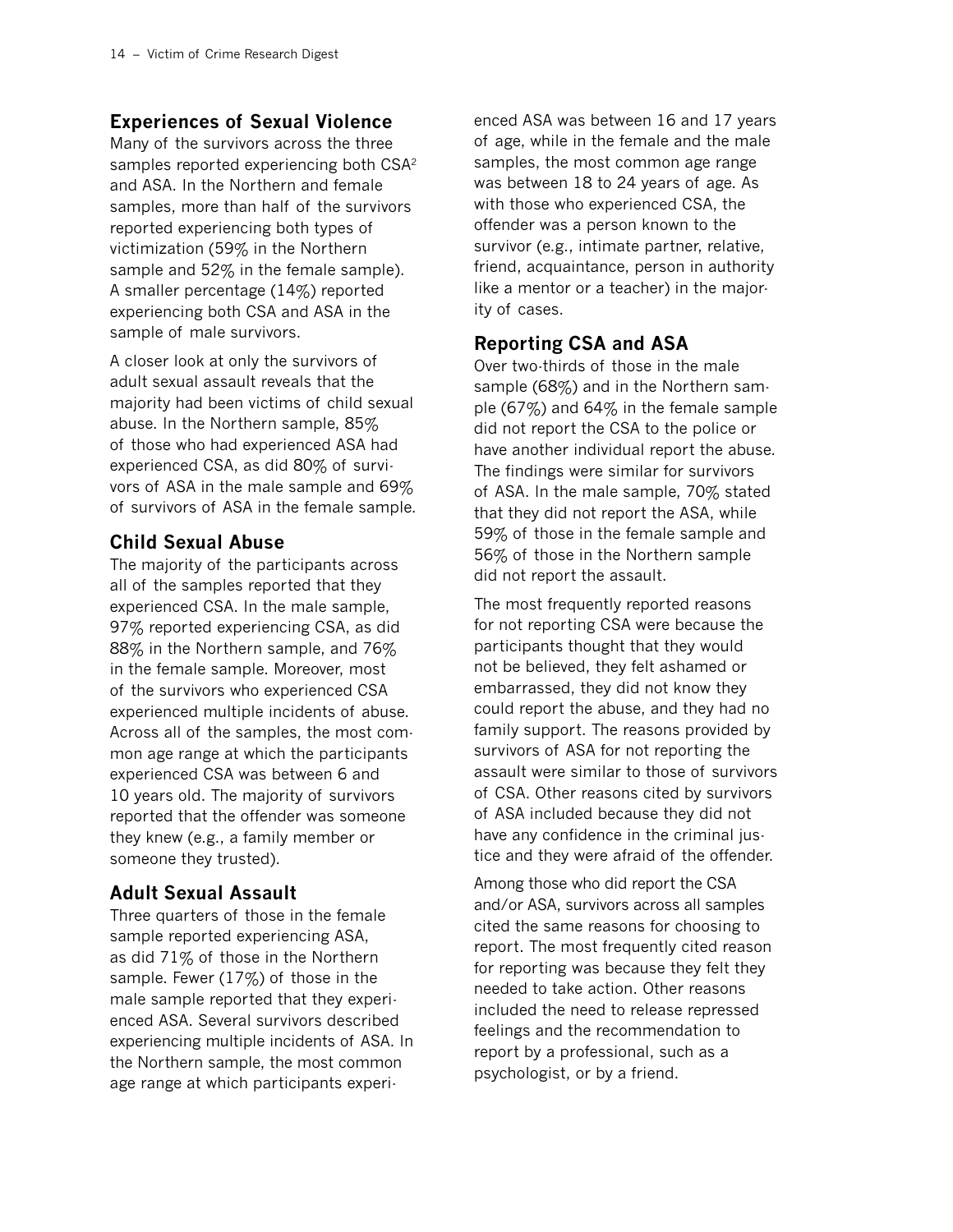# **Emotional and Psychological Effects**

The participants described the strong emotional and psychological effects of the trauma. For most participants, the effects were multiple and ongoing. The emotional and psychological effects were similar across the groups, regardless of gender. In addition, the psychological harm experienced as a result of CSA was very similar to the harm experienced as a result of ASA.

The most common psychological and emotional effect of victimization described was depression and experiencing feelings associated with depression, such as worthlessness, helplessness, and suicidal ideation. A number of survivors described feelings associated with shame, self-blame, and low self-esteem and difficulties with trust. For many, this resulted in difficulties forming friendships and healthy, long-term relationships. Additionally, numerous participants described struggling with anxiety and fear.

#### **Coping Mechanisms**

The participants also described the mechanisms they used to cope with the effects of the trauma. The majority of participants described using multiple coping mechanisms, both positive and negative. Several of the coping strategies used by CSA survivors were also used among those who experienced ASA.

There were a number of positive coping strategies described. For example, the participants in all three samples described turning to professional supports for help, including counselling. Many participants named the sexual assault centre as being extremely helpful in their recovery. Several participants in the Northern and female samples described turning to natural supports, such as

family and friends. However, these supports were not as prominently noted in the male sample.

The survivors also described using emotion-focused coping, which is coping that "involves activities that try to directly change how the victim feels" (Hill 2009, 47). Some examples of the types of emotion-focused coping used by participants included activities to keep busy, such as reading, drawing, and playing sports, which was especially noted by male survivors.

A very common coping strategy described by participants was turning to religion, including attending church and praying, and focussing on spirituality more generally. Although these were also noted by some participants in the other samples, they were more commonly described by the Northern participants.

Participants also described negative coping strategies. The most frequently described negative coping strategy was the use of drugs and alcohol, which was often used as a way of escaping thoughts or feelings. A number of participants used drugs and alcohol as a coping mechanism for CSA and continued to use that coping mechanism for dealing with ASA.

Dissociation, avoidance, and denial were also described by the participants. Participants in the female and Northern samples also described isolating themselves from others and not allowing themselves to become close to others.

Strategies associated with non-suicidal self-harm were also used by the participants, including physically harming oneself and engaging in promiscuous behaviours. Many participants also described attempting suicide on more than one occasion.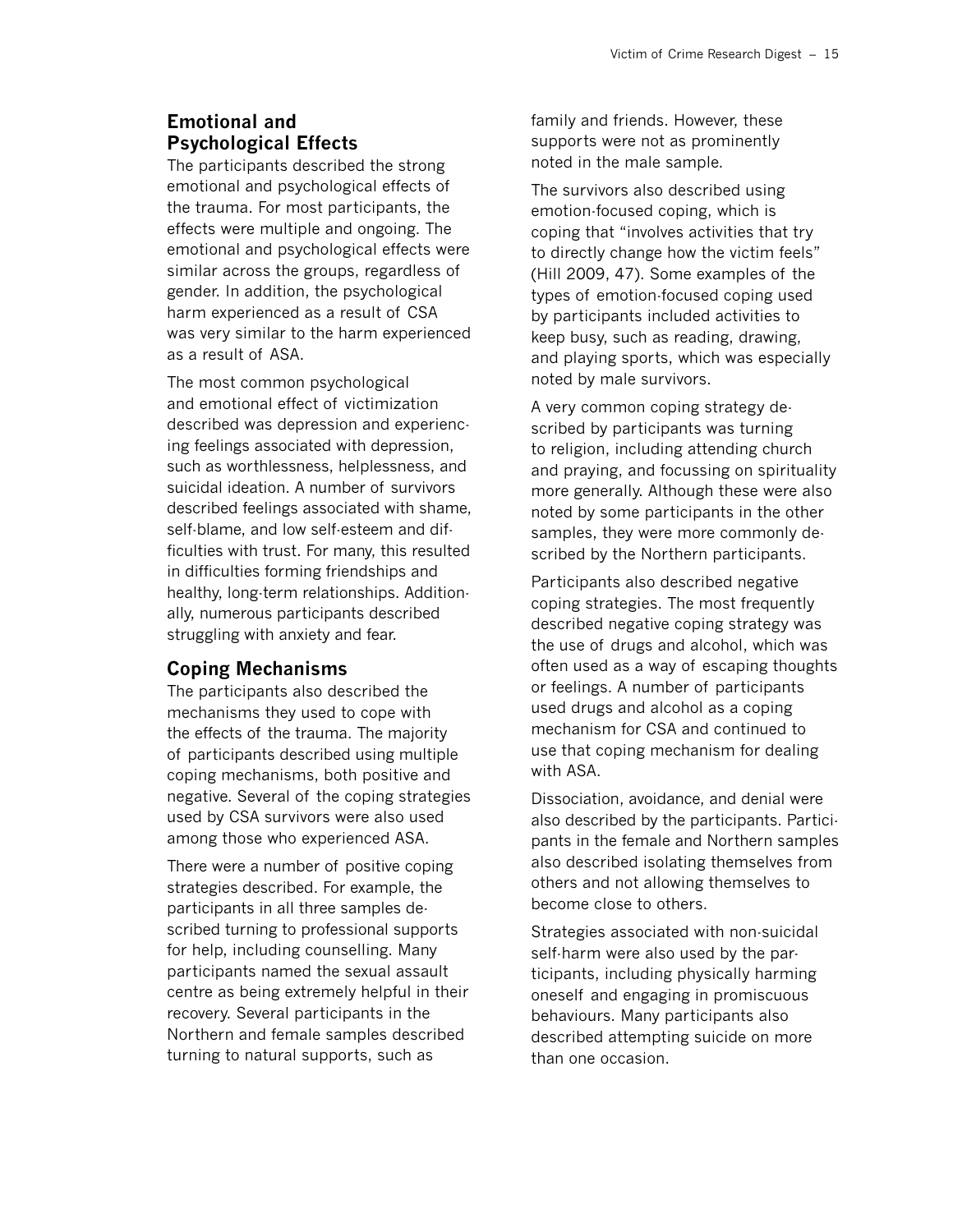# **The Criminal Justice System**

Participants were also asked to provide information regarding their trial. Very few participants stated that their cases went to criminal trial. Of the 55 participants in the female sample who reported their CSA or ASA, 22 cases went to criminal trial and a conviction was rendered in 18 of these cases. Of the 15 participants in the Northern sample who reported their CSA or ASA, nine cases went to criminal trial and a conviction was rendered in four cases. In the male sample, 17 participants reported their CSA or ASA and three cases went to criminal trial, with a conviction being rendered in two cases. The disclosure of third party records $3$ was sought in very few trials. Third party records were sought in four cases in the Northern sample; in five cases in the

female sample; and in only one case in the male sample. The records sought for disclosure included medical records, mental health records, and education records. Many of the participants did not know whether the third party records were ultimately released; only two participants in the female sample were certain that the records were released.

All of the participants, including those whose cases did and did not go to trial, were asked to rate their level of confidence in the police, the court process, and the criminal justice system in general. As shown in Table 1 below, few participants stated that they were very confident. Indeed, approximately two-thirds of the participants stated that they were not confident in the police, the court process, or the criminal justice system in general.

|                                              | Table 1. Confidence in the Criminal Justice System |                                   |                                     |                           |                      |
|----------------------------------------------|----------------------------------------------------|-----------------------------------|-------------------------------------|---------------------------|----------------------|
|                                              | <b>Very</b><br><b>Confident</b>                    | <b>Fairly</b><br><b>Confident</b> | <b>Not Very</b><br><b>Confident</b> | Not Confi-<br>dent At All | Don't<br><b>Know</b> |
| Male Sample (N=59)                           |                                                    |                                   |                                     |                           |                      |
| Police                                       | 11 (19%)                                           | 20 (34%)                          | 22 (37%)                            | 5(9%)                     | $1(2\%)$             |
| <b>Court Process</b>                         | 4(7%)                                              | 17 (29%)                          | 19 (32%)                            | 16 (27%)                  | 3(5%)                |
| <b>Criminal Justice</b><br>System in General | $1(2\%)$                                           | 25 (42%)                          | 24 (41%)                            | 9(15%)                    | $0(0\%)$             |
| <b>Northern Sample</b><br>(N=30 to 34)       |                                                    |                                   |                                     |                           |                      |
| Police                                       | 2(7%)                                              | 5(16%)                            | 15 (48%)                            | 6(19%)                    | $3(10\%)$            |
| <b>Court Process</b>                         | 3(9%)                                              | 3(9%)                             | 12 (36%)                            | $10(30\%)$                | 5(15%)               |
| <b>Criminal Justice</b><br>System in General | 1(3%)                                              | 5(17%)                            | 6(20%)                              | 13 (43%)                  | 5(17%)               |
| Female Sample (N=114)                        |                                                    |                                   |                                     |                           |                      |
| Police                                       | 13 (12%)                                           | 37 (33%)                          | 37 (33%)                            | 22 (20%)                  | 4(4%)                |
| <b>Court Process</b>                         | 4 (4%)                                             | $17(15\%)$                        | 40 (35%)                            | 35(31%)                   | 17 (15%)             |
| <b>Criminal Justice</b><br>System in General | 5(4%)                                              | 26 (23%)                          | 38 (33%)                            | 36 (32%)                  | 9(8%)                |

<sup>3</sup> Third party records refer to personal records such as medical, counselling, and employment records.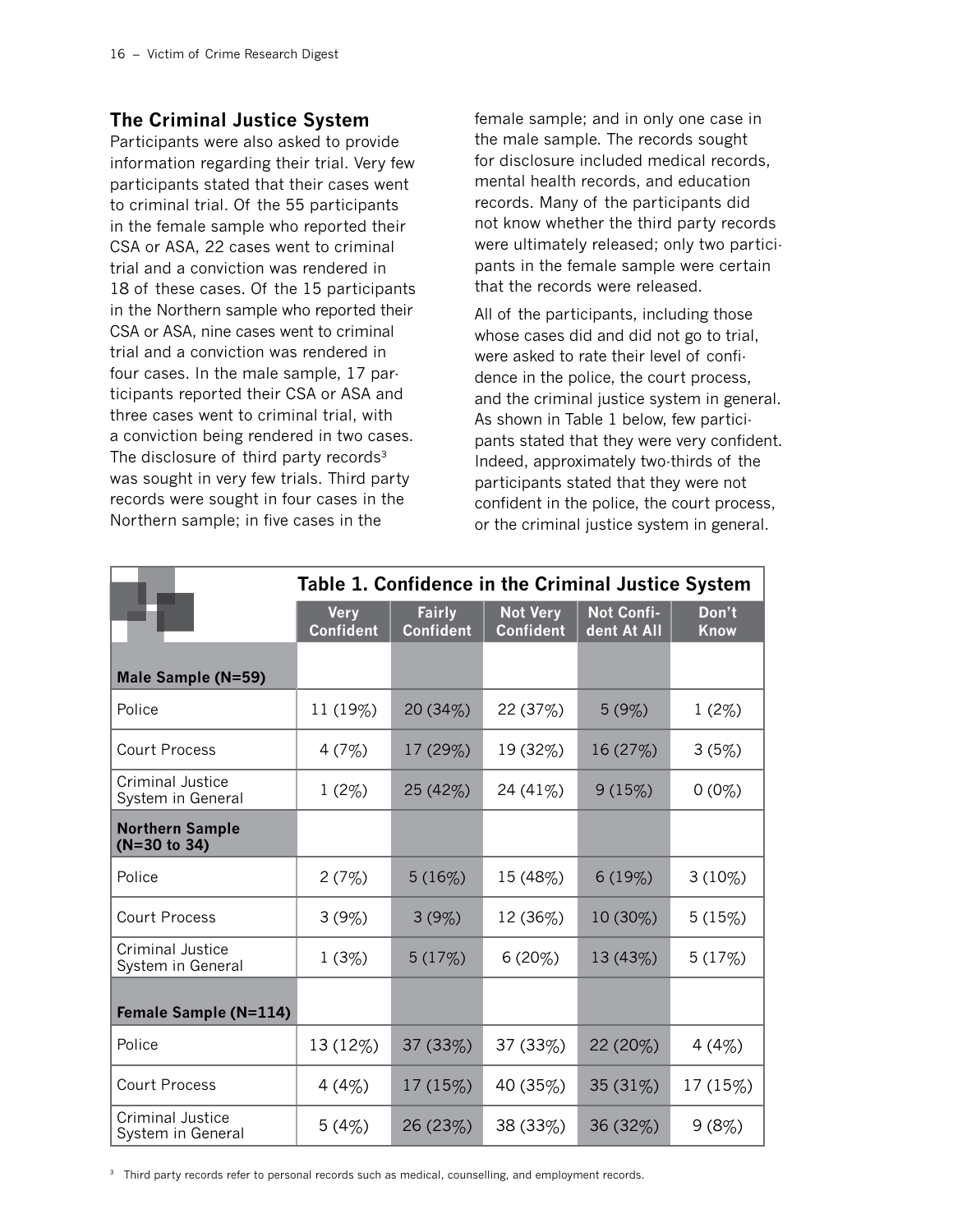A higher percentage of participants in the male and female samples stated that they were confident in the police in comparison to participants in the Northern sample.



# **What Survivors Suggested**

# **What Survivors Need to Know about the Criminal Justice System**

Many participants in the three groups stressed the importance of gaining a thorough understanding of the criminal justice system and preparing for participation in the process by asking questions and becoming informed of their rights. The participants also noted that it is important to understand the adversarial nature of the justice system and the potential negative impact participating in the process may have on the survivor (e.g., feeling re-victimized, feeling as if they are not believed). Participants also encouraged survivors to seek help and to know that there are services available and that these services are helpful. A number of participants also encouraged survivors to come forward and report their abuse and not give up.

# **How the Criminal Justice System Can Better Meet the Needs of Survivors**

The participants provided suggestions on how the criminal justice system can better meet the needs of survivors of sexual violence. These suggestions fall under three overarching themes: making survivors feel

safe and comfortable; providing information and education; and making changes to the criminal justice system as a whole.

#### **(1) Making the Survivor Feel Safe and Comfortable**

Four interconnected sub-themes emerged which reflected the need for survivors to feel safe and comfortable: enhancing support for survivors; helping survivors navigate the criminal justice process; treating survivors with respect; and educating criminal justice professionals.

While the participants indicated they were grateful for the services they were provided, especially the sexual assault centres with whom they were working, many participants said that more supports are needed for survivors. Participants in the male sample stressed that more male-specific support services are needed. A number of participants also indicated that support in all forms needs to be provided to survivors throughout the entire criminal justice process, that is, from the time the incident occurs through to the court process and after the trial has ended.

Participants also provided suggestions that centered on ensuring that survivors have the help and information they need to navigate the criminal justice system. Suggestions included providing a support or advocacy person to work with the survivor throughout the process, using basic language to explain legal terms, and providing translation to those who need it.

Several participants voiced concerns over how survivors are treated in the criminal justice process. A number of participants indicated that officials need to be more sensitive when interviewing survivors, as they often feel as if they are not believed. In addition, some indicated that survivors are treated as if they are somehow to blame or are the perpetrator. Many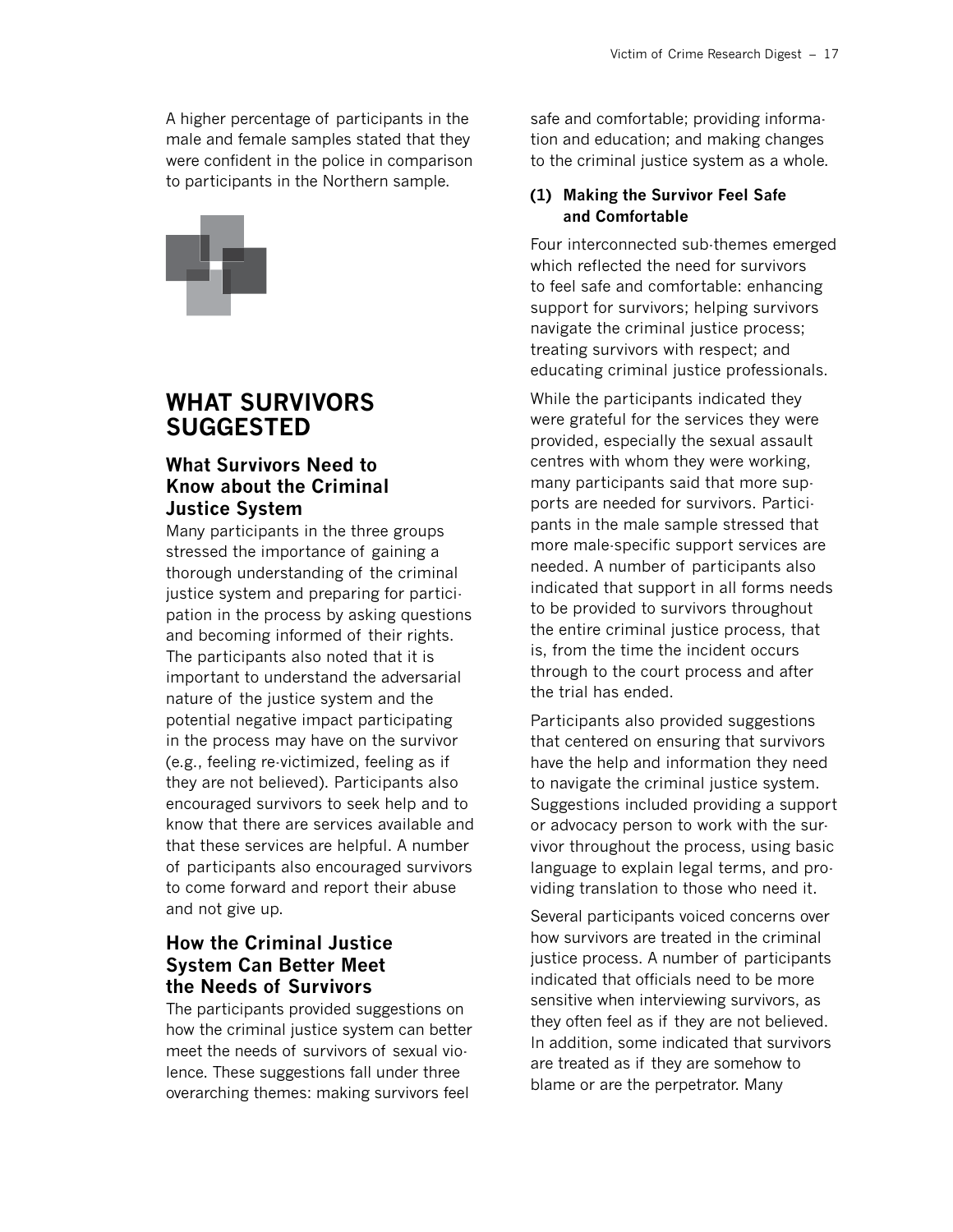participants also indicated that they believed that professionals within the criminal justice system would benefit from training on working with survivors of sexual violence, including sensitivity training.

#### **(2) Information and Education**

Numerous participants indicated that survivors need to be provided with more information, including on victims' rights, the services available to them, and the criminal justice system in general. Many also indicated that survivors need to be kept up-to-date on their case and that information needs to be provided in a timely manner and throughout the entire process.

In addition, a number of participants suggested that education on the criminal justice system and on sexual violence needs to be provided to everyone, especially children through schools and those working with children. The participants in the male sample also stressed the importance of raising awareness, for example through awareness campaigns, about sexual violence toward males, including its nature and its prevalence, in order to address the myths and stigma associated with male sexual abuse.

#### **(3) Changes to the Criminal Justice System**

There were also several suggestions that pertained to overall changes to the criminal justice system. For example, some participants stated that they felt that the police did not put enough effort into investigating their case or providing follow-up on their case. In addition, a number of participants stated that more timely processing of cases is required, since for many, the criminal justice process was long.

Moreover, various participants expressed frustration with the perceived unfairness in the way the survivor is treated compared to the accused. There was a perception among some that while the survivor must cope with the traumatic experience, the accused is not punished, or when there is punishment, it does not reflect the gravity of the crime. This perception led many to suggest that longer sentences be imposed in order to send a strong message about the impacts of sexual violence on survivors.



# **Conclusion**

Interviewing three different groups of survivors of sexual violence revealed that, although there were some differences among the groups, the overall experiences of the survivors were very similar. Most survivors who had experienced an adult sexual assault had also been the victim of child sexual abuse, and in the majority of cases, the offender was a person known to the victim. Most participants described the experience as having multiple and ongoing emotional and psychological effects. Survivors use various mechanisms to cope with these effects, including negative mechanisms, like using drugs and alcohol.

The interview participants provided a number of suggestions on what would be most helpful for survivors of sexual violence as they navigate the criminal justice process. Knowledge of the criminal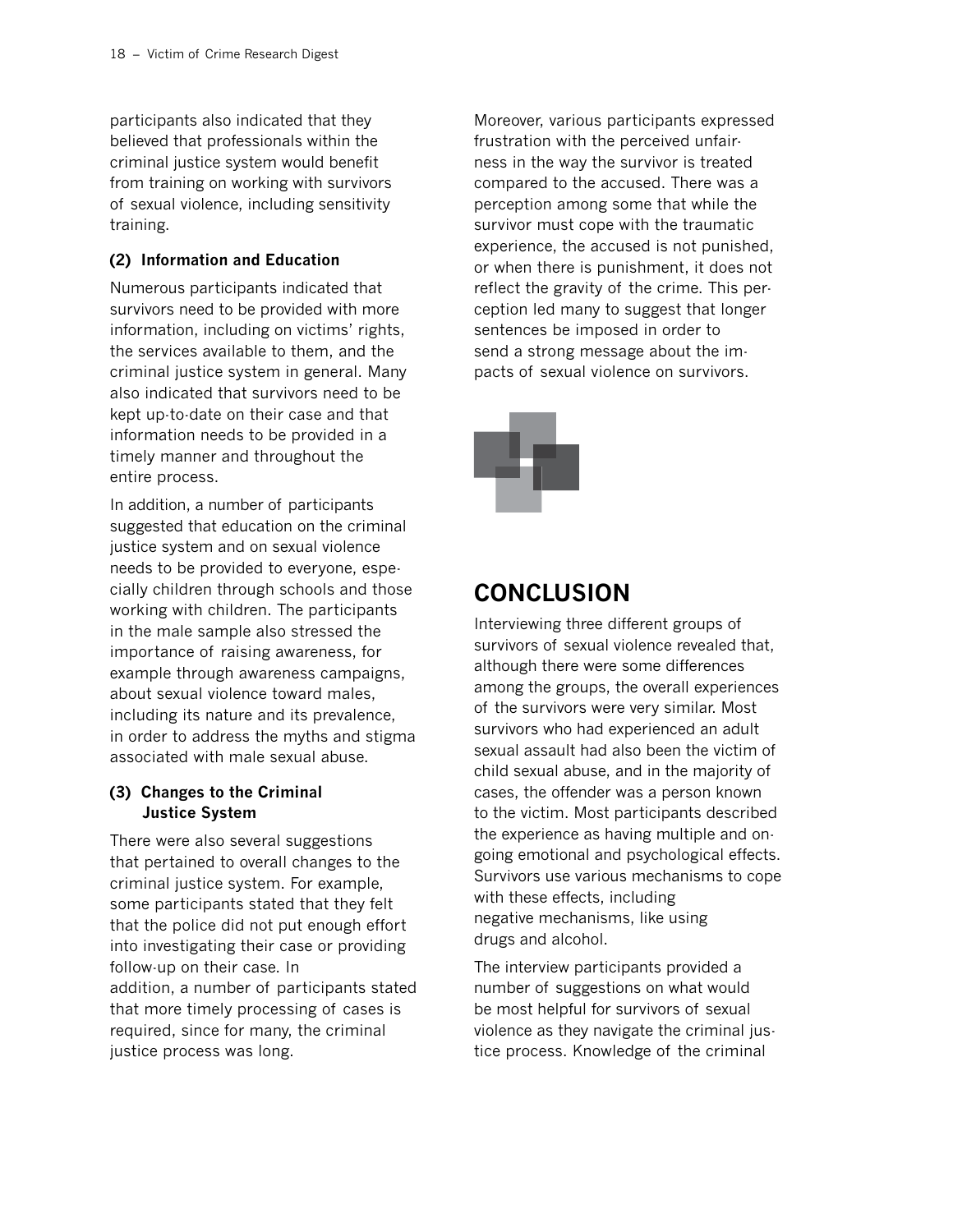justice system and of one's rights is seen as an important preparation for participating in the justice process. In addition, survivors consider that the criminal justice system can better meet the needs of survivors by increasing support and by providing this support throughout the process. Many survivors also indicated a need for timely, up-todate information on their case. Male participants suggested raising awareness about sexual violence toward males and highlighted a need for male-specific support services. The interviews also revealed the perception among some of the participants that more effort is needed on the part of the police in the investigative process, that the criminal justice process

is very long, and that, at times, survivors appear to be treated less fairly than the accused. Survivors also often feel they are not believed and are somehow to blame. Many suggested providing sensitivity training to justice system professionals, particularly with regard to working with survivors of sexual violence, and sending a strong message about the impact of sexual violence on survivors by imposing longer sentences on accused. It is hoped that by better understanding these experiences and needs, victim service providers and the justice system as a whole can be in a better position to support survivors of sexual violence.

# **References**

Brennan, Shannon. 2011. Violent victimization of Aboriginal women in the Canadian provinces, 2009. *Juristat*. Ottawa: Statistics Canada. Catalogue no. 85-002-X. Accessed October 5, 2012, from [http://ywcacanada.ca/data/research\\_docs/00000181.pdf.](http://ywcacanada.ca/data/research_docs/00000181.pdf)

Brennan, Shannon. 2012. Police-reported crime statistics in Canada, 2011. *Juristat*. Ottawa: Statistics Canada. Catalogue no. 85-002-X. Accessed October 5, 2012, from <http://www.statcan.gc.ca/pub/85-002-x/2012001/article/11692-eng.pdf>.

Hill, James K. 2009. *Working with victims of crime: A manual applying research to clinical practice*. 2nd ed. Ottawa: Department of Justice Canada. Accessed October 5, 2012, from [http://canada.justice.gc.ca/eng/pi/pcvi-cpcv/pub/res-rech/hill.pdf](http://).

Perreault, Samuel. 2011. *Violent victimization of Aboriginal people in the Canadian provinces*, 2009. Juristat. Ottawa: Statistics Canada. Catalogue no. 85-002-X. Accessed October 5, 2012, from<http://www.statcan.gc.ca/pub/85-002-x/2011001/article/11415-eng.pdf>.

Perreault, Samuel, and Shannon Brennan. 2010. Criminal victimization in Canada, 2009. *Juristat*. Ottawa: Statistics Canada. Catalogue no. 85-002-X. Accessed October 5, 2012, from [http://www.statcan.gc.ca/pub/85-002-x/2010002/article/11340-eng.pdf.](http://www.statcan.gc.ca/pub/85-002-x/2011001/article/11415-eng.pdf)

Perreault, Samuel, and Tina Hotton Mahony. 2012. Criminal victimization in the territories, 2009. *Juristat*. Ottawa: Statistics Canada. Catalogue no. 85-002-X. Accessed October 5, 2012, from<http://www.statcan.gc.ca/pub/85-002-x/2012001/article/11614-eng.pdf>.

**Melissa Northcott**, MA, is a researcher with the Research and Statistics Division, Department of Justice Canada, in Ottawa, and is doing research on a range of victim issues.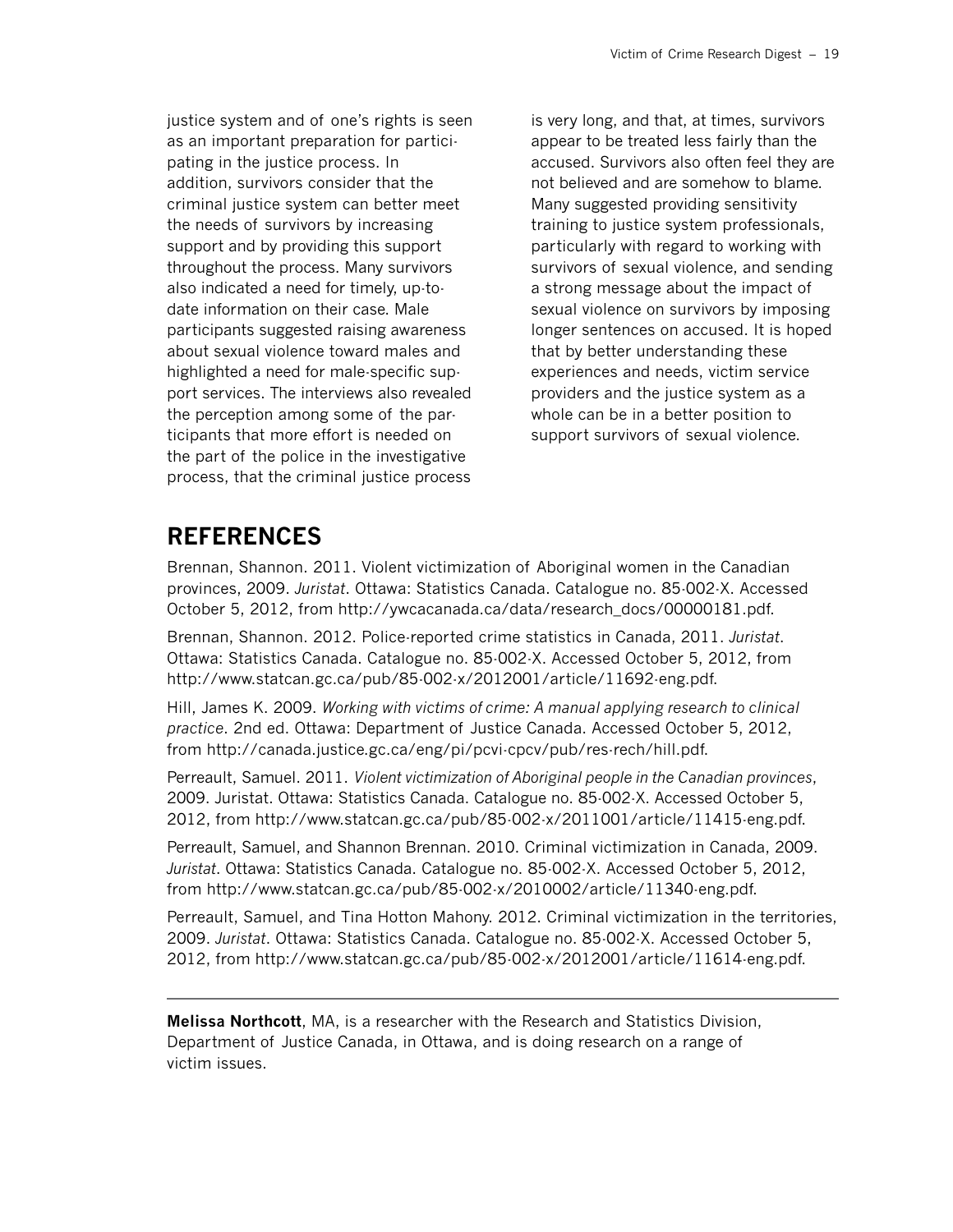# Is a Picture Worth a Thousand Words?

THE OPPORTUNITIES AND CHALLENGES OF USING GIS-BASED MAPPING WITH A VICTIM'S LENS



C larinda S pijkerman

Geographic Information System (GIS) technology has been used for decades to uncover and analyze the intersections between geography and a host of scientific and socio-economic phenomena, such as the environment, health, and even consumer trends. Modern computerized applications integrate hardware, software, and geographically referenced data to help us visualize, interpret, and understand data in ways that reveal patterns and relationships (ESRI 2012). GIS-based maps can be effective communication tools in that they convey information

visually so it can be understood across professional disciplines. GIS is increasingly being used in the criminal justice field. Numerous police services in Canada, for example, use this technology to map locations of crime incidents, an endeavour to help police better utilize resources and communicate with the public.1 There are also some examples of GIS-based mapping being applied from a victim lens. Dawson (2010), for example, has done significant groundwork in Canada in terms of understanding how resources for

See Saint John Police Force at [http://www.saintjohn.ca/en/home/cityservices/publicsafety/police/services/crimeprevention/](http://www.saintjohn.ca/en/home/cityservices/publicsafety/police/services/crimeprevention/crimemapping/default.aspx) [crimemapping/default.aspx;](http://www.saintjohn.ca/en/home/cityservices/publicsafety/police/services/crimeprevention/crimemapping/default.aspx) Ottawa Police Service at [http://www.ottawapolice.ca/en/crimefiles/crimemaps\\_reports/](http://www.ottawapolice.ca/en/crimefiles/crimemaps_reports/cr_redirect.aspx)  [cr\\_redirect.aspx;](http://www.ottawapolice.ca/en/crimefiles/crimemaps_reports/cr_redirect.aspx) Toronto Police Service at [http://www.torontopolice.on.ca/statistics/crime\\_maps.php](http://www.ottawapolice.ca/en/crimefiles/crimemaps_reports/cr_redirect.aspx); and Vancouver Police Department at [http://vancouver.ca/police/crimemaps/index.htm.](http://www.ottawapolice.ca/en/crimefiles/crimemaps_reports/cr_redirect.aspx)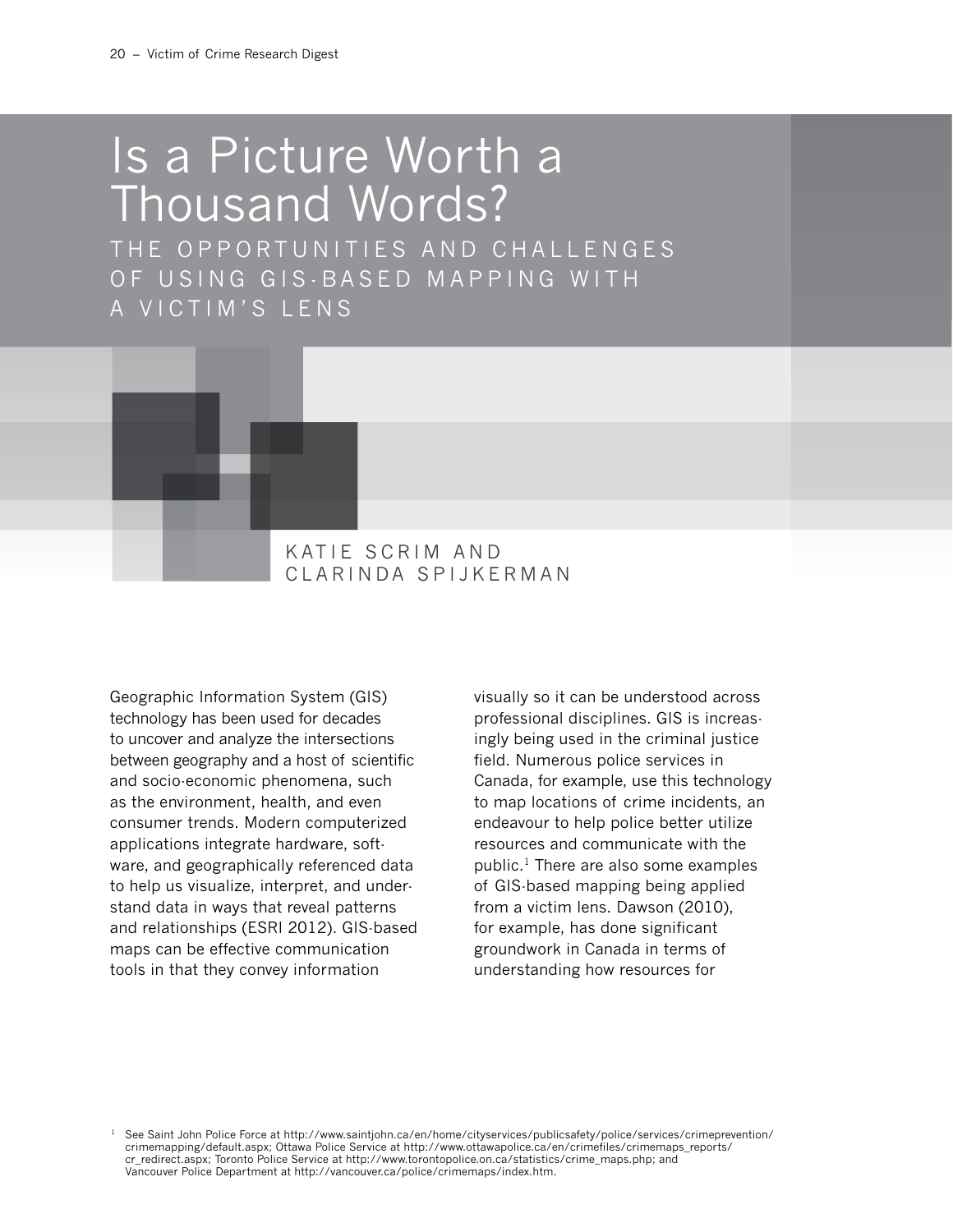women who have been victims of violence can be mapped. Some extensive work is being done on community responses to intimate partner violence in rural and northern regions of the Canadian Prairie provinces and the Northwest Territories (NWT). One component of this project involves mapping services for female victims of intimate partner violence.2 Other studies in the US and Britain have used GIS-based mapping to illustrate where gaps in services exist for victims (see Coy et. al. 2008; Stoe et. al. 2003).

As a further exploration of the use of GIS-based mapping as a tool for better understanding phenomena in the criminal justice field, the Policy Centre for Victim Issues and the Research and Statistics Division of the Department of Justice Canada conducted a case study in the NWT, where incidents of violent crime were mapped alongside services for victims and the intersections between victimization and available support services for victims were visually analyzed. This mapping exercise uncovered gaps in service provision for victims in some areas of the territory. However, does a picture always tell the full story? There are many inherent challenges to the provision of services in the NWT, and the Government of the NWT (GNWT) has found innovative ways to fill these gaps and reach victims, ways a single map cannot always capture.



# **The Northwest Territories: A Case Study for GIS-Based Mapping**

The map accompanying this article shows the results of a simple GIS-based mapping of the violent crime incidents reported to police in 2011 and the locations of victim services and transition homes in the NWT. Violent crimes are displayed by offence type using graduated symbols—the larger the symbol, the greater the number of incidents. A cursory analysis of the map reveals gaps in services for victims of crime in a number of communities. Violent crimes have been reported in communities across the territory, including in communities where no permanent victim services exist. For example, there are no victim services located in Norman Wells, Tulita, Deline, nor in Fort Liard or Lutsel K'e. The community of Tuktoyaktuk has a transition home (women's shelter) and an outreach worker, but no permanent, on-site victim services. Providing comprehensive and seamless coverage of services for victims in any jurisdiction is difficult, and it is even more complicated in isolated and remote areas of the country such as the NWT.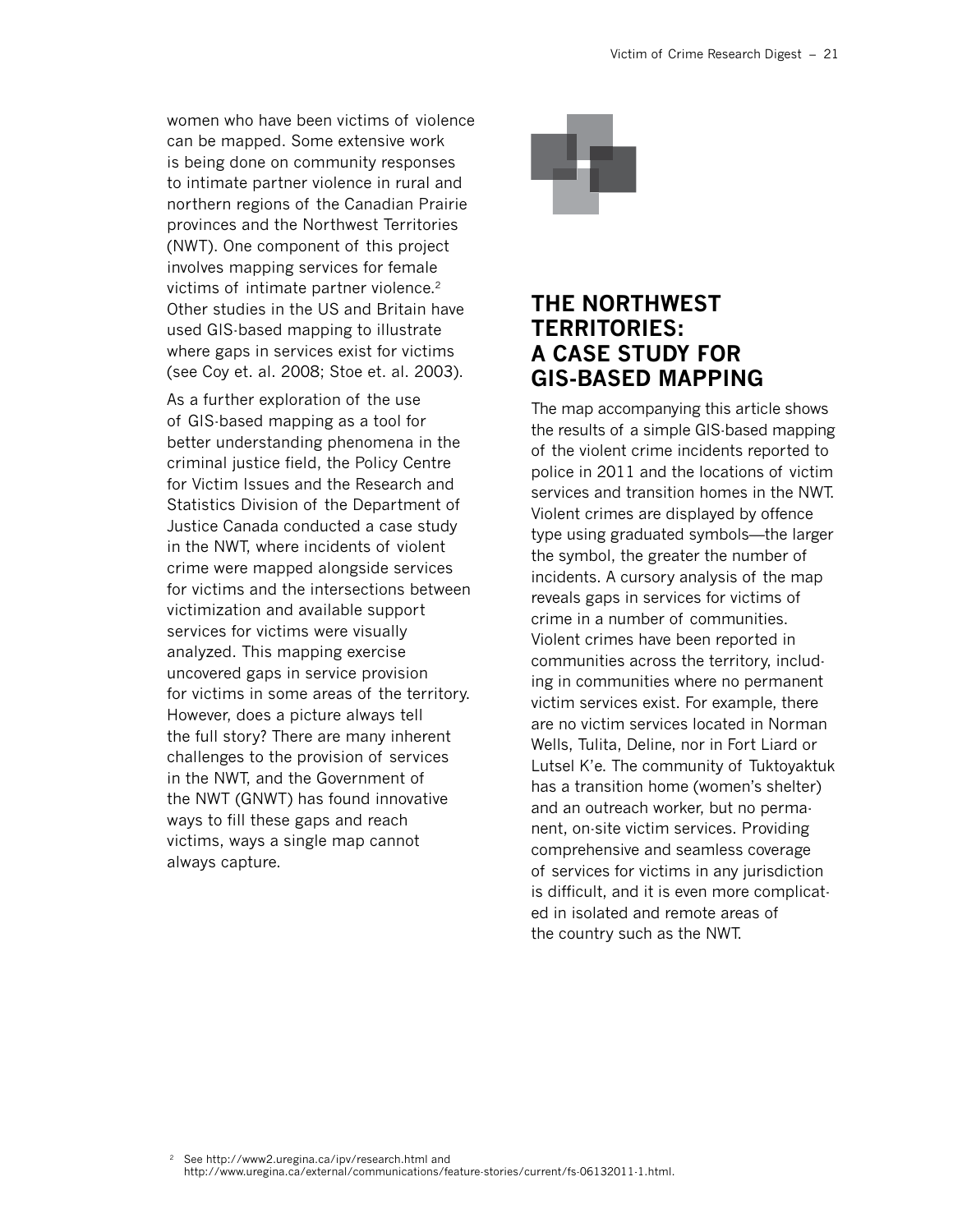

SOURCES: Statistics Canada, Canadian Centre for Justice Statistics, Uniform Crime Reporting Survey 2, 2011;<br>Government of the Northwest Territories, Department of Transportation, Northwest Territories Highway System<br>(acces (accessed September 24, 2012, from [http://www.dot.gov.nt.ca/\\_live/pages/wpPages/travelinfo\\_brochures.aspx]( http://www.dot.gov.nt.ca/_live/pages/wpPages/travelinfo_brochures.aspx)).Government of the Northwest Territories, Department of Transportation, Northwest Territories Highway System SOURCES: Statistics Canada, Canadian Centre for Justice Statistics, Uniform Crime Reporting Survey 2, 2011;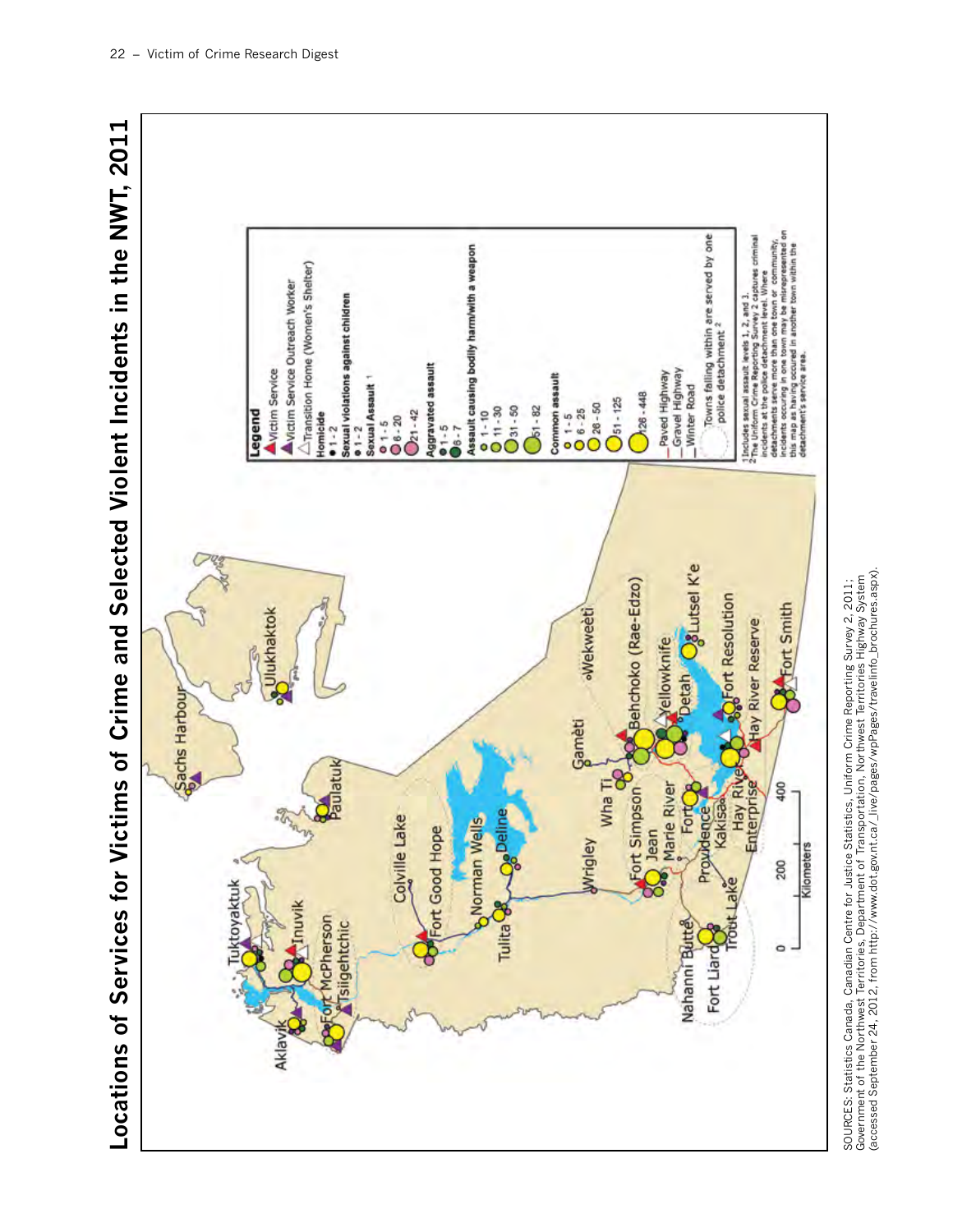# **Challenges to Service Delivery in the NWT**

The NWT is a unique region of Canada. The territory is spread across more than a million square kilometres, with a climate that varies considerably from the northern polar climate to the southern subarctic climate. These conditions make building transportation and other infrastructure a real challenge. The NWT's population of roughly 43,000 is spread across 33 communities. While roughly half the population lives in Yellowknife, the capital, the rest reside in mainly rural and often isolated communities, most of which have less than 1,000 residents (GNWT Bureau of Statistics 2012a). Fourteen communities are on a road system while the remaining nineteen can be accessed solely by ice roads in the winter or are fly-in communities. Only 19 percent of all residents have yearround road access. As of 2008, sixty-five percent, including those in the territory's capital city, did not have any road access for one or two months of the year during the seasonal transition between ferry service and ice-crossing construction (Government of Yukon 2008). The distances and lack of transportation routes can make accessing help and safety difficult for victims, particularly in areas where no victim services or safe houses exist. While not all jurisdictions across Canada have seamless service coverage

for victims, the NWT faces the additional challenge of making services accessible to sparsely populated and often isolated communities with limited transportation routes.

A further challenge is that crime rates in the Canadian territories have historically been higher than in the provinces. The map "Locations of Services for Victims of Crime and Selected Violent Incidents in the NWT, 2011" illustrates the number of violent incidents reported to police in each community, $3$  and while in some communities the incident count may seem relatively low, it is important to remember that the population of most communities is less than 1,000, which makes crime and victimization in the NWT a more intimate reality. In fact, two-thirds of victims of violent crime in northern Canada know their perpetrator (Perreault et al. 2012), and when population is accounted for, the NWT had one of the highest crime rates in Canada in 2011 (Brennan 2012). The 2009 General Social Survey on victimization (GSS), which asked respondents to report their own victimization experiences, also found the victimization rate in the NWT to be among the highest in Canada. It is important to note that while our map uses the incident counts reported by police services via the Uniform Crime Reporting Survey, the 2009 GSS reported that only 70% of violent victimizations in the territories were actually brought to police attention (Perreault et al. 2012). Therefore, the true extent of crime and victimization in the NWT is likely not fully captured on our map.

In addition, the NWT faces social and economic challenges, many of which are associated with higher rates of crime and victimization. Almost onethird of the population is under the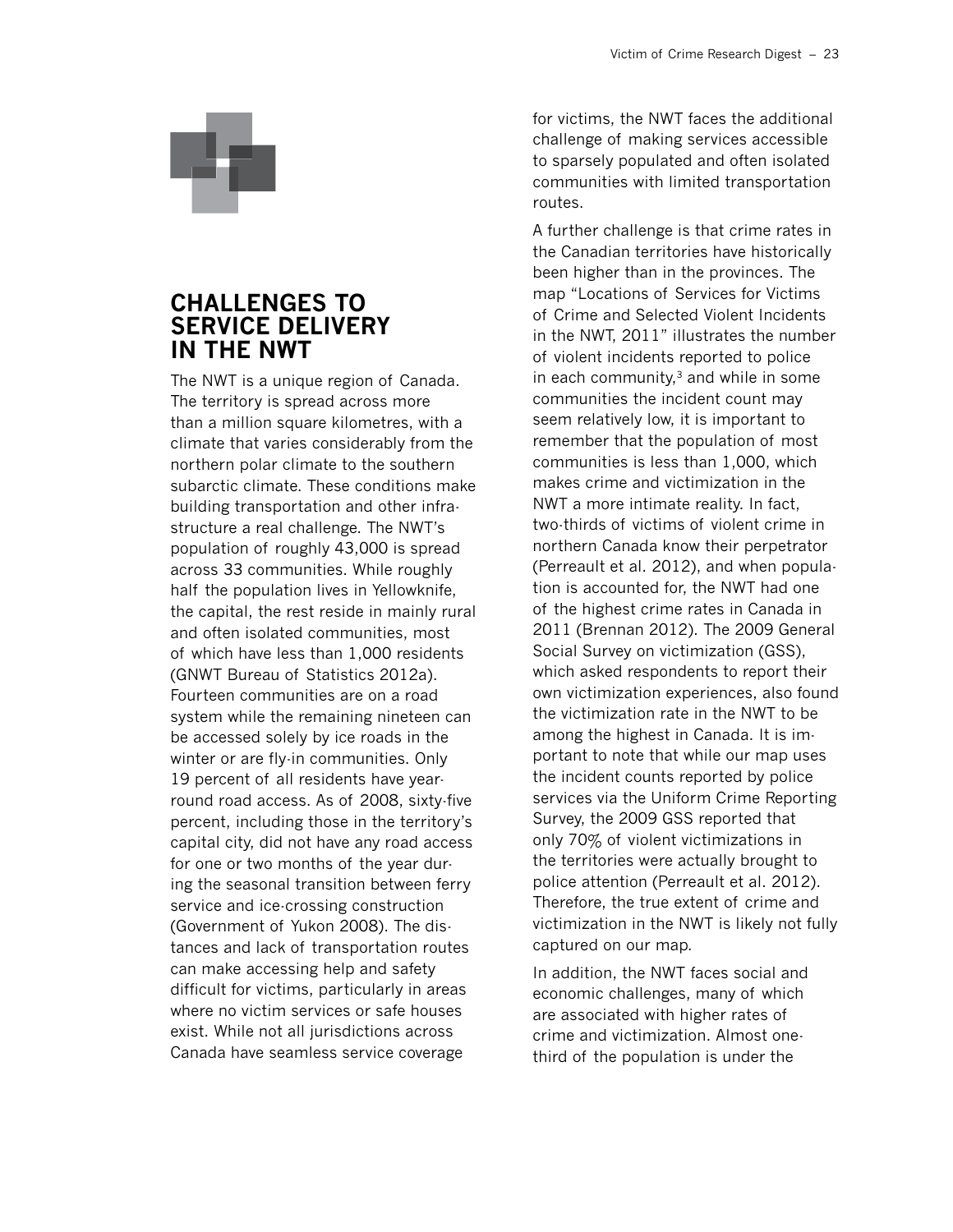age of 15 (GNWT Bureau of Statistics 2012a), and research has shown that victimization rates are higher among youth and young adults than among older age groups (Perreault et al. 2012; Perreault et al. 2010; de Léséleuc et al. 2006). The NWT is one of two jurisdictions in Canada where Aboriginal people constitute the majority of the population (GNWT Bureau of Statistics 2012a). Research has found that being an Aboriginal person is associated with a higher likelihood of being the victim of a crime (Perreault et al. 2012; Perreault et al. 2010; de Léséleuc et al. 2006). Education levels are lower overall than in the provinces (GNWT Bureau of Statistics 2011), while income levels and employment rates show large gaps between communities and between the Aboriginal and non-Aboriginal populations, with rates among the Aboriginal population well below the Canadian averages (GNWT Bureau of Statistics 2011; 2012b). It is estimated that almost one out of every five dwellings in the NWT is in core housing need,<sup>9</sup> with rates substantially higher in the smaller communities (GNWT Bureau of Statistics 2011). It is a continuous challenge for service providers to help clients who have not only experienced primary trauma through victimization but are also dealing with housing issues, poverty, and a lack of education and employment options. In cases of family and intimate partner violence, these barriers can often contribute to victims going back to the abuser (Levan 2003).

Furthermore, the GNWT recognizes eleven different official languages. Of these, nine are Aboriginal and are most frequently spoken in smaller communities throughout the NWT. To facilitate the provision of services in the language of

choice of clients, the GNWT has for many years used the services of CanTalk, a twenty-four-hour-a-day, seven-day-a-week interpretation service that offers fast access to over-the-phone interpretation and translation.4

Even when services are available, there are occasions when societal attitudes and norms can preclude victims from seeking help. In some communities, victims may experience shunning, blaming, and shaming, and if the incident is reported to police, victims may also experience a great deal of secondary victimization by the offender's family and other members of the community who are pressuring them to drop the charges (Centre for Northern Families 2012; Levan 2003). In a 2003 study that examined victim services in the three territories and conducted interviews with victim service workers to ascertain attitudes and perceptions, some respondents indicated that the support and assistance given to victims is dependent on their place within the community power hierarchy. In other words, victims belonging to the least powerful families are more likely to be blamed, shunned, and intimidated than victims belonging to the more powerful families. In addition, respondents noted that shelters and other victim-focused programs are often accused of "breaking up families" (Levan 2003, 88). However, at the time of the study's report, it was noted than in many of the larger communities, these attitudes were beginning to shift towards more support for victims of crime in many communities.

In addition to a lack of full-time and accessible services for victims in the NWT, particularly for male victims, there is a shortage of counsellors and adequate treatment programs for trauma and addictions (Levan 2003).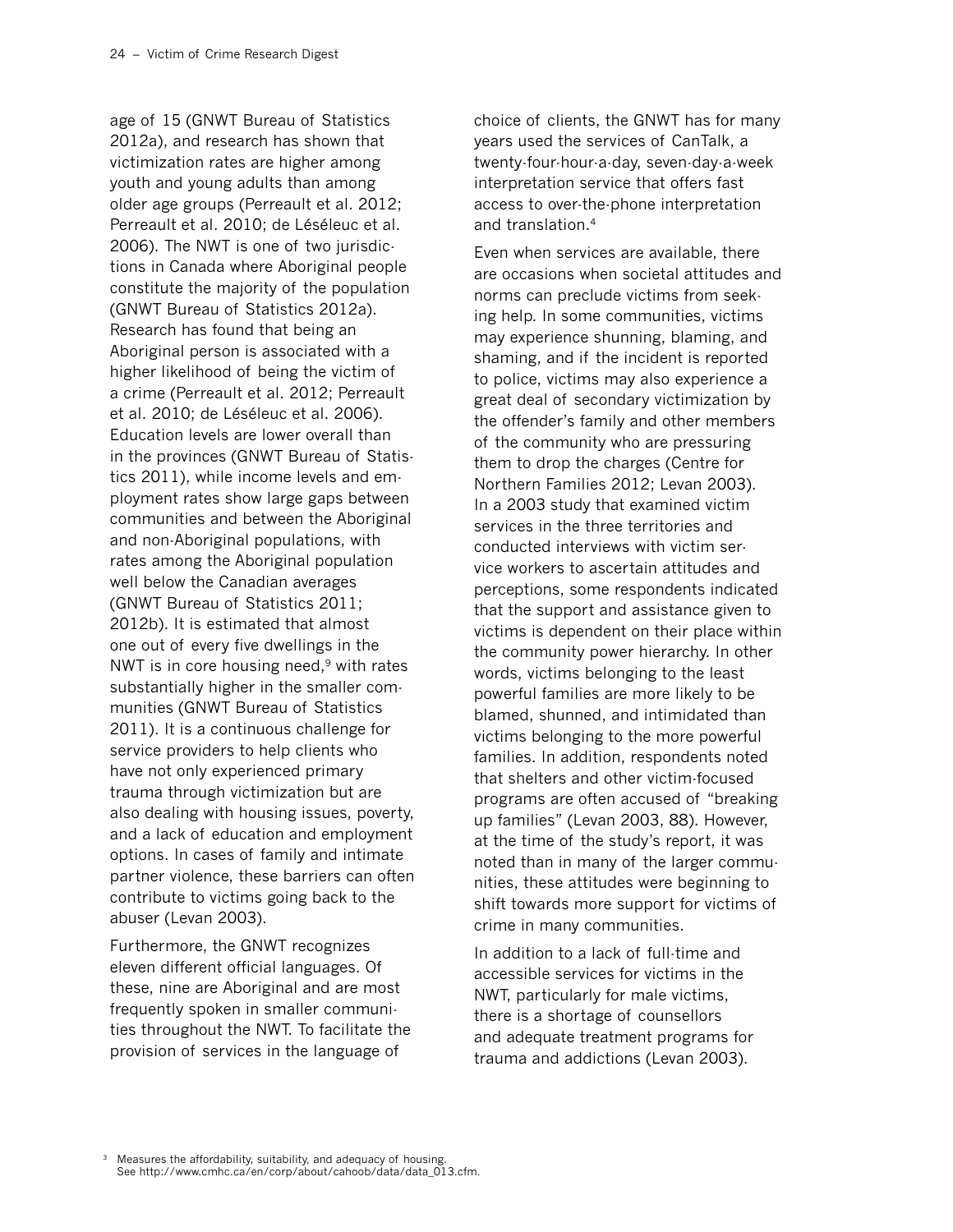The lack of specialized services, in turn, increases demand for victim services, putting increased pressure on a system where there already exists a shortage of workers. Victim service providers, particularly in the smaller communities, often know both the client and the offender (Centre for Northern Families 2012). Victim service providers have noted anecdotally that seeing family and friends being hurt can contribute to compassion fatigue and vicarious trauma.



# **Services in the NWT**

While the accompanying map shows that not all communities in the NWT have permanent victim services, the GNWT has always used innovative ways to overcome the inherent challenges in serving its isolated communities and continues to invest in the services it provides in order to advance high quality services.

Currently, the NWT Department of Justice funds seven regional, communitybased victim services programs throughout the NWT. As seen on the map, these are located in Yellowknife, Fort Good Hope, Inuvik, Fort Simpson, Fort Smith, Tlicho (Behchoko/Rae), and Hay River Reserve. While program coordinators provide direct services to clients, they are also extremely visible in their communities. They provide information to community members, raise public awareness around victim issues, and liaise with other community service providers. There

are also two outreach programs operating out of Inuvik and Hay River Reserve. The Inuvik outreach worker serves the communities of Tuktoyaktuk, Sachs Harbor, Aklavik, Ulukhaktok, Fort McPherson, Tsiigehtchic, and Paulatuk, while the Hay River Reserve outreach worker serves Fort Resolution and Fort Providence.

There are also five transition homes (women's shelters), funded by the NWT Department of Health and Social Services, for women and their children in the NWT (based in Inuvik, Tuktoyaktuk, Hay River, Fort Smith, and Yellowknife). The Centre for Northern Families in Yellowknife houses some homeless women, and plans are currently underway to build a permanent shelter for homeless women in Yellowknife.

The Crown Witness Coordinator (CWC) program is another example of how the GNWT is effectively using resources to reach and serve victims of crime in areas where making victim services available is a challenge. There are five CWCs in the NWT who travel with the circuit court to 21 communities in the NWT. CWCs locate, support, and prepare crime victims and witnesses for their role in the prosecution of crimes. CWCs act as liaisons between the Crown prosecutor and victims/witnesses, keeping both parties apprised of developments and situations which impact the case. CWCs encourage the use of victim impact statements, assist in the arrangement of testimonial aids, attend court with victims/witnesses and follow up with them as necessary. CWCs also support and accompany victims and witnesses during their court process and, when appropriate, refer them to available, supportive community services. However, because there are only victim services programs in seven communities in the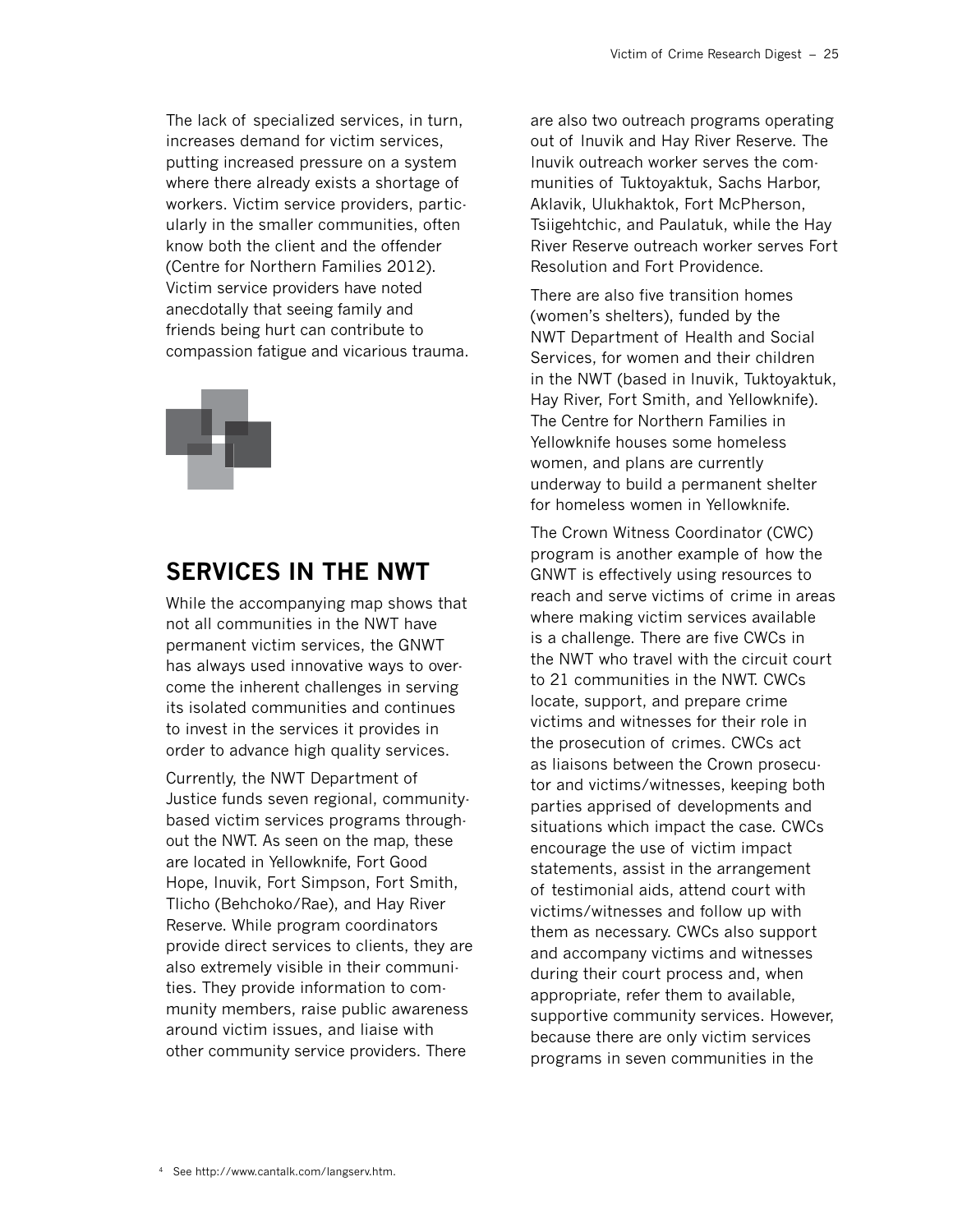NWT, a CWC is often the victim's sole support. After a court case, coordinators continue to share information with victims and witnesses regarding the status of their case.<sup>5</sup>

Community Justice Committees (CJC) can also support victims of crime through their community-based interventions and responses to crime. While CJCs do not have a mandate to provide support services to victims of crime, many do provide support. The approaches vary across committees regarding the level of victim involvement and support provided.

In addition, informal supports such as family and elders exist, but like CJCs, these vary and are not always easy to identify. While these examples of victim supports could be mapped, mapping them is often a challenge given their sporadic, informal, or itinerant nature. They nevertheless play a very important role in providing support to victims.



# **Good Practices**

In addition to reaching victims in innovative ways to reduce gaps in service, the NWT is also investing in making the resources it does have as effective as possible. Since the enactment of the NWT *Victims of Crime Act* in 1989, there have been significant improvements in the services available for victims of crime in the NWT. Most recently, the GNWT has

adopted the use of the Ontario Domestic Assault Risk Assessment (ODARA) tool to help service providers better assess the level of risk clients are facing and develop more effective safety plans with clients. The RCMP has developed policies and procedures stating that all domestic violence cases that come to the attention of police will require an ODARA score to be completed. Shelter workers and victim services workers also continue to receive training on how to use the risk assessment tool in conjunction with safety planning. The NWT has also adopted a response-based practice when working with victims of violence: victim service providers support and acknowledge the efforts that victims make to resist violence, and these efforts are validated and incorporated into service delivery.

Response-based practice has also been incorporated into a pilot program for men who use violence in their intimate and family relationships. The goals of the program are to reduce violent behaviours and re-offending rates among violent men. This program is part of a larger system of accountability and safety that provides violent men with an alternative way of behaving with their partners, their children, and their communities.

In 2009, the NWT, with the Department of Justice Canada, hosted the first national victims of crime conference for northern service providers. The conference was an opportunity for frontline workers to network with each other and share creative solutions. Participants gained new information in many areas including compassion fatigue, working with child/youth victims and testimonial aids, volunteer safety, restorative justice, and spousal violence. The conference was also beneficial in gathering information on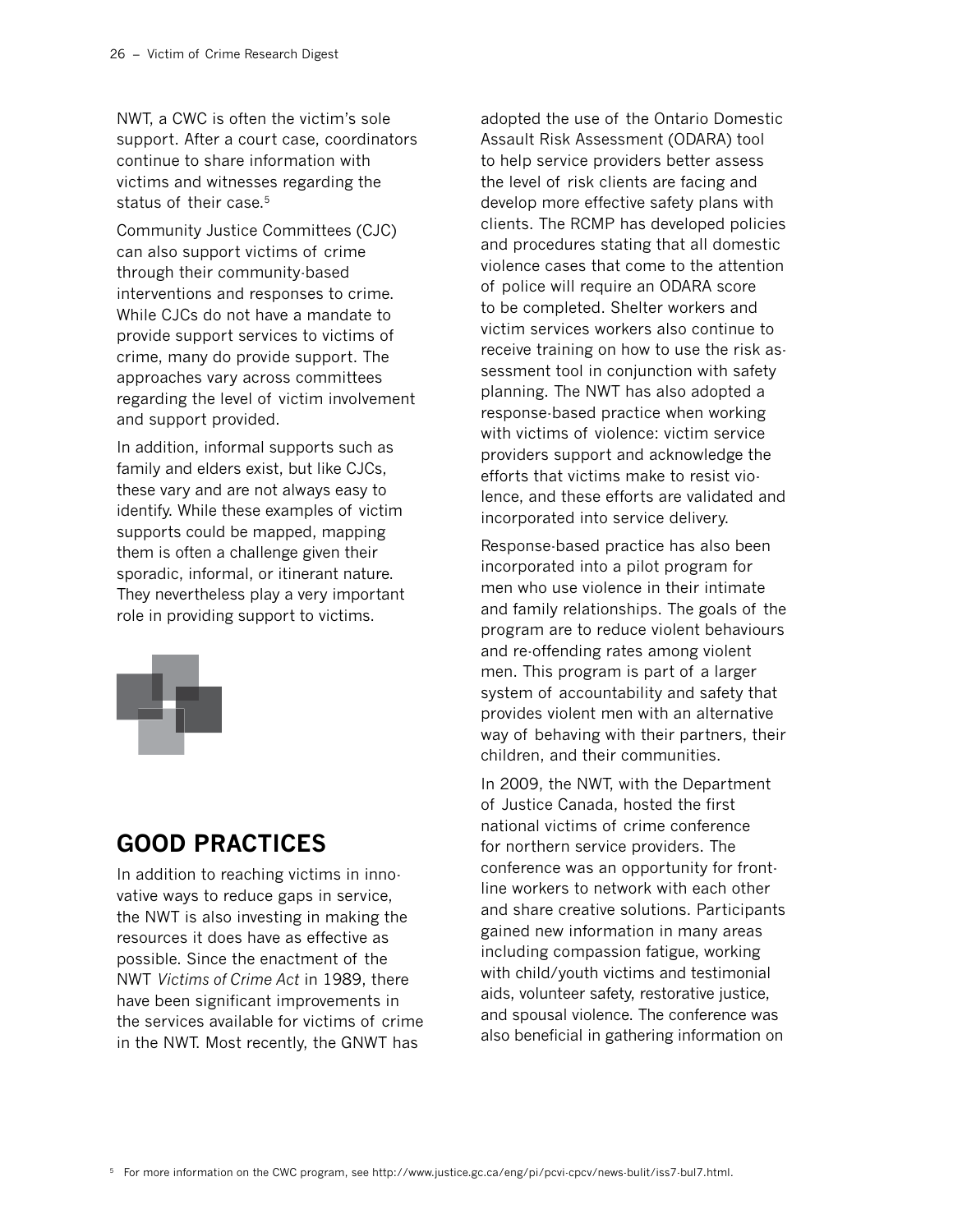victim services programs in other jurisdictions. One of the most important lessons learned from the conference was that victim services have come a long way in Canada and they continue to improve.

A topic that interested many participants at the 2009 conference was compassion fatigue/vicarious trauma and self-care. Since 2009, the GNWT Department of Justice has been investing in the wellbeing of its frontline workers by addressing one of the most significant pitfalls of frontline service work. To date, there is one on-site trainer who provides full-day workshops on compassion fatigue/ vicarious trauma and self-care. Two additional employees will be trained so that more workshops can be provided. Workshops have so far been provided to shelter workers, victim services workers, nurses, college students, and corrections officers.

Moving forward, the GNWT will continue to work with victim services workers and others to ensure that they are receiving the training that keeps them up-to-date on best practices. Due to the high turnover rate amongst frontline workers, the RCMP, and the Crown's office, there is a need to continually ensure that new workers are aware of available programming and existing policies and procedures, are proficient in response-based practices, and are trained to recognize and prevent compassion fatigue/vicarious trauma.



# **Conclusion**

GIS-based mapping has many advantages that can complement the ways in which patterns and relationships are analyzed and understood. The map of the NWT produced for this case study is fairly straightforward. It shows that victim services are available in many communities and reveals that there are gaps in formal service provision in some communities. What this particular map cannot illustrate, however, are the informal and traditional supports used by victims (i.e., elders, family members, and community members) and the policies that build and strengthen the capacity of those who do this very important work. Mapping is, nevertheless, an excellent starting point for determining where program development may be needed. The potential of GIS-based mapping is virtually unlimited. Other industries have adopted GIS-based mapping wholeheartedly, and it is certainly used by sectors of the criminal justice system, such as police services.<sup>6</sup> The application of a victim's lens to GIS-based mapping may serve to increase awareness of the usefulness of mapping in analyzing and communicating results, in perhaps any discipline, in ways that are easily interpreted and understood.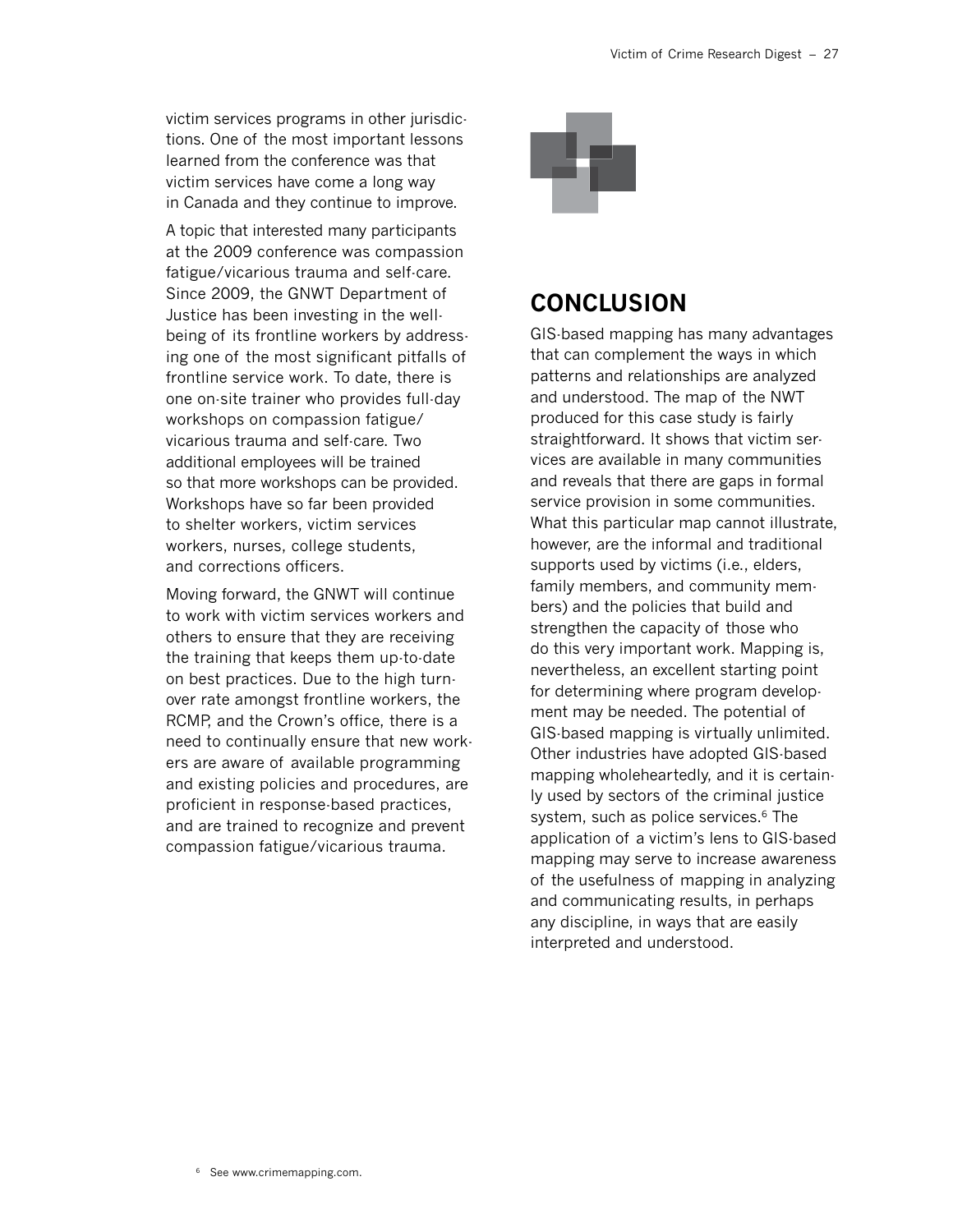# **References**

Brennan, Shannon. 2012. *Police-reported crime statistics in Canada, 2011*. Ottawa: Statistics Canada.

Centre for Northern Families. 2012. *NWT child advocacy centre feasibility study*. Yellowknife: Government of the Northwest Territories.

Coy, Maddy, Liz Kelly, and Jo Foord. 2008. *Map of gaps 2: The postcode lottery of violence against women support services*. London: End Violence Against Women.

Dawson, Myrna. 2010. *Documenting the growth of resources for victims/survivors of violence*. Victims of Crime Research Digest 3:4-8.

de Léséleuc, Sylvain, and Jodi-Anne Brzozowski. 2006. *Victimization and offending in Canada's territories 2004 and 2005*. Ottawa: Statistics Canada.

ESRI. 2012. *Overview: Top five benefits of GIS*. California. Accessed September 17, 2012, from http://www.esri.com/what-is-gis/overview.html#top\_five\_panel.

Levan, Mary Beth. 2003. *Creating a framework for the wisdom of the community: Review of victim services in Nunavut, Northwest and Yukon Territories*. Ottawa: Research and Statistics Division and Policy Centre for Victims Issues, Department of Justice Canada.

Government of Yukon. 2008. *Northern connections: A multi-modal blueprint for the North*. Yukon: Government of Yukon.

GNWT Bureau of Statistics. 2011. *Socioeconomic scan*. Accessed July 27, 2012, from http://www.statsnwt.ca/publications/socio-economic\_scan/.

GNWT Bureau of Statistics. 2012a. *Community data*. Accessed July 27, 2012, from http://www.statsnwt.ca/.

GNWT Bureau of Statistics. 2012b. *Labour force statistics*. Accessed September 17, 2012, from http://www.statsnwt.ca/labour-income/labour-force-activity/.

Perreault, Samuel, and Shannon Brennan. 2010. *Criminal victimization in Canada, 2009*. Ottawa: Statistics Canada.

Stoe, Debra A, Carol R. Watkins, Jeffrey Kerr, Linda Rost, and Theodosia Craig. 2003. *Using Geographic Information Systems to map crime victim services*. Washington: U.S. Department of Justice.

**Katie Scrim** is a researcher with the Research and Statistics Division, Department of Justice Canada, in Ottawa. She works primarily on victims of crime research and has been developing the Division's GIS-based mapping capacity.

**Clarinda Spijkerman**, MA, is the Victim Services Coordinator with the Community Justice Division, NWT Department of Justice, in the Northwest Territories. She is responsible for implementing new victim services programs and supporting existing programs in the Northwest Territories. She is also the lead trainer in the NWT for compassion fatigue and self-care.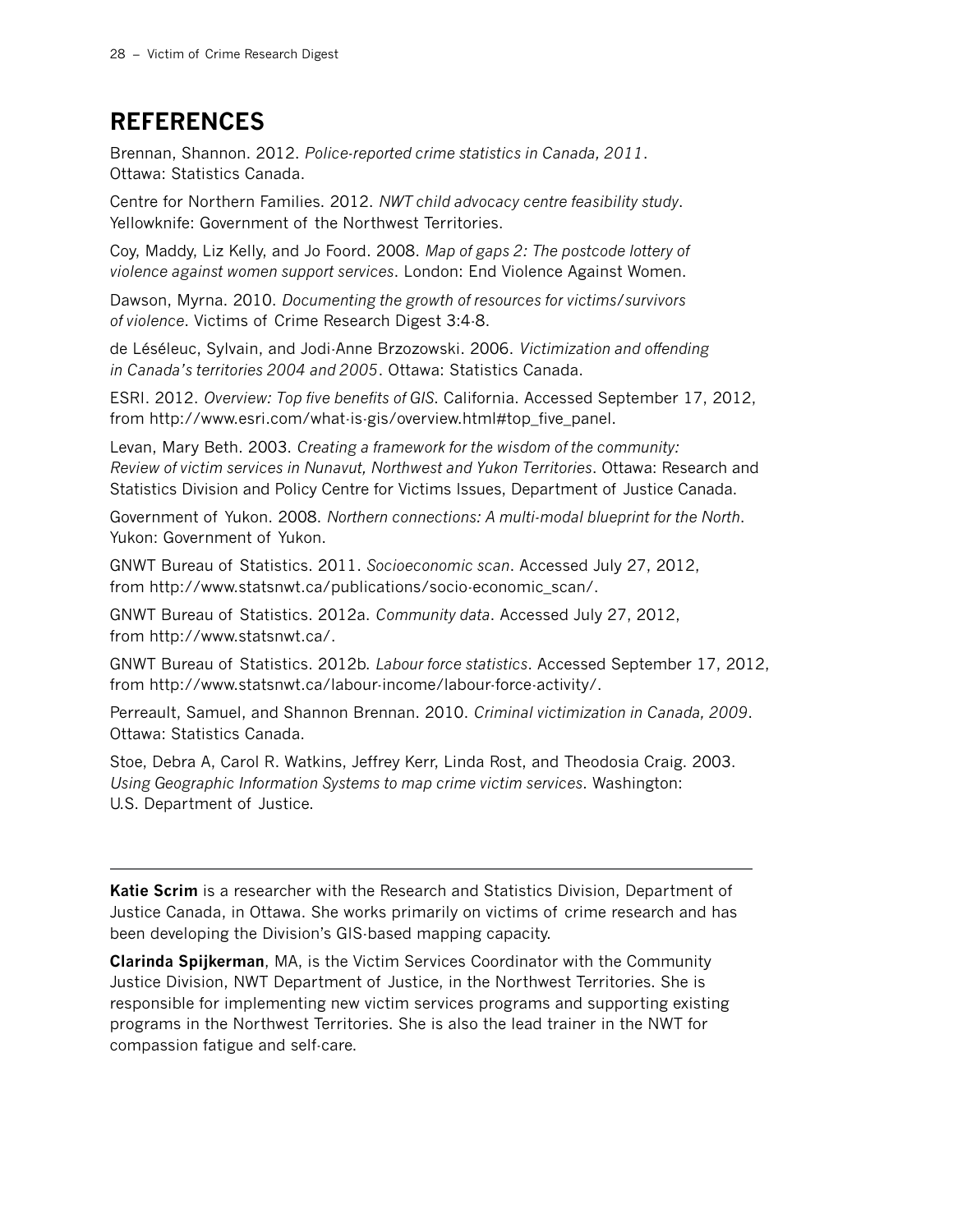# Police Responses to Elder Abuse: THE OTTAWA POLICE SERVICE ELDER ABUSE SECTION



According to the 2011 Census, the number of seniors in Canada (those over the age of 65) has increased 14% since 2006 (Statistics Canada 2012a). Over the coming decades, as seniors continue to live longer, the proportion of elderly Canadians is projected to grow. This demographic change will impact many segments of Canada's public policy and social welfare structures, including the criminal justice system. In fact, elder abuse is a growing problem as the proportion of both elderly victims of crime and elderly offenders is predicted to increase over the coming years (Bomba 2006).

Research has shown that police play an integral role in effective responses to elder abuse (Payne et al. 2001). In fact, community policing models are being adopted across Canada and the U.S. as effective approaches to combating elder abuse. The community policing model encourages collaboration between police and other justice partners as well as community and social service agencies. Under this approach, elder abuse is seen as a "community issue" that requires multi-disciplinary, community-oriented solutions (Lai 2008).

In 2009, the Research and Statistics Division of the Department of Justice Canada conducted a study on elder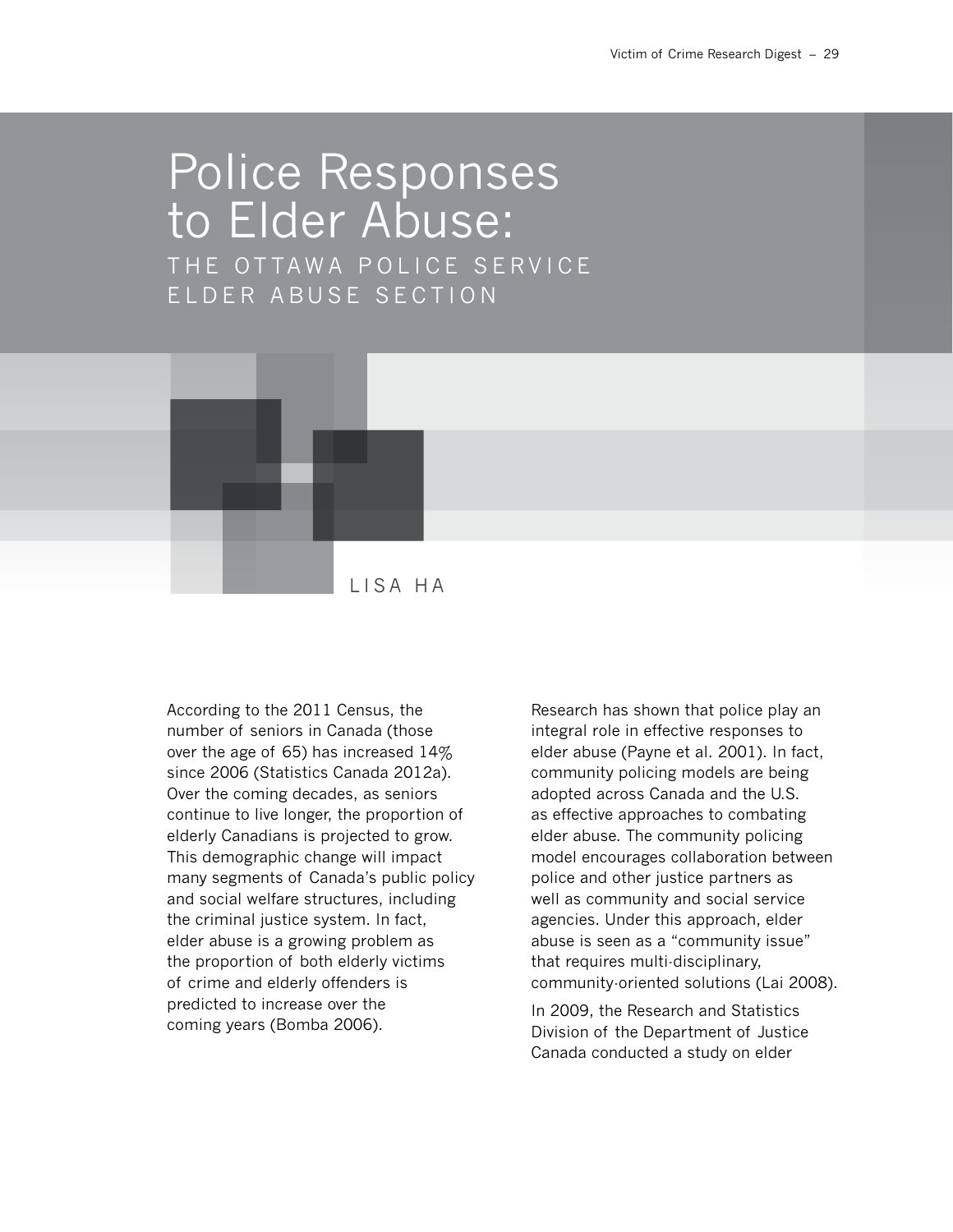abuse using case files from the Ottawa Police Service (OPS) Elder Abuse Section. This specialized unit, created in 2005, utilizes a collaborative approach to tackling elder abuse. The study revealed that while the statistics provide valuable information on the nature of elder abuse cases, the complexity of the cases is not fully captured in this type of analysis. The purpose of this article is to highlight the work of the OPS Elder Abuse Section with a focus on the results of a semistructured interview that was done with two OPS Elder Abuse Section officers. The results provide a more complete picture of the nature of these investigations and illustrate the importance of coordinated approaches to elder abuse cases.



# **What is Elder Abuse?**

Although there is not one universally accepted definition of elder abuse, most definitions take into account the existence of a relationship between the abuser and the abused. The World Health Organization (WHO) definition, introduced in 2002, is one of the most widely recognised. The WHO describes elder abuse as "…a single or repeated act, or lack of appropriate action, occurring within a relationship where there is an expectation of trust which causes harm

or distress to an older person."1 Generally, elder abuse refers to adults over the age of 65; however, most elder abuse policies note that this term may be used for adults under this age, particularly if the adult has reduced capacity or competence related to aging.

In terms of the impact of this type of abuse, those who specialize in working with the elderly emphasize the dramatic ways in which elder mistreatment can affect the health, safety, and quality of life of older people. Injuries sustained by a frail older adult can have much more tragic consequences than similar injuries inflicted on a younger person. Physical abuse can result in nursing home placement, permanent disability, or even death. Financial exploitation can deprive older adults of resources needed for the necessities of life. Unlike younger people who lose assets or resources, older adults have less time and opportunity to recover from financial losses. An unexpected finding of a longitudinal study published in 1998 was that older adults who have been subjected to any form of mistreatment are three times more likely to die within three years than older adults with similar medical and social circumstances who have not been mistreated (Lifespan of Greater Rochester, Inc. 2011).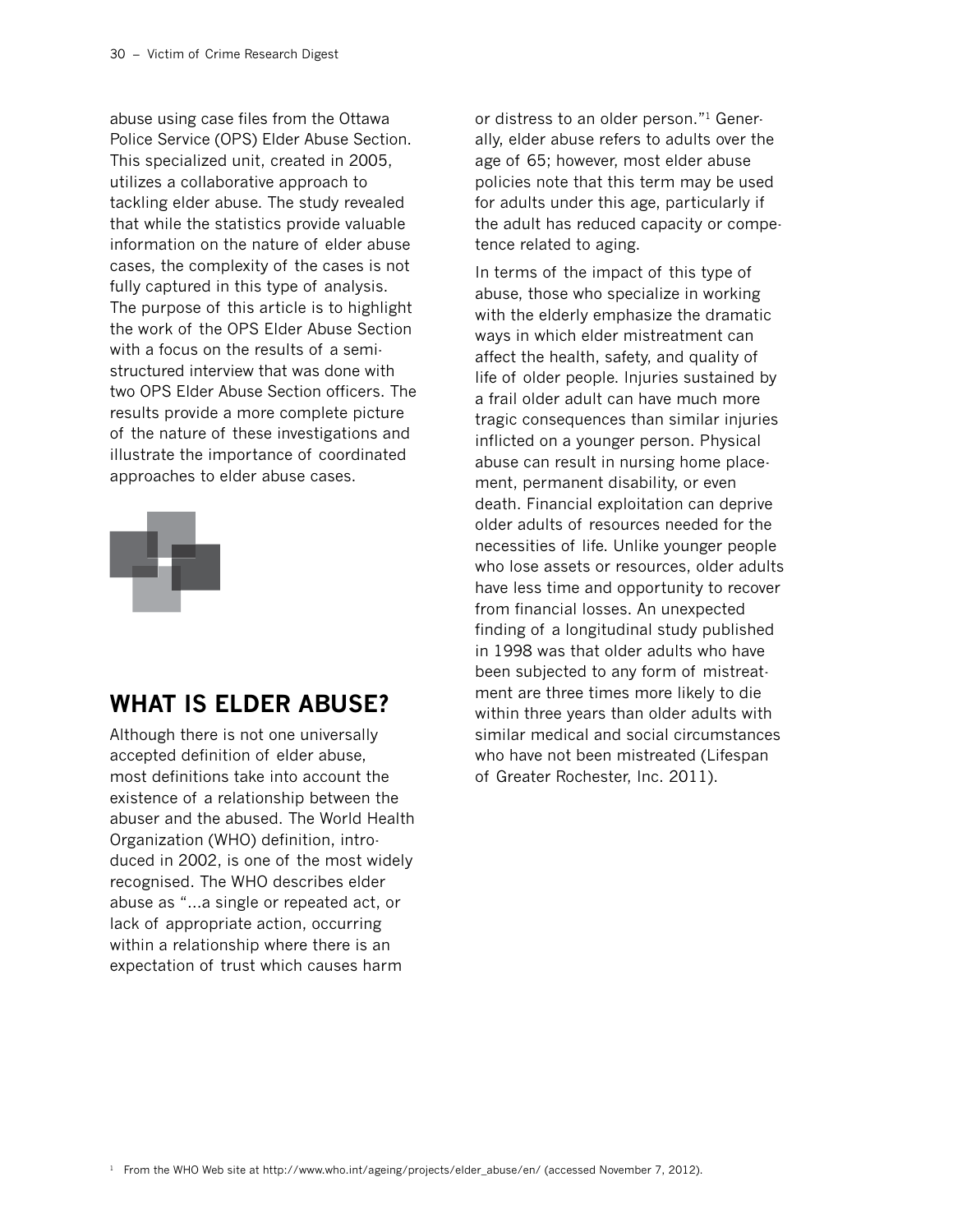

# **Ottawa Police Elder Abuse Section**

The Ottawa Police Service has one of the first dedicated Elder Abuse sections in Canada. The mandate of the OPS Elder Abuse Section is two-fold: it "investigates all allegations of elder abuse where there is a relationship of trust/dependence between the victim and their abuser, and it works with front-line workers to educate them and the public to help raise awareness of elder abuse and support for seniors."2 In addition, the section works closely with the Ottawa Police Victim Crisis Unit which provides counselling and resources to victims both throughout and following a police investigation.

There are currently dedicated elder abuse sections in police forces across the country. Having a dedicated elder abuse section allows officers to adopt a specialized approach when dealing with elderly victims. Some of the small differences that help put elderly victims at ease include using a gentle tone and helpful manner, where seniors' safety is the paramount concern, and wearing plain clothes and using an unmarked vehicle when investigating incidents. Most importantly, the Elder Abuse Section prioritizes exploring alternative solutions, which often involves coordinating police involvement with appropriate health, social, and community service agencies.



# **What Do the Numbers Tell Us?**

In 2009, the Research and Statistics Division of the Department of Justice Canada developed a study to better understand the characteristics of elder abuse cases. The purpose of this study was to review case files from the OPS Elder Abuse Section in order to examine the extent and nature of incidents involving elderly victims that are reported to the police. Information from police files was coded and entered into an electronic database for analysis of the key incident and case characteristics.

There were a total of 453 files analysed, which included files from 2005 (when the section was created) to the spring of 2010 (when the file review was carried out). The average age of victims at the time of investigation was 80 (median age 81) with a minimum age of 49 and a maximum age of 101.3 More than two thirds of victims were female (70%). Most victims were either widowed (69%) or married (20%) and the vast majority had children (98%). While a large proportion of victims lived in a private home or apartment (58%), a substantial number were residents of nursing homes or longterm care facilities (42%).

<sup>2</sup> See Ottawa Police Service Web site at [http://www.ottawapolice.ca/en/ServingOttawa/SectionsAndUnits/Elder\\_abuse.aspx](http://www.ottawapolice.ca/en/ServingOttawa/SectionsAndUnits/Elder_abuse.aspx)  (accessed December 21, 2012).

<sup>3</sup> Age was unknown in 15 cases (3%).

<sup>4</sup> Age was unknown for 74 accused (16%).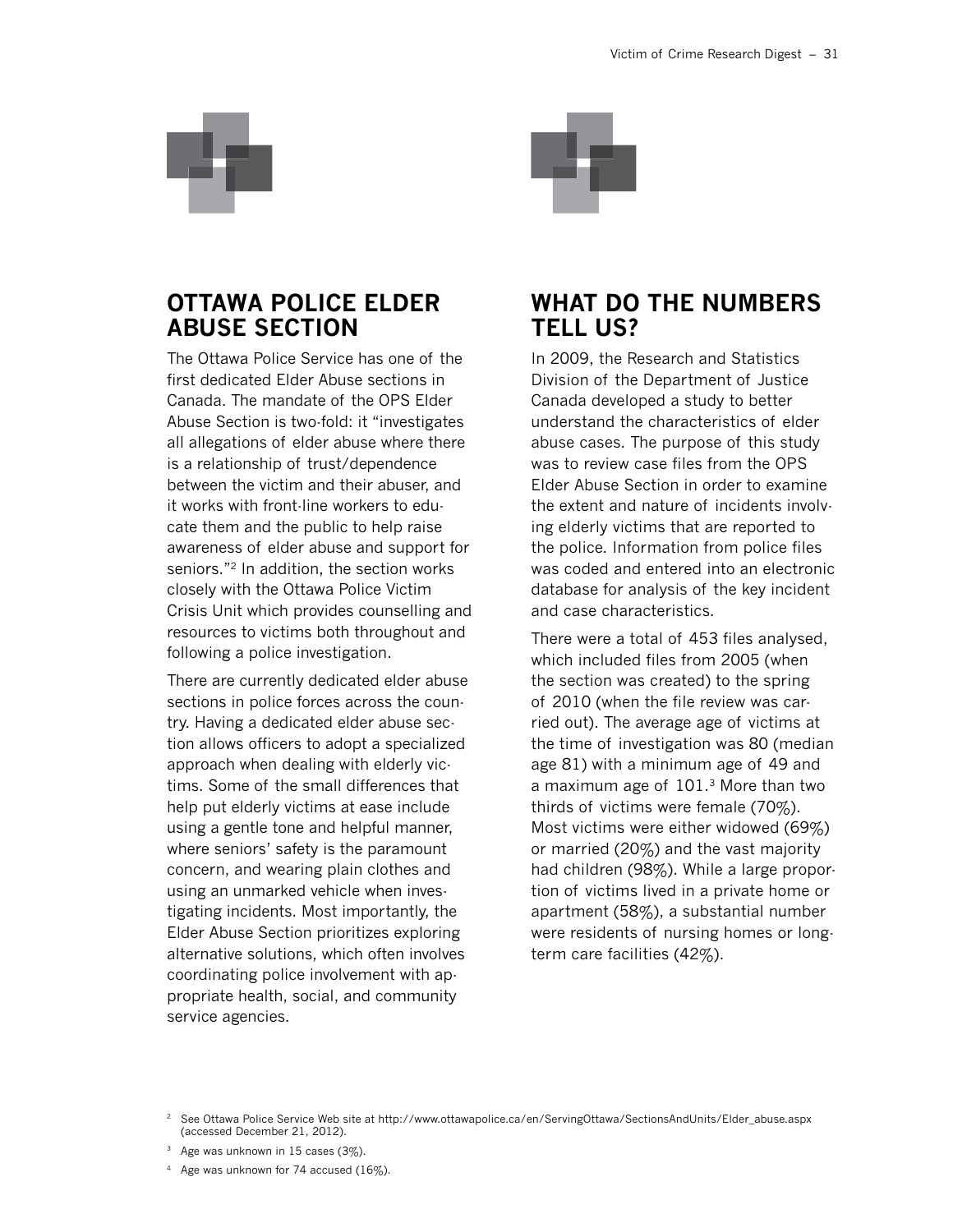The average age of accused in the year the case was investigated was 48 (median age 47). The age range was large, with the youngest accused being 17 years old and the oldest 89 years old.4 There was an almost even split between male and female accused, with slightly more female accused than males.

Data on the relationship between the victim and the accused showed some interesting differences between men and women. Overall, mothers were the most common victims (28%), followed by "no relationship"<sup>5</sup> (22%) and "other"<sup>6</sup> (18%). Male accused were more likely to victimize family or friends, while female accused more often victimized those they cared for in a professional setting.

Overall, the most common type of abuse was financial (62%) with men being victimized more often than women. Within the category of financial abuse, there were two sub-categories: (1) abuse where the victim was unaware it was occurring and (2) abuse by threats or intimidation. In almost half of the cases, victims were unaware that the financial abuse was occurring (48%). Verbal abuse was the next most common category  $(41\%)$ ,<sup>7</sup> with women being victimized only slightly more often than men. Physical abuse was present in 37% of cases, with women being victimized more often than men (40% vs. 30%).

Files were examined to determine if the police noted any barriers to their investigation of the case. Of those cases that were identified as having barriers to the investigation, victim mental health issues were the most commonly identified (55%), followed by victim fear in  $16\%$ of cases. Of the cases that were identified as having mental health barriers, in almost three quarters of these cases, dementia or Alzheimer's disease were identified. Other barriers identified by police included the victim being deceased or the victim being paralyzed or otherwise immobile.

Charges were laid in 77 of the 453 files analysed, or in 17% of cases. This is in contrast to Statistics Canada 2010 data which show higher clearance rates for various types of offences (e.g., 21.3% for cases of theft under \$5,000 and 79.5% for assault level I) (Statistics Canada 2012b).8 The most serious offence was most often fraud (stealing, forging, possessing, or using a credit card) (16% of cases), followed by assault level  $(14\%)$ . Of those cases where charges were not laid, the most common reason was a lack of evidence (33%). In almost a quarter of cases (24%), the victim refused to cooperate with the police. In cases where no charges were laid and other specific actions were taken, police referred the victim to social services (48%) and victim services and support groups  $(11\%)$ .

- <sup>5</sup> The "no relationship" category includes cases where an institution was being investigated for abuse.
- <sup>6</sup> The "other" category includes paid home nurses, personal support workers, roommates, hospital nurses.
- <sup>7</sup> Totals exceed 100% because more than one type of abuse was possible per case.
- <sup>8</sup> Figures represent cases cleared by charge and cleared by other means.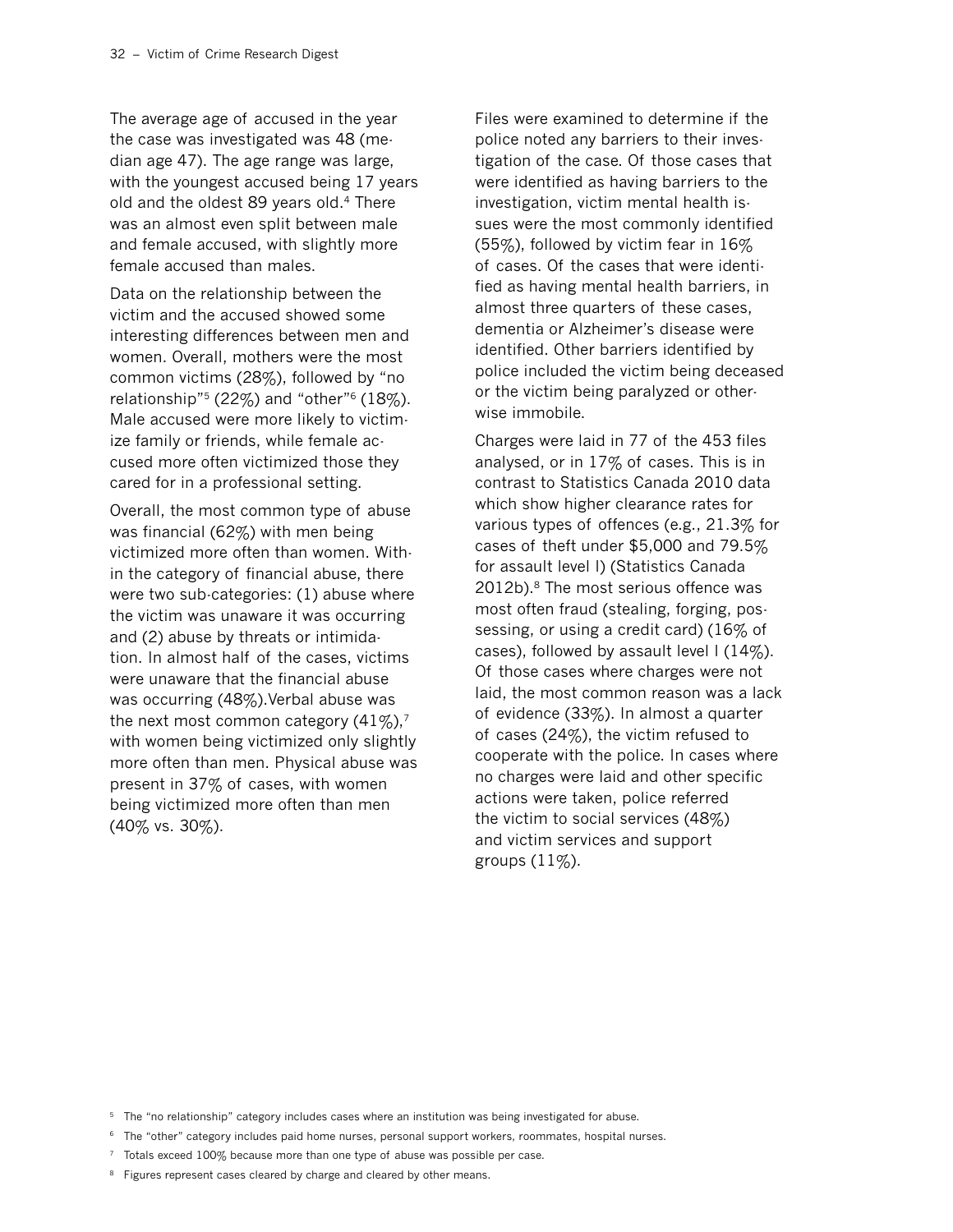

# **Going Beyond the Numbers**

Elder Abuse Section officers were invited to review the final report of the case files study and provide comments on the analysis. After reading the report, the officers felt that the numbers did not tell the entire story. While they recognized the importance of the hard data, they found that the analysis lacked the many nuances that characterise elder abuse investigations. As a result, it was agreed that a semi-structured interview with elder abuse investigators would provide the additional context necessary to better understand the complexities of these types of cases. In the fall of 2011, a researcher from the Research and Statistics Division conducted one interview with two officers from the Ottawa Police Service about their work as elder abuse investigators.

Police officers play a pivotal role in the response to elder abuse. Their role is complex, as they act as both investigators and educators. One officer suggested their work is much like social work due to the dynamics between the elderly person and their caregivers or family members. Officers stressed the importance of working side-by-side with other professionals, such as social workers, so they can be free to focus specifically on the criminal aspect of a case. As one officer noted, "We are juggling all these forms of abuse, and this work is very, very time consuming. It takes several weeks or months to investigate an elder abuse case, and there is no cookie-cutter method of investigating elder abuse."

With regards to a typical scenario, officers suggested that the quantitative analysis did not adequately highlight one of the most common situations they encounter. They frequently deal with an accused, typically a family member of the elderly victim, who is suffering from a multitude of problems (e.g., substance abuse, mental health issues, or gambling addiction). In this scenario, the victim is reluctant to come forward and report their family member. It is challenging for officers to decide who to involve and what referrals to make. In these cases, the victim is the one who can access support services, when it is the accused who needs help.

Officers recounted one example where a daughter suffered from mental health issues and was physically abusing her mother. The woman reported the abuse to her doctor who subsequently referred her to in-house social workers. By the time the police got involved she had been assaulted twice. Police had to walk her through the process of the importance of relaying information so that her daughter could be arrested. They had to convince her it was in her daughter's best interest to be arrested to get the support she needed. As one officer stated, "The elderly are hesitant to lay charges against their children, and as a result, police spend a large amount of time walking elders through the importance of reporting the abuse and the benefits of accessing services available to children who are abusive." In this case, there was a successful outcome, as the daughter saw a doctor and was able to get housing.

Officers confirmed the finding of the quantitative review that financial abuse was the most common form of abuse investigated. Specifically, officers indicated that abuse of power of attorney or abuse by a substitute decision-maker is common. They went on to suggest that issues of privacy impede their ability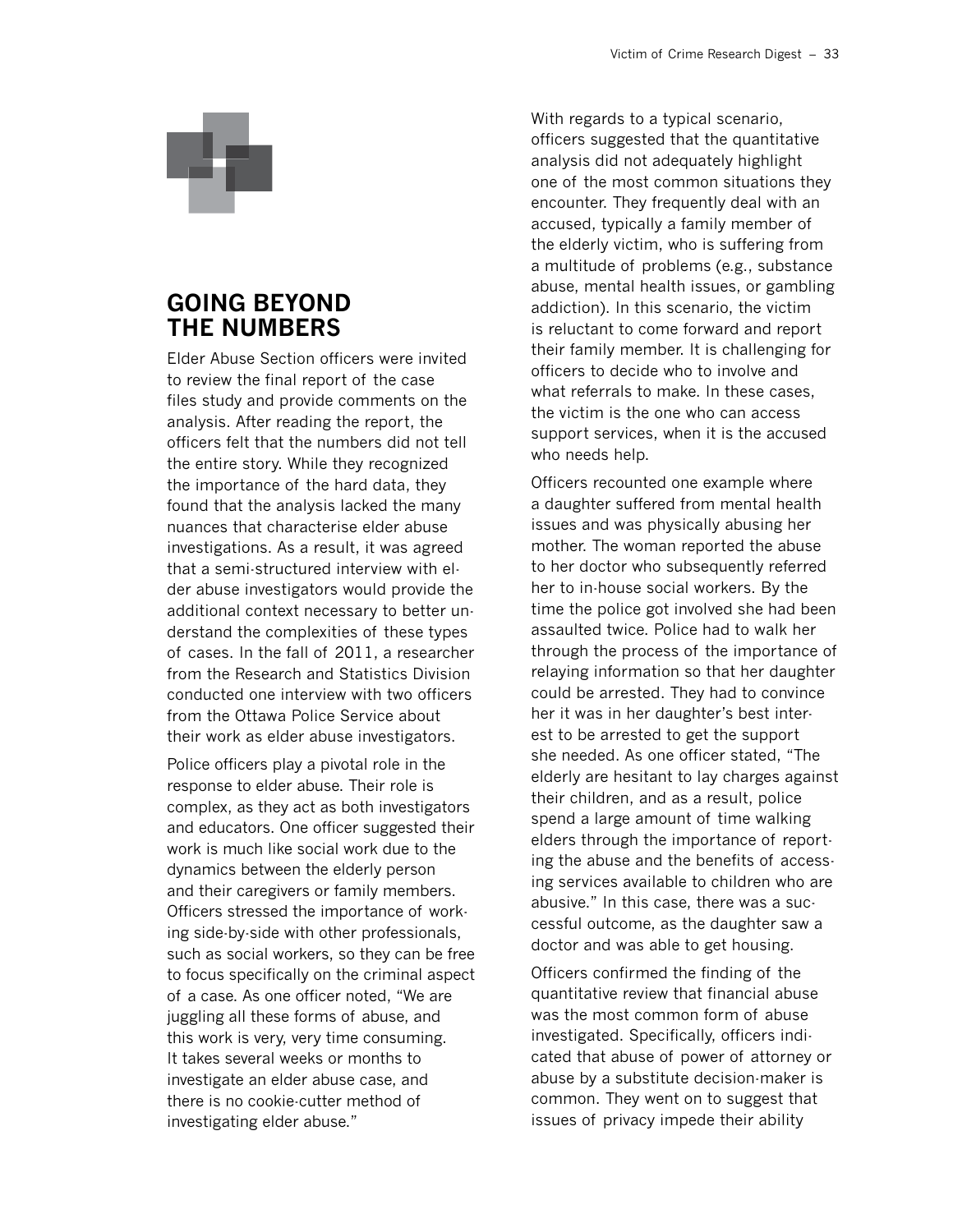to gather information integral to these investigations, particularly from banks. As one officer related, "I worked on a financial elder abuse case where the bank watched the depletion of three savings accounts to the tune of \$1.2 million and did nothing to stop it. The banks were not willing to share information because of privacy concerns. It requires time, persistence, and creativity to investigate each of these cases."

Additionally, the officers indicated that because the elderly are hesitant to report incidents of abuse, the officers often must rely on third-party information. Officers indicate this process is time consuming as all information must be verified before it is deemed reliable. As indicated in the bank example above, information-sharing is a huge hurdle due to privacy concerns. Privacy also comes into play when people are deciding whether to come forward to report assault or abuse. Officers spend a lot of time explaining to witnesses the importance of reporting.

In terms of the difficulties they face in their day-to-day work, officers said much of their time is spent on the telephone giving advice. They find that many callers are not ready to make a complaint; they just want to speak with an officer, who can easily spend an hour on the telephone providing guidance and advice. Communication can also be a challenge, as officers face language barriers or mental health issues that impede investigations. Cultural issues can come into play as well, since in many cultures, involving the police in family affairs is seen as bringing shame on the family.

One of the most important challenges that investigators highlighted is how best to make elder abuse a priority for the justice system. Public education and awareness of the potential criminal nature of elder abuse and the importance of reporting abuse is an important first step. However, the officers suggested that the system itself is not well adapted to deal appropriately with elder abuse cases; they see no mechanism to expedite elder abuse files into court and through the system. In addition, elder abuse cases involve a lot of emotional trauma and loss, yet the officers see the issue getting redefined by the courts and the Crown as a family issue rather than elder abuse. They suggest that training for counsel, the judiciary, and the police would help.



# **Conclusion**

While the demographic shift to an aging population is inevitable, there are many ways society can adapt to these changes and provide support and assistance to elderly Canadians. When the elderly are victimized, police officers are often their first point of contact, and the experiences of the OPS Elder Abuse Section demonstrate the importance of adopting collaborative approaches focusing on support and safety to meet the needs of elderly victims and their families. Furthermore, the officers in the OPS Elder Abuse Section stressed the importance of continued education and awareness of the signs and symptoms of abuse and the importance of adequate levels of support to ensure that there are resources available to elderly victims.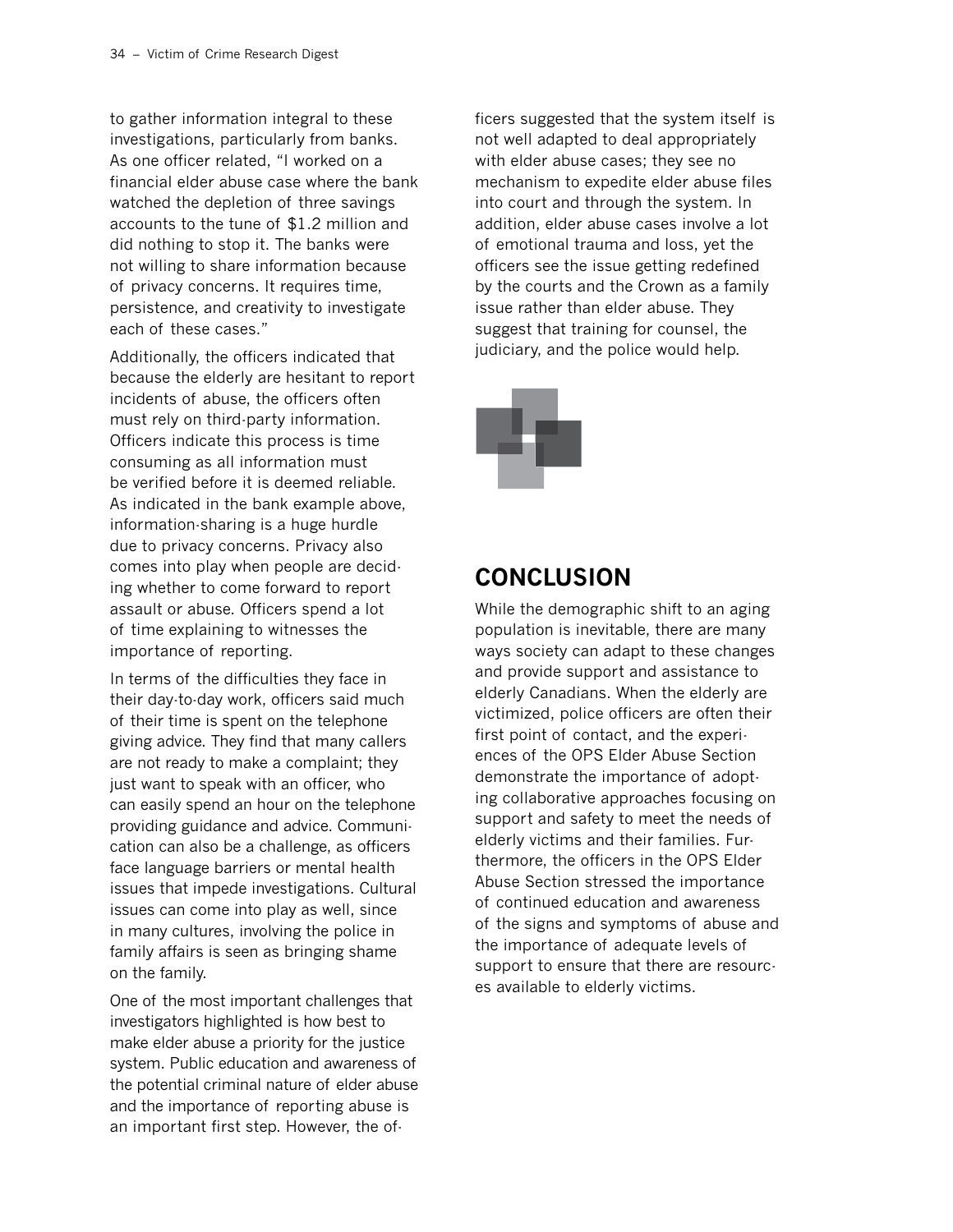# **References**

Bomba, Patricia A. 2006. Use of a single page elder abuse assessment and management tool: A practical clinician's approach to identifying elder mistreatment. *Journal of Gerontological Social Work* 46:103-122.

Lifespan of Greater Rochester, Inc. 2011. *Under the radar: New York State elder abuse prevalence study*. New York City: Weill Cornell Medical Center of Cornell University, Department for the Aging.

Lai, Selena. 2008. *Community mobilization empowering seniors against victimization elder abuse and policing issues: A review of the literature*. Ottawa: National Crime Prevention Centre, Public Safety Canada.

Payne, Brian K., Bruce L. Berg, and Jeff Toussaint. 2001. The police response to the criminalization of elder abuse: An exploratory study. *Policing: An International Journal of Police Strategies & Management* 24:605-626.

Statistics Canada. 2012a. *The Canadian population in 2011: Age and sex.* Ottawa: Statistics Canada. Catalogue no. 98-311-XWE2011001. Accessed October 9, 2012, at: [http://www12.statcan.gc.ca/census-recensement/2011/as-sa/98-311-x/](http://www12.statcan.gc.ca/census-recensement/2011/as-sa/98-311-x/98-311-x2011001-eng.cfm)  [98-311-x2011001-eng.cfm.](http://www12.statcan.gc.ca/census-recensement/2011/as-sa/98-311-x/98-311-x2011001-eng.cfm)

Statistics Canada. 2012b. *Police-reported clearance rates in Canada, 2010*. Ottawa: Statistics Canada. Catalogue no. 85-002-X. Accessed November 13, 2012, at: [http://www.statcan.gc.ca/daily-quotidien/120607/dq120607a-eng.pdf.](http://www.statcan.gc.ca/daily-quotidien/120607/dq120607a-eng.pdf)

**Lisa Ha** is a senior researcher with the Research and Statistics Division, Department of Justice Canada, in Ottawa. She works primarily on family violence research.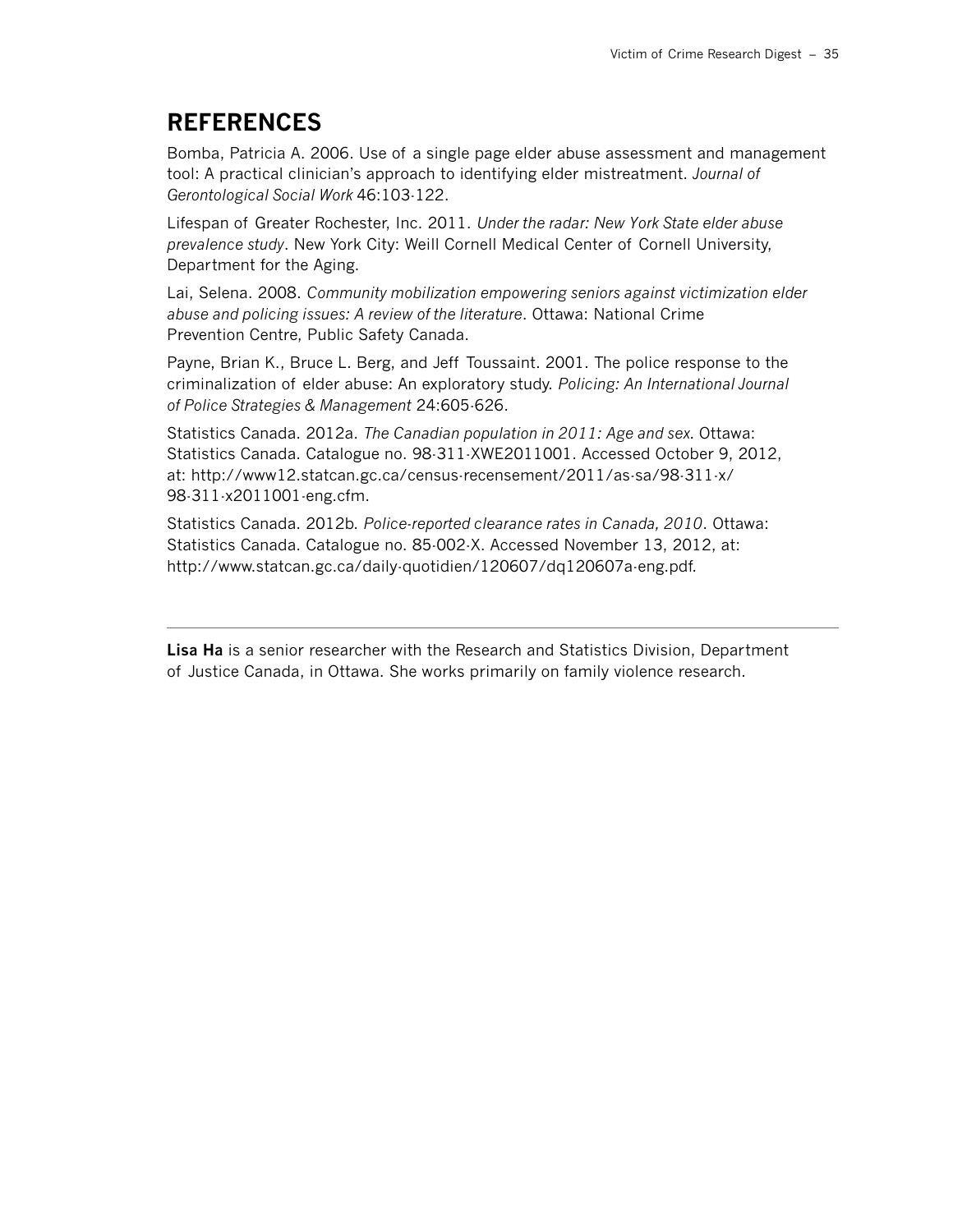# A Comparative Overview of Victims' Rights, Enforcement Mechanisms, and Redress in England and Wales and the American Federal Jurisdiction



The development of victim-related policies and the enactment of victims' "rights" has become a standard feature of common law jurisdictions. Although most countries do not provide victims with legally enforceable rights in courts, the term "rights" is frequently employed by politicians, academics, and the media to designate an array of different expectations or entitlements that victims should expect from the justice system.

Victims' rights in this broader sense can be divided into two separate categories: service rights and procedural rights.<sup>1</sup> Service rights are initiatives that aim to provide victims with better treatment in, and experience of, the criminal justice system. Procedural rights are more controversial within the adversarial context, since they provide victims with a more central participatory role in the decision-making process.<sup>2</sup>

<sup>&</sup>lt;sup>1</sup> Ashworth and Redmayne (2010).

<sup>2</sup> Examples of service rights include the right victims have to information/notification about important court dates and the progress of their case, assistance for vulnerable victims, and compensation. Procedural rights include opportunities to provide information, views, and opinions to criminal justice agencies (e.g., conferring with prosecutors on key criminal justice decisions on prosecution) and courts on bail/custody, sentencing decisions, parole release, and licence decisions, largely by "victim impact/personal" statements. See Sanders (2002).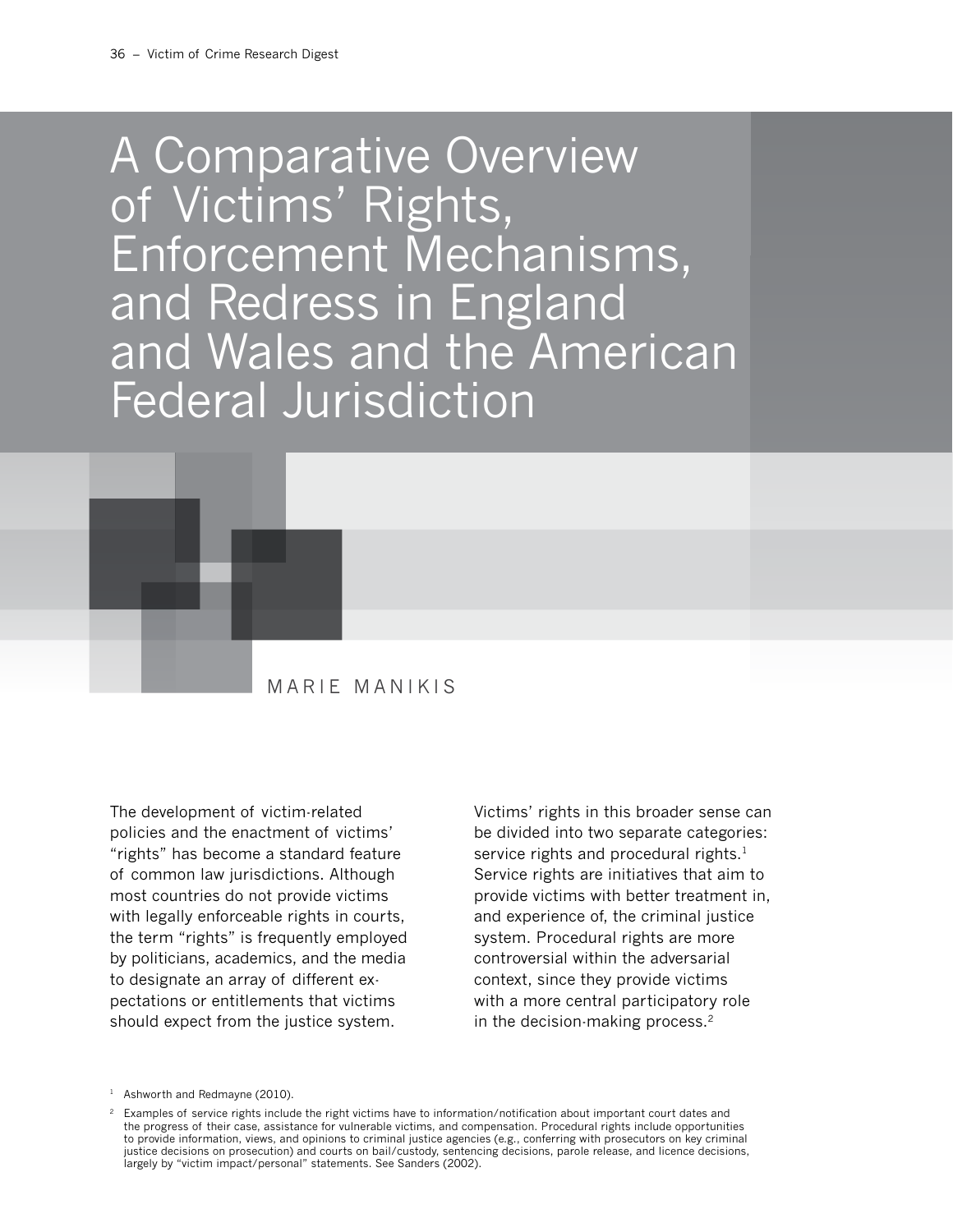In England and Wales, victims' rights mainly consist of service rights. Some procedural rights exist, but they are generally enforced outside criminal proceedings. The documents establishing these policies are diverse, including statutes, pledges, schemes, and codes. Although the *Code of Practice for Victims of Crime*3 (the Code) was enacted in 2005 under the *Domestic Violence, Crime and Victims Act 2004*, many policies related to victims in England and Wales are non-statutory. This approach is very different to America's primarily legislative approach. Victims' rights in the US are mainly entrenched in statutes and state constitutions and generally focus on victim participation in criminal proceedings. To some extent, the legal nature and force of these policies is an important factor influencing how they are enforced. However, other factors are also influential, including the types of enforcement mechanisms provided to victims, their accessibility, and the will of individuals to enforce them.<sup>4</sup>

This brief article provides an overview of the nature and scope of victims' rights and discusses the recent enforcement mechanisms available for victims in England and Wales, particularly under the *Code of Practice for Victims of Crime* and in the federal American jurisdiction under the *Crime Victims' Rights Act (CVRA)*. 5



# **What Is the Nature of Victims' Rights in Both Jurisdictions?**

## **Victims' Rights in England and Wales: The Primacy of Individualised Service Rights, Information, and Participation Through Prosecutors**

In England and Wales, victims' rights are mainly service rights. The *Code of Practice for Victims of Crime* has played a major role in providing victims with a minimal level of service they can expect from eleven criminal justice agencies,<sup>6</sup> including a comprehensive and detailed list of information rights.<sup>7</sup> In addition, the Code includes a clear division of service obligations between the different criminal agencies to facilitate implementation and avoid confusion among the different agencies. For instance, the Code (as well as prosecutorial pledges and the *Code for Crown Prosecutors*) recognises the prosecutor's key role, not only in informing victims about decisions, $8$ but also in meeting certain victims and providing them with *explanations* when

- <sup>7</sup> For instance, information rights include notifications by police regarding the investigation process, bail, information by Witness Care Units about case progress, and information by prosecutors about decisions to prosecute. Specific timescales for the provision of information are also provided.
- <sup>8</sup> See s. 7.4 of the *Code of Practice for Victims of Crime*: "If, after an offender has been charged and following case review, the CPS takes a decision to substantially alter or drop any charge, the CPS must notify the victim within one working day for vulnerable or intimidated victims and within five working days for all other victims. In all other circumstances, the police will be responsible for notifying victims of decisions in cases."

<sup>&</sup>lt;sup>3</sup> Code of Practice for Victims of Crime (London: Home Office, 2005).

<sup>&</sup>lt;sup>4</sup> The legislative route or the constitutionalisation of rights does not necessarily equate to stronger enforcement mechanisms. For instance, in the US, although victims' rights have been entrenched in statutes for years, victims were unable to obtain standing and remedies in cases of breaches. This continues to be the case for certain states even if rights are entrenched in constitutions. Furthermore, research in England and Wales also highlights some of the limitations related to the mechanism provided for victims under the Code. See Manikis (2012a).

<sup>5</sup> *Crime Victims' Rights Act* 2004, 18 U.S.C. § 3771.

<sup>6</sup> The agencies with obligations under the Code include: the Criminal Cases Review Commission; the Criminal Injuries Compensation Authority; the Criminal Injuries Compensation Appeals Panel; the Crown Prosecution Service; Her Majesty's Courts Service; the joint police/Crown Prosecution Service Witness Care Units; all police forces for police areas in England and Wales, the British Transport Police and the Ministry of Defence Police; the Parole Board; the Prison Service; the Probation Service and Youth Offending Teams.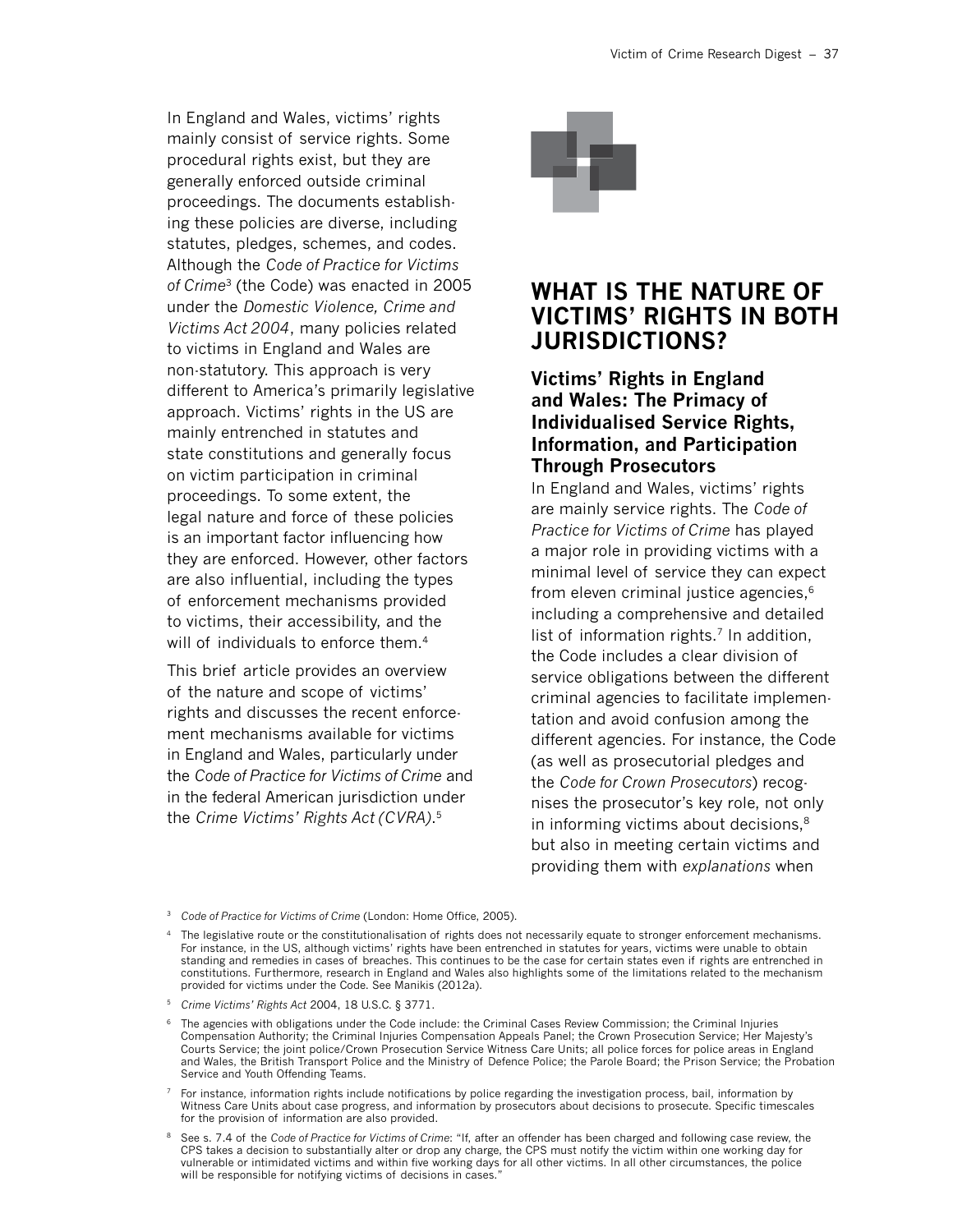certain prosecutorial decisions are made in the most serious crime cases.<sup>9</sup> Witness Care Units also have a unique duty to inform victims about case progress and to identify victims and witnesses with particular needs that would require enhanced services under the Code.10 Finally, the Victim Personal Statement (VPS) scheme rolled out nationally in 2001 has provided victims with a right to submit a victim personal statement (VPS) to the police which is also meant to be part of the victim's file to inform criminal justice agencies about victims' specific service needs.<sup>11</sup>

Victims in England also have *procedural* rights that are generally implemented through direct contact with criminal justice agencies. There is therefore a central reliance on criminal justice agencies to bring victims' interests and views forward into the criminal process. This contrasts with the direct access to criminal courts facilitated by the *CVRA* in the US.

In effect, prosecutors in England in recent years have been increasingly obliged to include victims in the process, not only by providing them with information, but also by taking into account their interests and views in prosecutorial decisions as part of the wider public interest.12 Notable examples of these rights include the right victims have to share their views on decisions on whether a prosecution is required in the public

interest,<sup>13</sup> decisions on whether to accept guilty pleas,<sup>14</sup> and requests for compensation and ancillary orders.<sup>15</sup> Finally, victims have a right to submit a written victim personal statement (VPS) which will constitute part of their file, and prosecutors have a duty to draw the sentencing court's attention to any victim personal statement in the file to facilitate the court's role in reaching an appropriate sentence.<sup>16</sup>

## **Victims' Rights in the American Federal System: An Emphasis on Participation in Criminal Justice Proceedings**

Contrary to the English approach, victims' rights under the federal American model have developed much more around the principle of victim participation in criminal proceedings, an approach emphasized by the enactment of the federal *Crime Victims' Rights Act* in 2004 (*CVRA*). One of the main features of this statute—novel within common law jurisdictions—is the ability of victims to have standing in criminal proceedings to assert their rights and hire lawyers to represent them in these instances. Victims' rights under the *CVRA* include

- (1) the right to be reasonably protected from the accused;
- (2) the right to reasonable, accurate, and timely notice of any court proceeding, or any parole proceeding;
- <sup>9</sup> See section 7.7 of the *Code of Practice for Victims of Crime*.

- <sup>13</sup> See section 4.18 of the *Code for Crown Prosecutor*s which states "prosecutors should take into account any views expressed by the victim regarding the impact that the offence has had."
- <sup>14</sup> See section 10.3 of the *Code for Crown Prosecutors* which states "In considering whether the pleas offered are acceptable, prosecutors should ensure that the interests and, where possible, the views of victims or, in appropriate cases, the views of the victim's family are taken into account when deciding whether it is in the public interest to accept the plea."
- <sup>15</sup> Under s. 11.4 of the *Code for Crown Prosecutors*, "it is the duty of the prosecutor to apply for compensation and ancillary orders (…) the prosecutor must always have regard to the victim's needs."
- <sup>16</sup> See 11.1b of the *Code for Crown Prosecutors*.

<sup>&</sup>lt;sup>10</sup> The Code provides vulnerable and intimidated victims with enhanced services.

<sup>11</sup> For further details on the VPS scheme in England and Wales, see Roberts and Manikis (2011); Roberts and Manikis (2012). Contrary to the victim impact statement (VIS) model in America, the VPS scheme has a much broader reach in England and Wales and is meant to inform criminal justice agencies from an early stage about victims' information needs, as well as inform sentencing decisions.

<sup>&</sup>lt;sup>12</sup> See The Prosecutor's Pledge at [http://www.cps.gov.uk/publications/prosecution/prosecutor\\_pledge.html](http://www.cps.gov.uk/publications/prosecution/prosecutor_pledge.html) and the Code for Crown Prosecutors (CPS Policy Directorate, London, 2010) at [http://www.cps.gov.uk/publications/code\\_for\\_crown\\_](http://www.cps.gov.uk/publications/code_for_crown_prosecutors/)  [prosecutors/](http://www.cps.gov.uk/publications/code_for_crown_prosecutors/). It is clear however that victims' views and interests are not the sole factors of public interest, and thus other interests must also be taken into account in prosecutorial decision-making.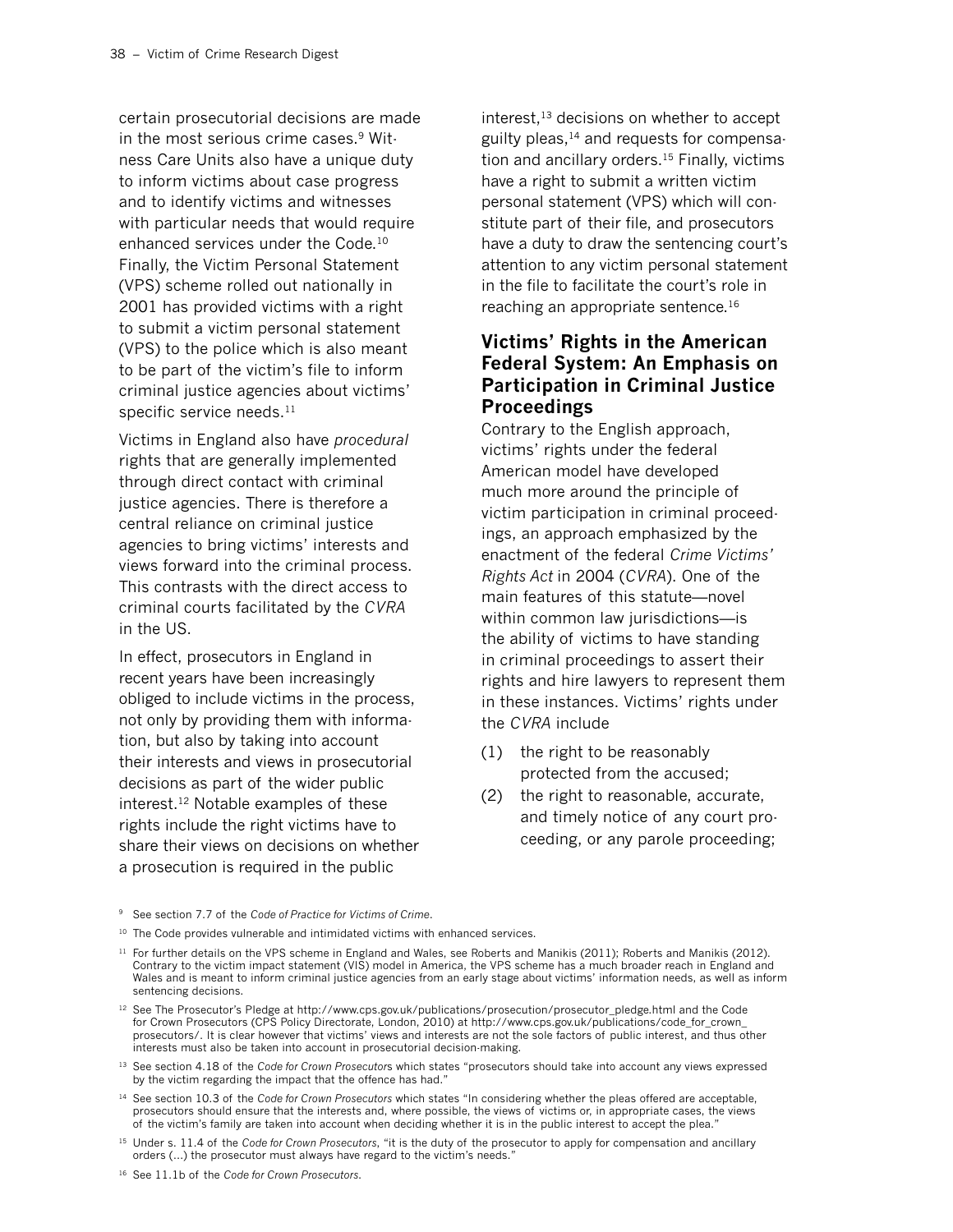- (3) the right not to be excluded from any such public court proceeding  $(\ldots);$
- (4) the right to be reasonably heard at any public proceeding in the district court involving release, plea, sentencing, or any parole proceeding;
- (5) the reasonable right to confer with the attorney of the Government in the case;
- (6) the right to full and timely restitution as provided in law;
- (7) the right to proceedings free from unreasonable delay; and
- (8) the right to be treated with fairness and with respect for the victim's dignity and privacy.17

These rights were heavily inspired by the Victims' Rights Amendment which failed to pass despite three separate attempts and thus read much more like a constitutional bill of rights than a detailed statute.<sup>18</sup> Hence, contrary to the English Code's detail, most rights under the *CVRA* are vague. According to the statute, judges as well as prosecutors are meant to contribute to their implementation, but in general, no clear division of duties is articulated.

Over the years, however, federal courts have clarified the scope of some of these rights.19 For instance, with regards to the right to notification, it was specified in Turner<sup>20</sup> that courts have an independent affirmative obligation to ensure that victims have been notified of court proceedings. In this respect, the court directed the prosecutor to provide a list of victims to the court to ensure they were given adequate notice of court proceedings. Furthermore, courts have also specified the scope of victims' rights to confer with the prosecutor and suggested that the purpose of this right is not to second-guess or veto prosecutorial decisions, but rather to allow victims "to obtain information from the government, and to form and express their views to the government and court."21 More specifically, in a case involving a plea negotiation, the court found that the victim's right to confer with the prosecutor extends to conferring with prosecutors prior to reaching a plea agreement.<sup>22</sup> Finally, in a case interpreting the victim's right to make a victim impact statement in sentencing, an appellate court specified that victims have a right to address the court directly and orally to ensure procedural fairness.23 It added that "the *CVRA* clearly meant to make victims full participants"24 in the criminal justice process and thus were given the right to address the court in the sentencing hearing. Moreover, it was stated that under the *CVRA*, "victims now have an indefeasible right to speak similar to that of the defendant in every public proceeding including those that involve release, plea, sentencing, or any parole proceeding."25

<sup>25</sup> See Kenna (par. 3). A similar interpretation was also provided in *United States v. Degenhardt*, 405 F. Supp. 2d 1341 (D. Utah 2005).

<sup>17</sup> See *Crime Victims' Rights Act* 2004 18 U.S.C. § 3771 (a).

<sup>&</sup>lt;sup>18</sup> For more details on the Victims' Rights Amendment, see Twist (1999) and Mosteller (1999).

 $19$  Although an important body of cases has emerged over the years—with several divisions and debates among courts limited examples are provided in this article because of space constraints.

<sup>20</sup> United States v. Turner, 367 F. Supp. 2d 319 (E.D.N.Y. 2005).

<sup>&</sup>lt;sup>21</sup> See United States v. BP Products N.A., Inc., 610 F. Supp. 2d 655 (S.D. Tex. 2009); Similarly in United States v. Heaton, 458 F. Supp. 2d 1271 (D. Utah 2006), a court stated that victims should be consulted by the prosecutor prior to a request dismissing the charges; *United States v. Ingrassia*, 2005 WL 2875220, No. CR-04-0455ADSJO (E.D.N.Y. Sept. 7, 2005).

<sup>22</sup> *In re Dean*, 527 F.3d 391 (5th Cir. 2008). For an analysis of victims' rights during plea negotiations and possibilities in the Canadian context, see Manikis (2012b).

<sup>23</sup> *In re Brock*, 262 Fed. App'x 510 (4th Cir. 2008).

<sup>24</sup> *Kenna v. United States District Court*., 435 F.3d 1011, 1016 (9th Cir. 2006).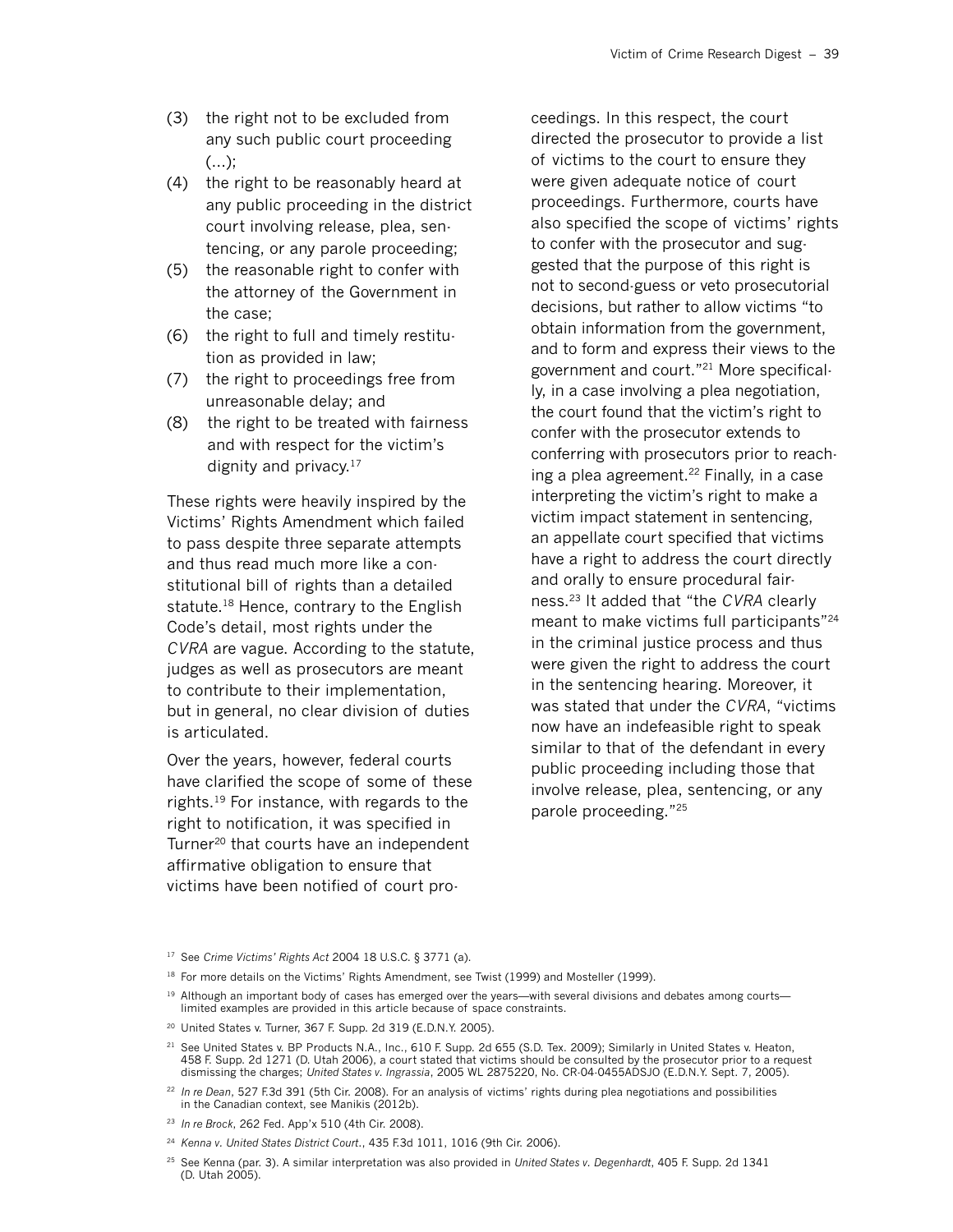

# **What Enforcement Mechanisms and Redress Are Available for Victims in Both Jurisdictions in Cases of Breaches?**

In both jurisdictions, for the first time victims have been provided with explicit enforcement mechanisms to respond to breaches. Despite some of their similar aims,26 namely providing victims with effective, objective, and accessible mechanisms to enable quick and adequate redress, the main mechanisms available for victims in both jurisdictions operate very differently.

## **England and Wales: Informal Mechanisms as the Main Process and Judicial Review as a Mechanism of Last Resort**

Since the development of victims' charters in the 1990s, victims in England have been able to bring forward complaints to the agency in breach. Under the Code that replaced these charters in 2006, the initial requirement to bring complaints to the agency in breach remained, but for the first time, victims were provided with a mechanism to bring their breaches forward to an independent entity, the Parliamentary Ombudsman (PO), via their Member of Parliament (MP) if they remained dissatisfied with

the response made by the agency allegedly in breach. This process is much more informal than a court process, involving fewer written procedures and not requiring any legal representation. The PO process is not adversarial like an ordinary tribunal and relies more on investigative/inquisitorial techniques by the PO that favours discussion and explanations between the parties and the decision-maker.27

The PO has not been vested with powers to legally enforce its decisions but can nevertheless *recommend* redress/ remedies to the agency in breach to remediate the situation. These remedies include

- an apology, explanation, and acknowledgement of responsibility;
- reviewing or changing a decision on the service given to an individual complainant; revising published material; revising procedures to prevent the same thing happening again; training or supervising staff; or any combination of these;
- financial compensation for direct or indirect financial loss, loss of opportunity, inconvenience, distress, or any combination of these.28

Although the amount of complaints that have reached the remedial stage are very low, data obtained under a Freedom of Information request suggests that agencies have complied with the PO's recommendations. Hence, victims were provided with a combination of remedies, ranging from apologies to redress payments going up to £5,000 (approximately C\$8,000).29

<sup>26</sup> Although the Code's complaints mechanism is meant to be accessible and quick, a recent analysis of this process has revealed some of its structural limitations that render the process long and unduly complex for victims of crime. For further details, see Manikis (2012a).

<sup>28</sup> For further details, see Ombudsman, "Principles for Remedy," at <http://www.ombudsman.org.uk/improving-public-service/ombudsmansprinciples/principles-for-remedy>.

<sup>29</sup> A more detailed analysis of findings is provided in the author's doctoral research.

<sup>&</sup>lt;sup>27</sup> For further details on the PO model, see Kirkham (2008).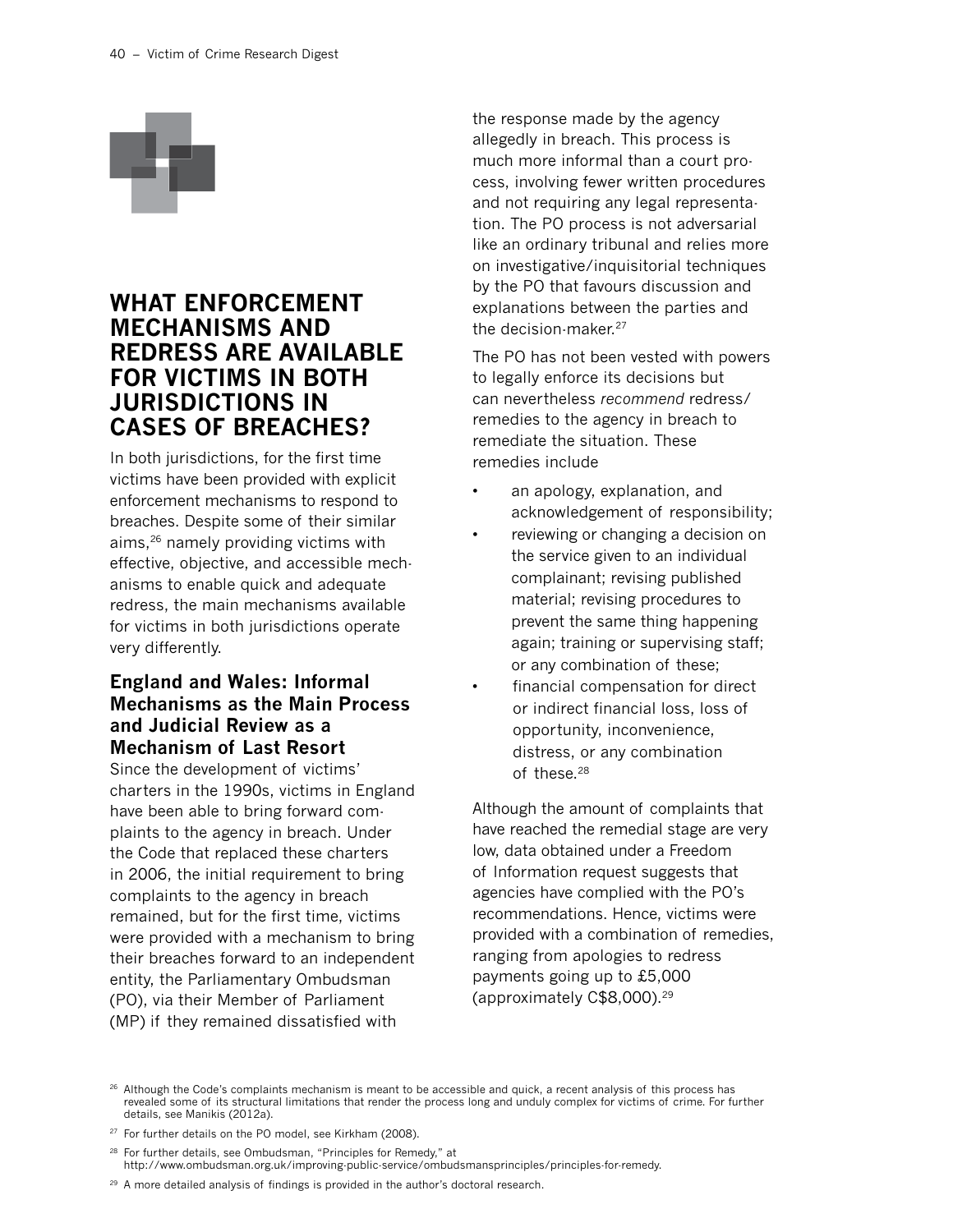#### **Judicial Review: The Exception?**

Even if victims do not have general standing in criminal proceedings to enforce their rights, judicial review is a mechanism available for victims in England and Wales, particularly for breaches that occur under the *Code for Crown Prosecutors*. This includes cases in which victims seek to challenge a decision not to prosecute.<sup>30</sup> Although the judicial method remains exceptional, a recent Court of Appeal decision reconfirmed the availability of this mechanism and most importantly highlighted that victims have a right to seek review (by means of complaint to the agency in breach or judicial review) of a decision not to prosecute, which is in essence the same as the right set out in the Draft EU Directive.<sup>31</sup>

For breaches related to the VPS scheme or other pledges, it is not clear whether victims have any mechanisms to challenge breaches and obtain redress—other than possible internal complaints. Since these "rights" are not specifically listed in legal or quasi-legal documents, and thus no explicit enforcement process is provided, it may well be that they are mere suggestions and guidelines without any form of redress.

#### **The American CVRA and Its Legal Enforcement Mechanisms**

Under the *CVRA*, a new legal enforcement mechanism was created<sup>32</sup> which enables victims or their legal representative to first bring forward a motion for relief to obtain redress in a criminal district court in cases of breaches and subsequently, if the district court has denied relief, file a mandamus action to an appellate court. This recourse to the appellate court allows inferior courts to be held accountable and victims to access remedies provided in cases of judicial error.

The *CVRA* aims to provide victims with quick and robust remedies for certain breaches, directly implemented within criminal proceedings and intended to put victims back in the original position prior to the breach (to the extent that this is possible). This includes the remedy of voiding and re-opening procedures in cases where a victim's right to be heard has been breached. For instance, in Kenna,<sup>34</sup> victims' rights to be heard under the *CVRA* had been breached by a district court that did not allow victims to be orally heard at sentencing. Victims therefore filed a mandamus action, and the appellate court ruled that the district court should "be cognizant that the only way to give effect to Kenna's right to speak as guaranteed to him by the *CVRA* is to vacate the sentence and hold a new sentencing hearing."35 The Federal District Court voided the sentence and conducted a new sentencing hearing in compliance with the appellate court's opinion.

<sup>30</sup> See, for example, R v DPP, Ex p. Chaudhary [1995] 1 Cr. App. R. 136; R. v DPP, *Ex p. Manning* [2001] Q.B. 330.

<sup>31</sup> See *R. v Killick (Christopher)* [2012] 1 Cr. App. R. 10 (CA (Crim Div)). According to the EU Directive, "member states shall ensure that victims have the right to have any decision not to prosecute reviewed." This right includes complaints to the agency in breach as well as judicial review.

<sup>32</sup> A more informal mechanism exists via the Victims' Ombudsman, but remedies provided are not directly addressed to victims and are more a means to favour training for agencies in breach and obtain systematic changes.

<sup>33</sup> For further details on *CVRA* remedies, see Beloof, Cassell and Twist (2010).

<sup>34</sup> *Kenna v. United States District Court*, 435 F.3d 1011 (9th Cir. 2006).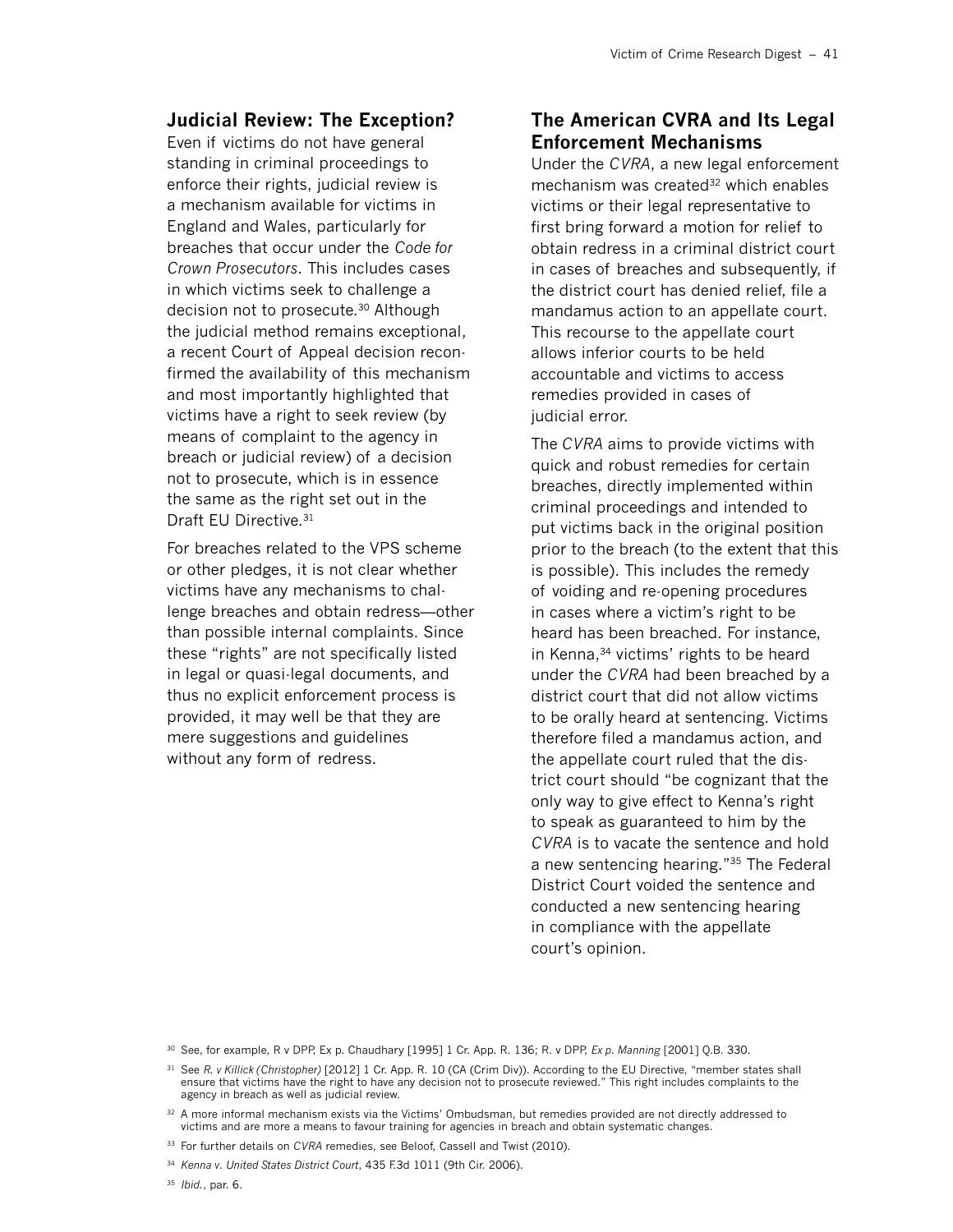Furthermore, in *US v Monzel*36, following a district court's decision that did not award the full amount of restitution, the victim, through her attorney, challenged the award on a petition for mandamus, and the appellate court found that the victim was entitled to relief since the victim had a right to full and timely restitution. It therefore remanded the case to the district court and ordered that a new amount be calculated that would reflect her losses attributable to the defendant's offence.

## **Remedial Limitations Under the CVRA**

The *CVRA* contains several remedial limitations. They include

- (1) the inability to bring forward a cause of action in order to obtain damages for victims' rights violations;<sup>37</sup>
- (2) the explicit limitation that failures to afford rights do not provide grounds for a new trial; $38$  and
- (3) remedies that reinstate victims in their initial position to exercise their right are not available for every type of breach under the *CVRA*.

Thus, for many rights, particularly for those that create positive obligations for the government, no explicit remedies are detailed in case of breach. Therefore, possible remedies are left to the discretion of the courts. In those instances, courts have generally exercised a certain level of deference in relation to the remedies provided.

For instance, in cases of notification breaches under the *CVRA*, remedies are generally only provided for future breaches. In *US v Rubin*, 39 following a breach to notify a victim of her rights, the court suggested that given the lack of any violation of substantive *CVRA* rights, the Court perceived the government's misstep on notice as the sort that is remediable only *prospectively* and not *retrospectively*. In Turner,<sup>40</sup> following a breach of notification related to proceedings, the Court directed the government to provide all alleged victims a written summary of the proceedings to date as well as notification of their rights under the statute with respect to future proceedings, including notice of the next proceedings and their right to be heard. Finally, *in re Dean*41, although the appellate court recognised that victims were not notified or consulted by the government attorney prior to reaching a plea agreement, the judge suggested that this would not have affected the plea's outcome and highlighted that the mandamus standard was not met. Consequently, it did not see fit to allow the relief of rejecting the plea.

In brief, under the *CVRA*, courts have generally been more inclined to provide remedies for participatory rights in criminal proceedings following court violations of rights, but have been much less inclined to provide for prosecutorial (governmental) breaches, or breaches that do not affect the outcome of proceedings.

<sup>36</sup> *United States v. Monzel*, 641 F.3d 528 (D.C. Cir. 2011). A similar outcome was also recently reached in *In re Amy Unknown*, No. 09-41238, 2012 WL 4477444, (5th Cir. Oct. 1,. 2012).

<sup>37</sup> See *Crime Victims' Rights Act* 2004 18 U.S.C. § 3771. (d)(6).

<sup>38</sup> See *Crime Victims' Rights Act* 2004 18 U.S.C. § 3771. (d)(5).

<sup>39</sup> *United States v. Rubin*, 558 F. Supp. 2d 411 (E.D.N.Y. 2008).

<sup>40</sup> *United States v. Turner*, 367 F. Supp. 2d 319 (E.D.N.Y. 2005).

<sup>41</sup> *In re Dean*, 527 F.3d 391 (5th Cir. 2008).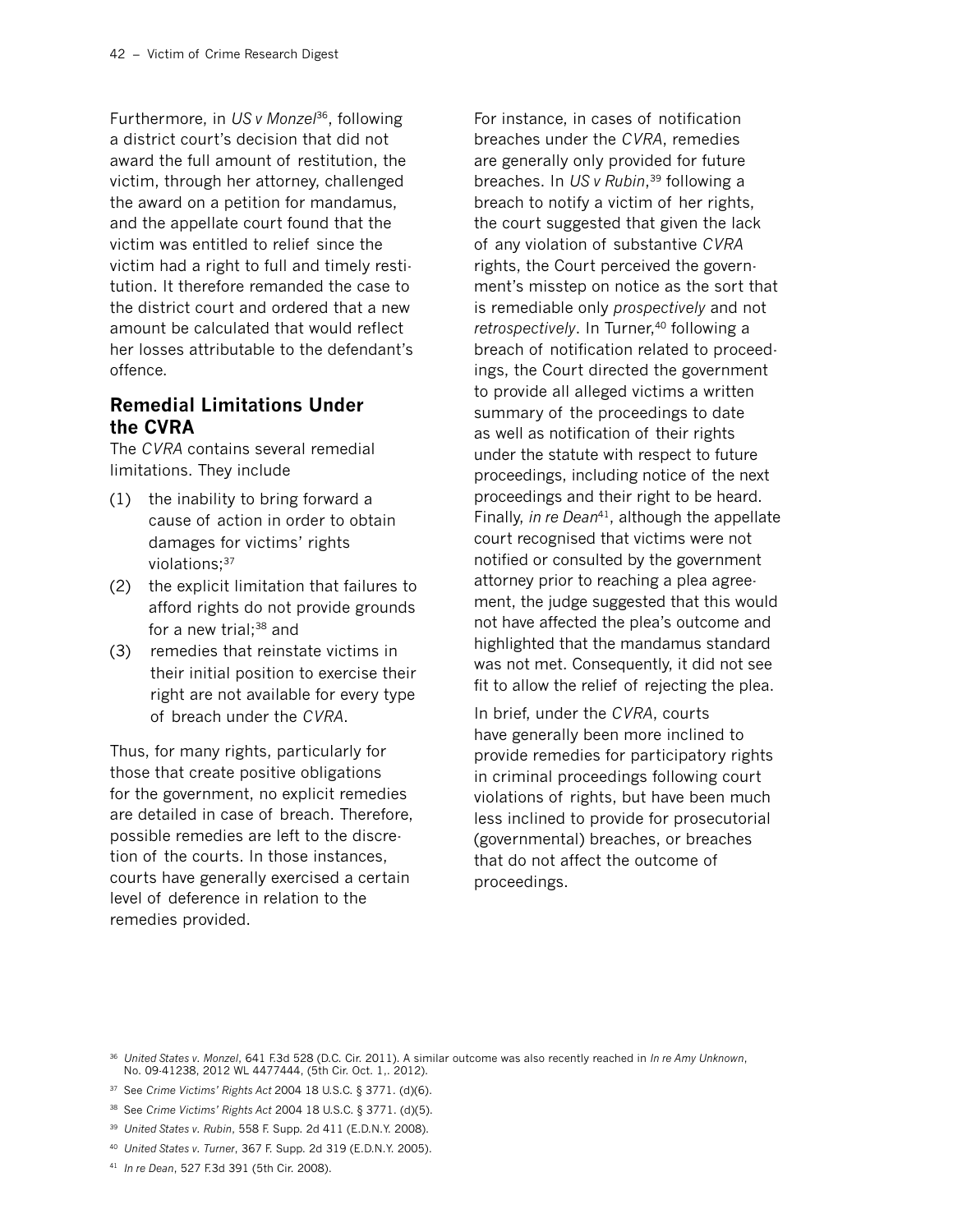

# **Conclusion**

This brief comparative overview of rights, enforcement mechanisms, and remedies suggests that victims' rights and enforcement mechanisms have evolved very differently in both jurisdictions under analysis. Whilst rights and enforcement mechanisms in England and Wales have mainly developed outside criminal proceedings, in the federal American

jurisdiction, victims have been recognised as direct participants within these proceedings, and remedies are generally provided within these proceedings. A deeper analysis of their implementation on the ground is warranted for the understanding of these mechanisms and is currently being explored in the author's doctoral research.

Finally, common law jurisdictions such as Canada can learn from these important differences and may find inspiration in the above models. However, it is important to bear in mind that each mechanism is shaped and implemented within a specific cultural context, and thus direct transplantation of one mechanism in a different jurisdiction will not necessarily produce the same outcomes.

# **References**

Ashworth, Andrew, and Mike Redmayne. 2010. *The criminal process*. 4th ed. Oxford: Oxford University Press.

Beloof, Douglas, Paul Cassell, and Steven Twist. 2010. *Victims in criminal procedure*. 4th ed. Carolina Academic Press.

Kirkham, Richard. 2008. Explaining the lack of enforcement power possessed by the ombudsman. *Journal of Social Welfare and Family Law* 30(3): 253-263.

Manikis, Marie. 2012a. Navigating through an obstacle course: The complaints mechanism for victims of crime in England and Wales. *Criminology and Criminal Justice* 12(2): 149-173.

Manikis, Marie. 2012b. Recognizing victims' role and rights during plea bargaining: A fair deal for victims of crime. *Criminal Law Quarterly* 58(3-4): 411-441.

Mosteller, Robert P. 1999. The unnecessary victims' rights amendment. *Utah Law Review* 443-477.

Roberts, Julian V., and Marie Manikis. 2011. *Victim personal statements: A review of empirical research*. London: Victims and Witnesses Commissioner, England and Wales.

Roberts, Julian V., and Marie Manikis. 2012. Victim personal statements: Latest (and last) trends from the Witnesses and Victims Experience Survey in England and Wales. *Criminology and Criminal Justice*, in press.

Sanders, Andrew. 2002. Victim participation in an exclusionary criminal justice system. In *New Visions of Crime Victims*, ed. C. Hoyle and R. Young. Oxford: Hart Publishing.

Twist, Steven J. 1999. The crime victims' rights amendment and two good and perfect things. *Utah Law Review 369*.

**Marie Manikis** is a member of the Quebec Bar and a DPhil (PhD) candidate at the Faculty of Law, University of Oxford, in Oxford, England.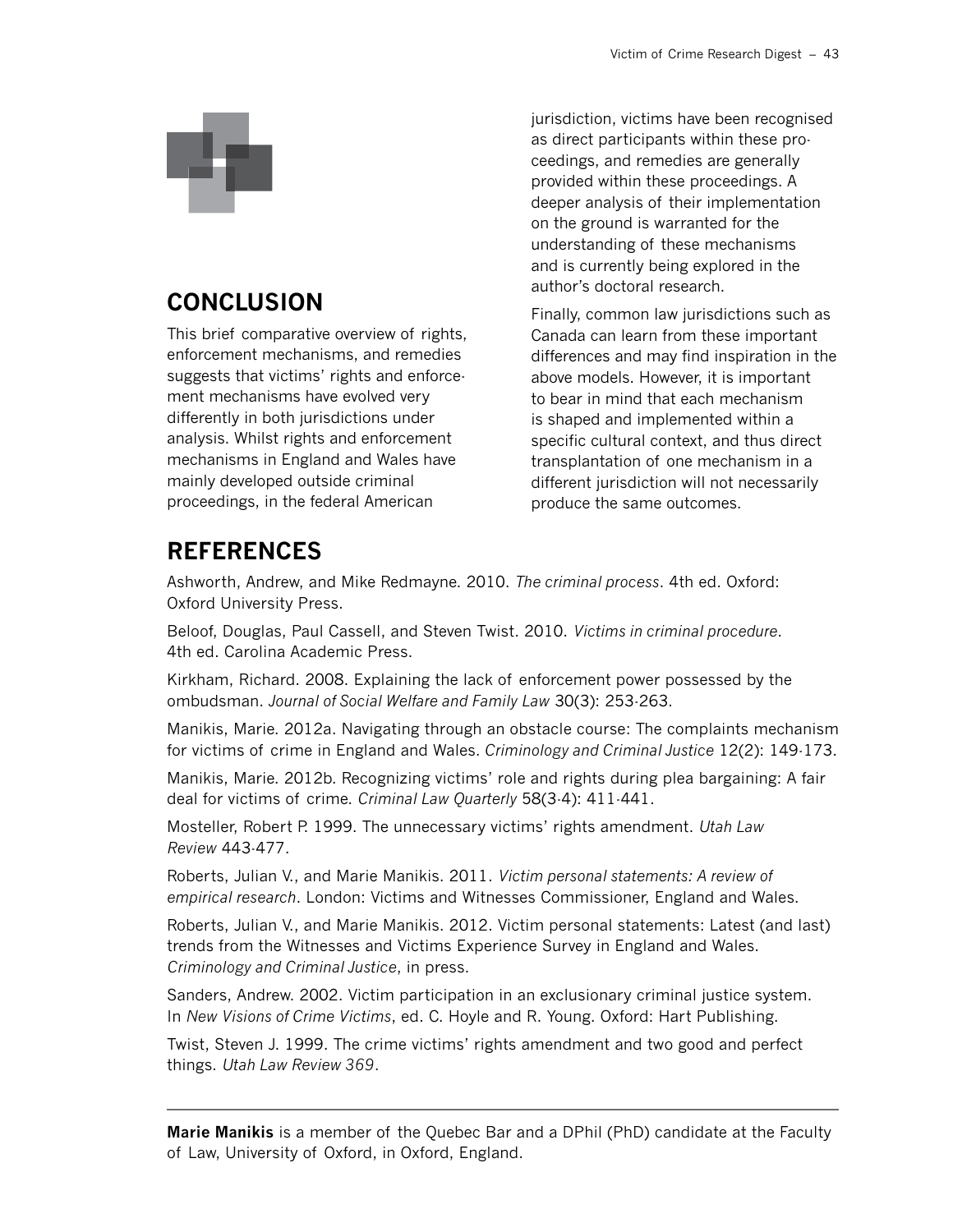# Victim-Related Conferences in 2013



#### **Men Can Stop Rape – Healthy Masculinity: From Theory to Practice Training**

January 9–11 Washington, DC, USA [http://www.mencanstoprape.org/](http://www.mencanstoprape.org/Trainings/from-theory-to-practice.html) [Trainings/from-theory-to-practice.html](http://www.mencanstoprape.org/Trainings/from-theory-to-practice.html)

#### **Innovative Approaches to Family Violence Conference: Bigger, Better 2013**

January 17–18 Dallas, TX, USA [http://www.ncdsv.org/images/](http://www.ncdsv.org/images/DCDAO_InnovativeApproachesToFVConference_1-2013.pdf)  [DCDAO\\_InnovativeApproachesToFV](http://www.ncdsv.org/images/DCDAO_InnovativeApproachesToFVConference_1-2013.pdf)  [Conference\\_1-2013.pdf](http://www.ncdsv.org/images/DCDAO_InnovativeApproachesToFVConference_1-2013.pdf)

# **The 27th Annual San Diego International Conference on Child and Family Maltreatment**

January 28–31 San Diego, CA, USA [http://www.sandiegoconference.org/](http://www.sandiegoconference.org/Documents/2013conf/13SDConf_Brochure.pdf) [Documents/2013conf/13SDConf\\_](http://www.sandiegoconference.org/Documents/2013conf/13SDConf_Brochure.pdf) [Brochure.pdf](http://www.sandiegoconference.org/Documents/2013conf/13SDConf_Brochure.pdf)

#### **12th World Congress on Stress, Trauma, and Coping**

February, 19–24 Baltimore, MD, USA [http://www.icisf.org/world-congress](http://www.icisf.org/world-congress-articles/672-12th-world-congress)[articles/672-12th-world-congress](http://www.icisf.org/world-congress-articles/672-12th-world-congress)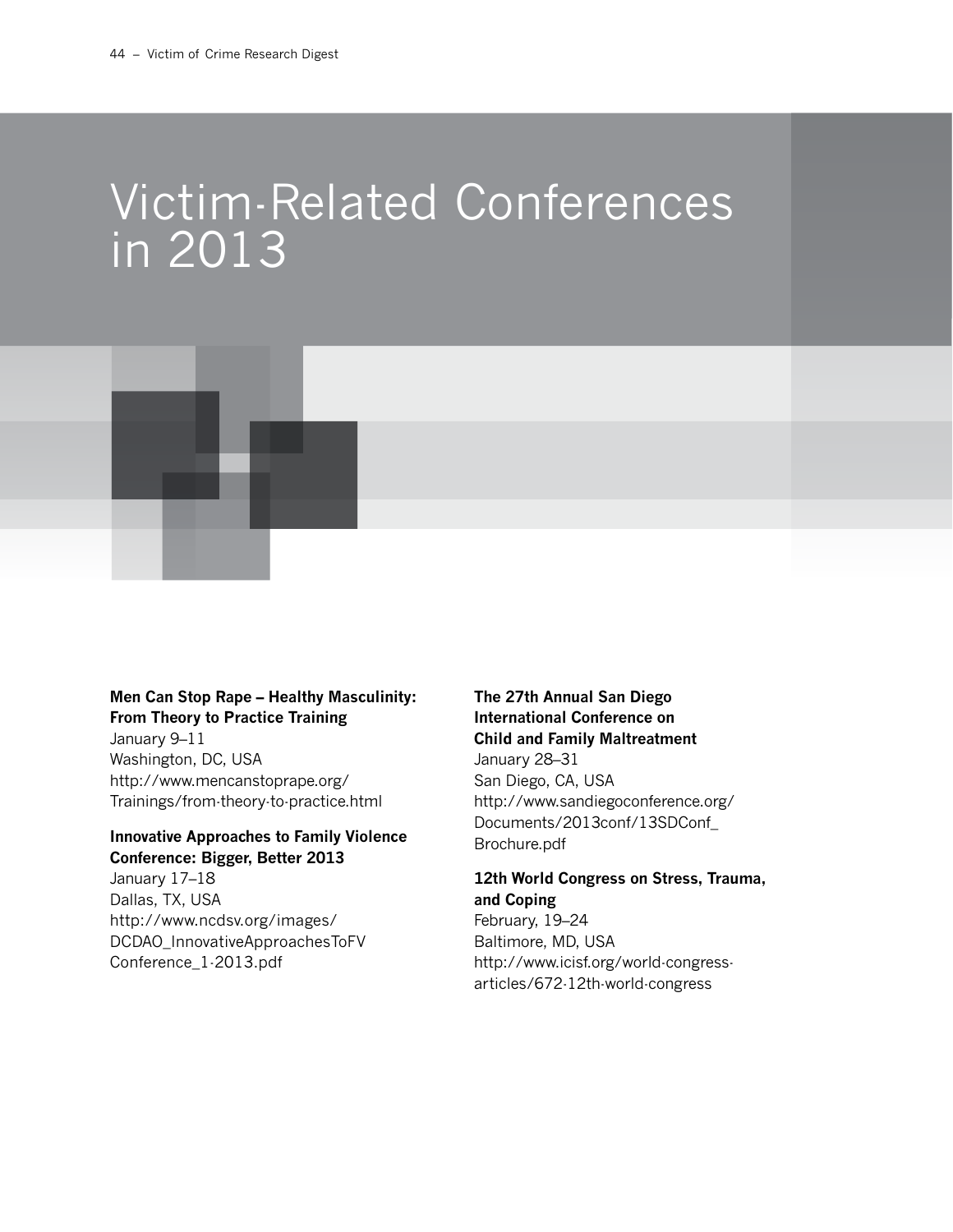#### **2013 National Conference on Bullying**

February 27 to March 1 Orlando, FL, USA [http://www.schoolsafety911.org/](http://www.schoolsafety911.org/event05.html) [event05.html](http://www.schoolsafety911.org/event05.html)

## **Million Survivor March and Rally (Family and Friends Fighting Against Child Sexual Assault Foundation)**

March 2–3 Washington, DC, USA [http://www.ncdsv.org/images/FACSA\\_](http://www.ncdsv.org/images/FACSA_MillionSurvivorMarchAndRally_3-2013.pdf) [MillionSurvivorMarchAndRally\\_3-2013.pdf](http://www.ncdsv.org/images/FACSA_MillionSurvivorMarchAndRally_3-2013.pdf)

#### **Texas Association Against Sexual Assault**

31st Annual Conference March 4–7 Austin, TX, USA <http://taasaconference.org/>

#### **27th Annual Conference on the Prevention of Child Abuse**

March 4–5 San Antonio, TX, USA [http://www.preventchildabusetexas.org/](http://www.preventchildabusetexas.org/pdf/27th-additional-information.pdf) [pdf/27th-additional-information.pdf](http://www.preventchildabusetexas.org/pdf/27th-additional-information.pdf)

#### **29th National Symposium on Child Abuse**

March 18–21 Huntsville, AL, USA [http://www.nationalcac.org/](http://www.nationalcac.org/national-conferences/symposium.html) [national-conferences/symposium.html](http://www.nationalcac.org/national-conferences/symposium.html)

**10th Annual Hawaii Conference on Preventing, Assessing, and Treating Child, Adolescent, and Adult Trauma** March 19–21 Honolulu, HI, USA

# <http://www.ivatcenters.org/> **29th Annual Missouri Victim Assistance**

**Network Conference** March 20–22 Lake Ozark, MO, USA <http://www.movanet.org/conferences/>

#### **Nuestras Voces (Our Voices) 2013: National Bilingual Sexual Assault Conference**

April 1–2 Des Moines, IA, USA [http://www.arte-sana.com/nuestras\\_](http://www.arte-sana.com/nuestras_voces/2013/nuestras_voces.htm) [voces/2013/nuestras\\_voces.htm](http://www.arte-sana.com/nuestras_voces/2013/nuestras_voces.htm)

#### **2013 International Conference on Sexual Assault, Domestic Violence, and Stalking** April 3–5 Baltimore, MD, USA <http://www.evawintl.org/conferences.aspx>

#### **31st Annual "Protecting Our Children"**

**National American Indian Conference on Child Abuse and Neglect** April 7–10 Tulsa, OK, USA

<http://www.nicwa.org/conference/>

# **8th Annual Conference on Crimes Against Women** April 8–10

Dallas, TX, USA [http://www.conferencecaw.org/](http://www.conferencecaw.org/ )

#### **1st Annual Citizens Against Homicide Victim Awareness Conference**

April 12–13 Las Vegas, NV, USA [http://www.citizensagainsthomicide.org/](http://www.citizensagainsthomicide.org/index.php/events/las-vegas-conference/) [index.php/events/las-vegas-conference/](http://www.citizensagainsthomicide.org/index.php/events/las-vegas-conference/)

# **13th Annual International Family Justice Center Conference: The Power of Hope**

April 16–18 Fort Worth, TX, USA [http://www.regonline.com/builder/site/](http://www.regonline.com/builder/site/Default.aspx?EventID=1161383&utm_source=2013+FJC+Conference+Advertisement+1&utm_campaign=FJC+Conference+2013&utm_medium=email) [Default.aspx?EventID=1161383&utm\\_sour](http://www.regonline.com/builder/site/Default.aspx?EventID=1161383&utm_source=2013+FJC+Conference+Advertisement+1&utm_campaign=FJC+Conference+2013&utm_medium=email) [ce=2013+FJC+Conference+Advertisement](http://www.regonline.com/builder/site/Default.aspx?EventID=1161383&utm_source=2013+FJC+Conference+Advertisement+1&utm_campaign=FJC+Conference+2013&utm_medium=email) [+1&utm\\_campaign=FJC+Conference+201](http://www.regonline.com/builder/site/Default.aspx?EventID=1161383&utm_source=2013+FJC+Conference+Advertisement+1&utm_campaign=FJC+Conference+2013&utm_medium=email) [3&utm\\_medium=email](http://www.regonline.com/builder/site/Default.aspx?EventID=1161383&utm_source=2013+FJC+Conference+Advertisement+1&utm_campaign=FJC+Conference+2013&utm_medium=email)